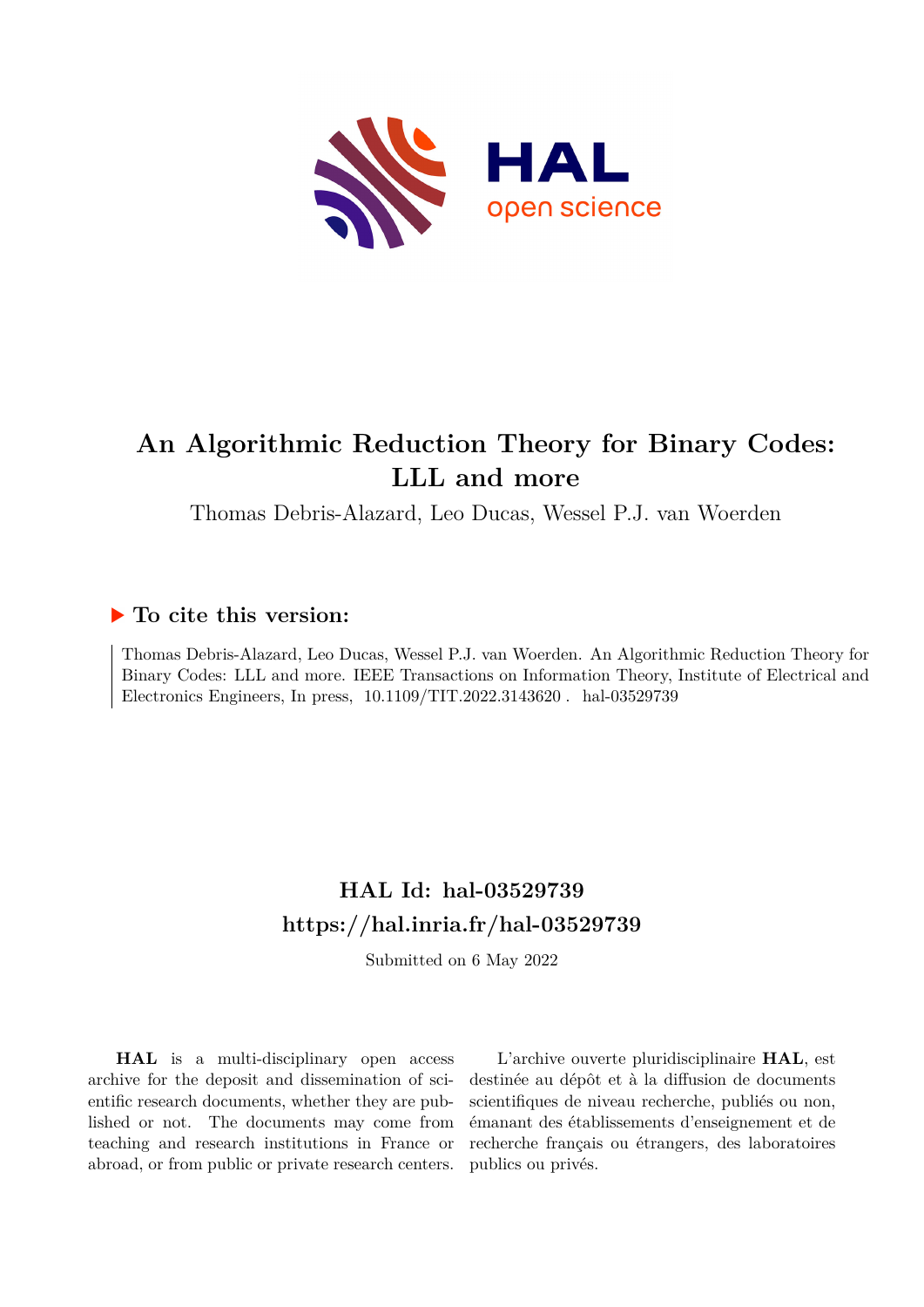## An Algorithmic Reduction Theory for Binary Codes: LLL and more

Thomas Debris–Alazard<sup>1,2</sup> and Léo Ducas<sup>3</sup> and Wessel P.J. van Woerden<sup>3</sup>

<sup>1</sup> Inria, 1 rue Honoré d'Estienne d'Orves, Campus de l'École Polytechnique, 91120 Palaiseau Cedex,

France

 $^2$  LIX, CNRS UMR 7161, École Polytechnique, 91128 Palaiseau Cedex, France <sup>3</sup> CWI, Amsterdam, The Netherlands

Abstract. In this article, we propose an adaptation of the algorithmic reduction theory of lattices to binary codes. This includes the celebrated LLL algorithm (Lenstra, Lenstra, Lovasz, 1982), as well as adaptations of associated algorithms such as the Nearest Plane Algorithm of Babai (1986). Interestingly, the adaptation of LLL to binary codes can be interpreted as an algorithmic version of the bound of Griesmer (1960) on the minimal distance of a code.

Using these algorithms, we demonstrate —both with a heuristic analysis and in practice— a small polynomial speed-up over the Information-Set Decoding algorithm of Lee and Brickell (1988) for random binary codes. This appears to be the first such speed-up that is not based on a time-memory trade-off.

The above speed-up should be read as a very preliminary example of the potential of a reduction theory for codes, for example in cryptanalysis. In constructive cryptography, this algorithmic reduction theory could for example also be helpful for designing trapdoor functions from codes.

### 1 Introduction

Codes and lattices share many mathematical similarities; a code  $\mathcal{C} \subset \mathbb{F}_q^n$  is defined as a subspace of a vector space over a finite field, and typically endowed with the Hamming metric, while a lattice  $\mathcal{L} \subset \mathbb{R}^n$  is a discrete subgroup of a Euclidean vector space. They both found similar applications in information theory and computer sciences. For example, both can be used to perform error corrections, on digital channels for codes, and on analogue channels for lattices.

Both objects also found applications in cryptography. Cryptosystems can be built relying either on the hardness of finding a close codeword or a close lattice point from a given target, a task called decoding. In random lattices and random codes, these problems appear to be exponentially hard; and a lot of effort has been put into improving both the asymptotic and the concrete efficiency of algorithms solving them [LB88, Ste88, MO15, Sch87, GNR10, CN11]. The question of concrete hardness (*i.e.* quantifying costs beyond asymptotics) is becoming increasingly important, as cryptosystems based on codes and lattices are on the verge of being standardised and deployed [Nat17]. Unlike currently deployed public-key cryptography based on factoring and discrete-logarithm [DH76, RSA78], cryptography based on codes and lattices appears to be resistant to quantum computing.

The set of techniques for attacking those problems also have similarities, and some algorithms have been transferred in each direction: for example the Blum-Kalai-Wasserman [BKW03] algorithm has been adapted from codes to lattices  $[ACF<sup>+</sup>15]$ , while the introduction of locallysensitive hashing in code cryptanalysis [MO15] shortly followed its introduction in lattice cryptanalysis [Laa15].

It is therefore very natural to question whether all techniques used for codes have also been considered for lattices, and reciprocally. Beyond scientific curiosity, this approach can hint us at how complete each state of the art is, and therefore, how much trust we should put into cryptography based on codes and cryptography based on lattices.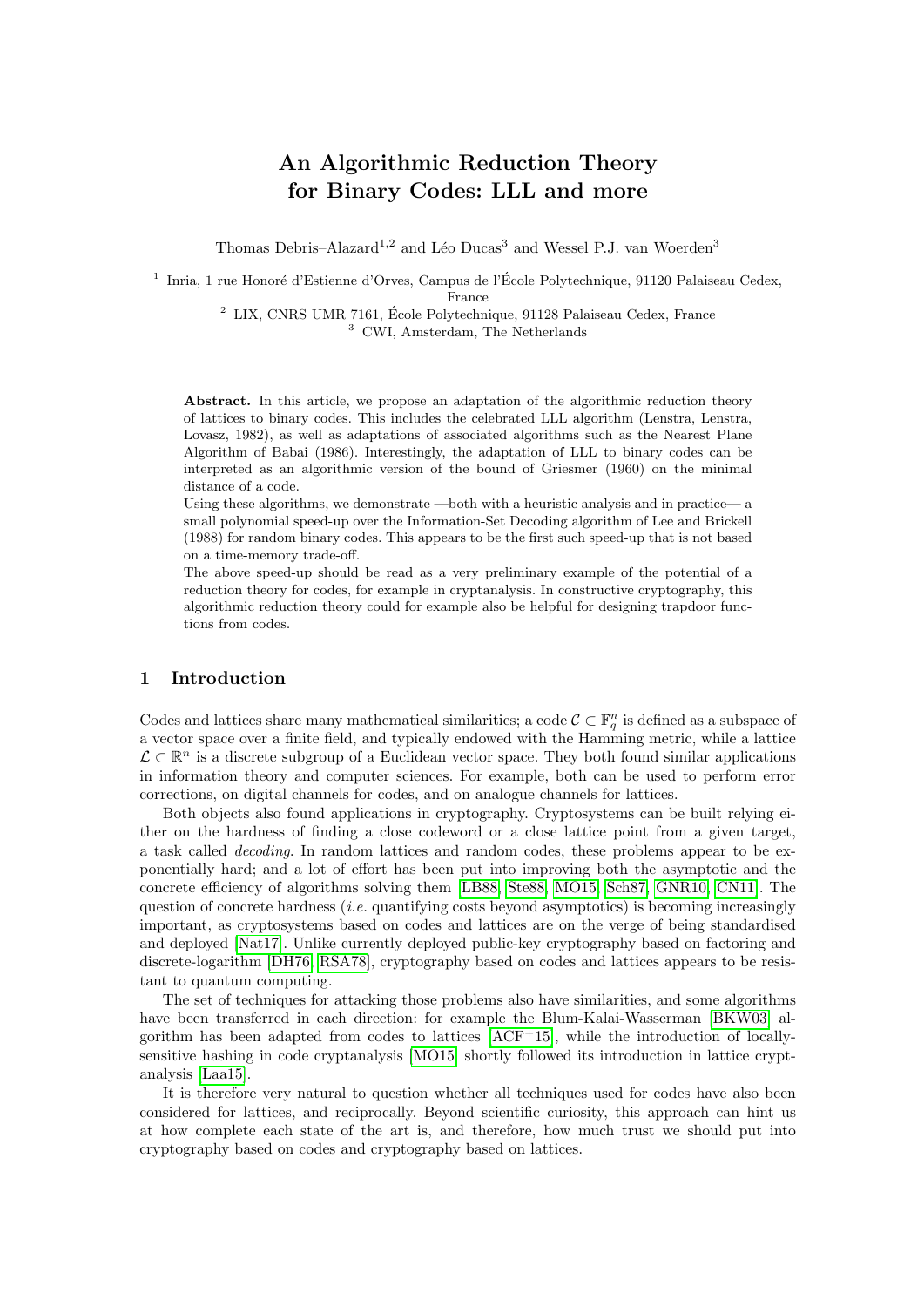Comparing both state of the art, it appears that there is a major lattice algorithmic technique that has no clear counterpart for codes, namely, basis reduction. Roughly, lattice reduction attempts to find a basis with good geometric properties; in particular its vectors should be rather short and orthogonal to each others. More specifically, the basis defines, via Gram-Schmidt Orthogonalization, a fundamental domain (or tiling) of the space, as shown in figure 1. Decoding with this algorithm is the most favourable when these tiles are close to being square, *i.e.* when the Gram-Schmidt lengths are balanced. Basis reduction algorithms such as LLL aim at making the Gram-Schmidt lengths more balanced.





Certainly, the problem of finding short codewords has also been intensively studied in cryptanalysis with the Information Set Decoding (ISD) literature [Pra62, LB88, Ste88, Dum91, MMT11, BJMM12, MO15, BM18, but notions of basis reduction for lattices are more subtle than containing short vectors; as discussed above, a more relevant objective is to balance the Gram-Schmidt norms. There seem to be no analogue notions of reduction for codes, or at least they are not explicit nor associated with reduction algorithms. We are also unaware of any study of how such reduced bases would help with decoding tasks.

This observation leads to two questions. Is there an algorithmic reduction theory for codes, analogue to the one of lattices ? If so, can it be useful for decoding tasks ?

### 1.1 Contributions

We answer both questions positively, and set the foundation of an algorithmic reduction theory for codes. More specifically, we propose as our main contributions:

- 1. the notion of an epipodal matrix  $\mathbf{B}^+$  of the basis **B** of a binary code  $\mathcal{C} \subset \mathbb{F}_2^n$  (depicted in Figure 2), playing a role analogue to the Gram-Schmidt Orthogonalisation B<sup>∗</sup> of a lattice basis,
- 2. a fundamental domain (or tiling) of  $\mathcal C$  over  $\mathbb F_2^n$  associated to this epipodal matrix, as an analogue to the rectangle parallelepipedic tiling for lattices (as in Figure 1),
- 3. a polynomial time decoding algorithm (SizeRed) effectively reducing points to this fundamental region, analogue to the algorithm popularised by Babai [Bab86],
- 4. a relation between the geometric quality of the fundamental domain and the success probability for decoding a random error to the balance of the lengths of the epipodal vectors,
- 5. an adaptation of the seminal LLL reduction algorithm [LLL82] from lattices to codes, providing in polynomial time a basis with some epipodal length balance guarantees. Interestingly, this LLL algorithm for codes appears to be an algorithmic realisation of the classic bound of Griesmer [Gri60], in the same way that LLL for lattices realizes Hermite's bound.

These contributions establish an initial dictionary between reduction for codes and for lattices, summarised in Table 1.

Furthermore, we initiate the study of the cryptanalytic application of this algorithmic reduction theory. We propose to hybridize the ISD decoding algorithm of Lee and Brickell [LB88] with our techniques (LeeBrickellBabai), and show heuristically that it leads to a polynomial speed-up for full distance decoding in random linear codes. This heuristic claim is confirmed in practice.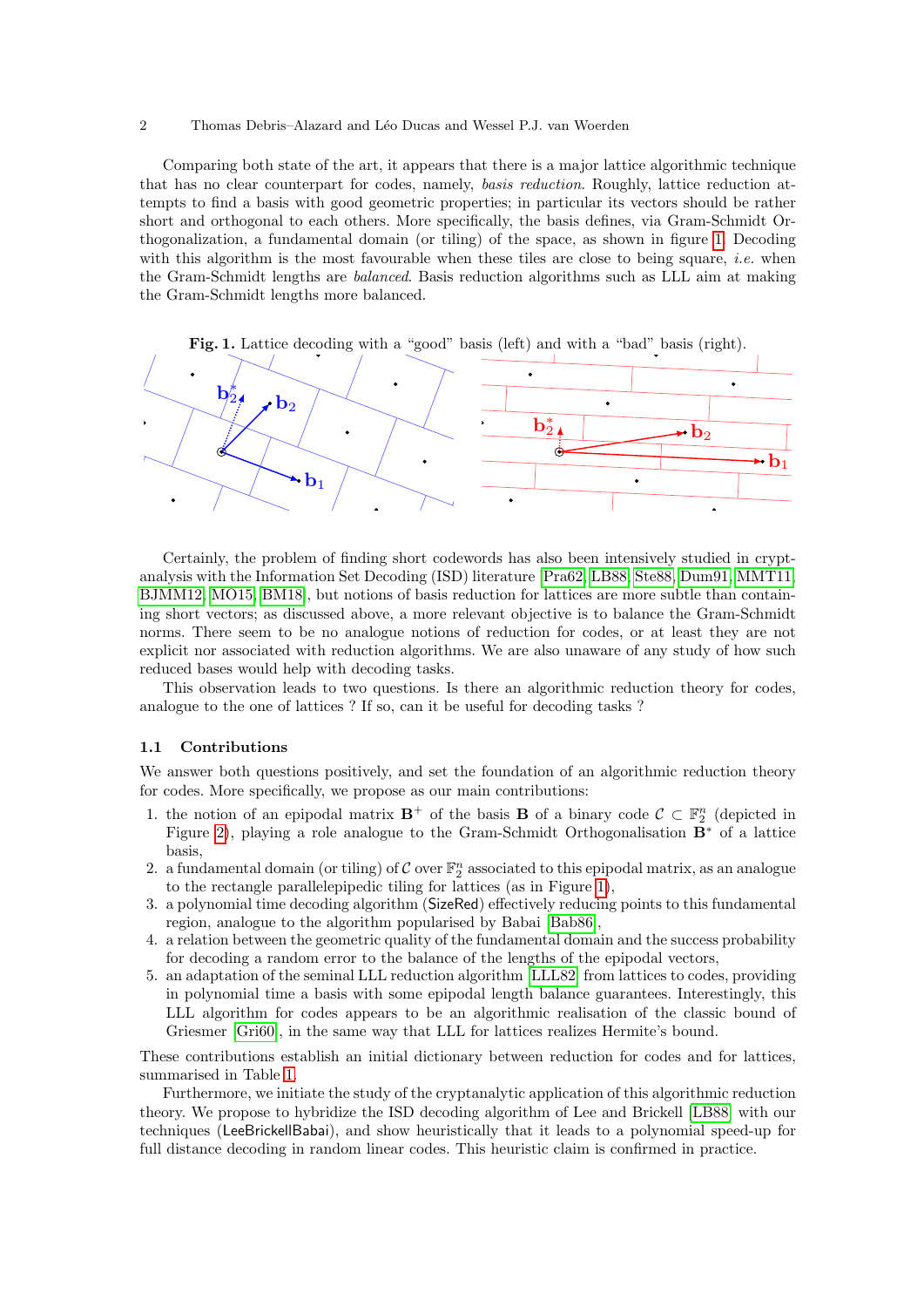|                               | Lattice $\mathcal{L} \subset \mathbb{R}^m$                                                                                                                                 | Code $\mathcal{C} \subset \mathbb{F}_2^n$                                                                                       |
|-------------------------------|----------------------------------------------------------------------------------------------------------------------------------------------------------------------------|---------------------------------------------------------------------------------------------------------------------------------|
| Ambient Space                 | $\mathbb{R}^m$                                                                                                                                                             | $\mathbb{F}_2^n$                                                                                                                |
| Metric                        | Euclidean                                                                                                                                                                  | Hamming                                                                                                                         |
|                               | $\ \mathbf{x}\ ^2 = \sum x_i^2$                                                                                                                                            | $ \mathbf{x}  = \#\{i \mid x_i \neq 0\}$                                                                                        |
| Support (element)             | $\mathbb{R} \cdot \mathbf{x}$                                                                                                                                              | $\{i \mid x_i \neq 0\}$                                                                                                         |
| Support (lattice/code)        | $Span_{\mathbb{R}}(\mathcal{L})$                                                                                                                                           | $\{i \mid \exists \mathbf{c} \in \mathcal{C} \text{ s.t. } c_i \neq 0\}$                                                        |
| Sparsity                      | $\det(\mathcal{L})$                                                                                                                                                        | $2^{n-k}$                                                                                                                       |
| <b>Effective Sparsity</b>     | $\det(\mathcal{L})$                                                                                                                                                        | $2^{\# \operatorname{Supp}(\mathcal{C})-k}$                                                                                     |
| $\mathbf{x} \perp \mathbf{y}$ | Orthogonality                                                                                                                                                              | Orthopodality                                                                                                                   |
|                               | $\langle \mathbf{x}, \mathbf{y} \rangle = 0$                                                                                                                               | $\text{Supp}(\mathbf{x}) \cap \text{Supp}(\mathbf{y}) = \emptyset$                                                              |
| Projection $\pi_{\mathbf{x}}$ | Orth. Projection onto x                                                                                                                                                    | Puncturing pattern x                                                                                                            |
|                               | $\mathbf{y} \mapsto \frac{\langle \mathbf{x}, \mathbf{y} \rangle}{\langle \mathbf{x}, \mathbf{x} \rangle} \cdot \mathbf{x}$                                                | $y \mapsto y \wedge x$                                                                                                          |
| Auxiliary matrix              | Gram-Schmidt Orth.                                                                                                                                                         | Epipodal matrix                                                                                                                 |
|                               | $\mathbf{b}_i^* = \mathbf{b}_i - \sum_{j \neq j} \frac{\langle \mathbf{b}_i, \mathbf{b}_j^* \rangle}{\langle \mathbf{b}_j^*, \mathbf{b}_j^* \rangle} \cdot \mathbf{b}_j^*$ | $\mathbf{b}_i^+ = \mathbf{b}_i \wedge \overline{(\mathbf{b}_1^+ \vee \cdots \vee \mathbf{b}_{i-1}^+)}$                          |
| Basis profile $\ell$          | $\ell_i = \ \mathbf{b}_i^*\ $                                                                                                                                              | $\ell_i =  {\bf b}_i^+ $                                                                                                        |
| Fundamental domain            | Parallelepiped $\mathcal{P}(\mathbf{B}^*)$                                                                                                                                 | Prod. of Hamming balls <sup>1</sup>                                                                                             |
| $\mathcal{F}(\mathbf{B})$     | $\left\{ \mathbf{x} \middle  \forall i, \left  \left\langle \mathbf{x}, \mathbf{b}_{i}^{*} \right\rangle \right  \leqslant \frac{\ell_{i}^{2}}{2} \right\}$                | $\left\{ \mathbf{x} \middle  \forall i, \, \left  \mathbf{x} \wedge \mathbf{b}_i^+ \right  \leqslant \frac{\ell_i}{2} \right\}$ |
| Error correction radius       | $\min_i \ell_i^2/2$                                                                                                                                                        | $\min_i  (\ell_i-1)/2 $                                                                                                         |
| Average decoding dist.        | $\sqrt{\frac{1}{12}\sum_i \ell_i^2}$                                                                                                                                       | $\approx \frac{n}{2} - \frac{1}{\sqrt{\pi}} \sum_i \sqrt{\lceil \ell_i/2 \rceil}$                                               |
| Worst decoding dist.          | $\sqrt{\frac{1}{2}\sum_i \ell_i^2}$                                                                                                                                        | $\sum_i  \ell_i/2 $                                                                                                             |
| Favourable decoding           | balanced $\ell_i$ 's                                                                                                                                                       | balanced and odd $\ell_i$ 's                                                                                                    |
| Basis inequality              | $\prod   \mathbf{b}_i   \geqslant \det(\mathcal{L})$                                                                                                                       | $\sum  \mathbf{b}_i  \geqslant \# \operatorname{Supp}(\mathcal{C})$                                                             |
| Invariant                     | $\prod   \mathbf{b}_i^*   = \det(\mathcal{L})$                                                                                                                             | $\sum  \mathbf{b}_{i}^{+}  = \#\operatorname{Supp}(\mathcal{C})$                                                                |
| LLL balance                   | $\ell_i \leqslant \sqrt{4/3} \cdot \ell_{i+1}$                                                                                                                             | $1\leqslant \ell_i\leqslant 2\cdot \ell_{i+1}$                                                                                  |
| LLL first length              | $\ell_1 \leqslant (4/3)^{\frac{n-1}{2}} \cdot \det(\mathcal{L})^{1/n}$                                                                                                     | $\ell_1 - \frac{\lceil \log_2 \ell_1 \rceil}{2} \leqslant \frac{n-k}{2} + 1$                                                    |
| Corresponding bound           | Hermite's                                                                                                                                                                  | Griesmer's [Gri60]                                                                                                              |

### Table 1. A Lattice-Code Dictionary.

<sup>1</sup>This is not exactly correct when some epipodal length  $|\mathbf{b}_i^+|$  are even. See tie-breaking in Section 4.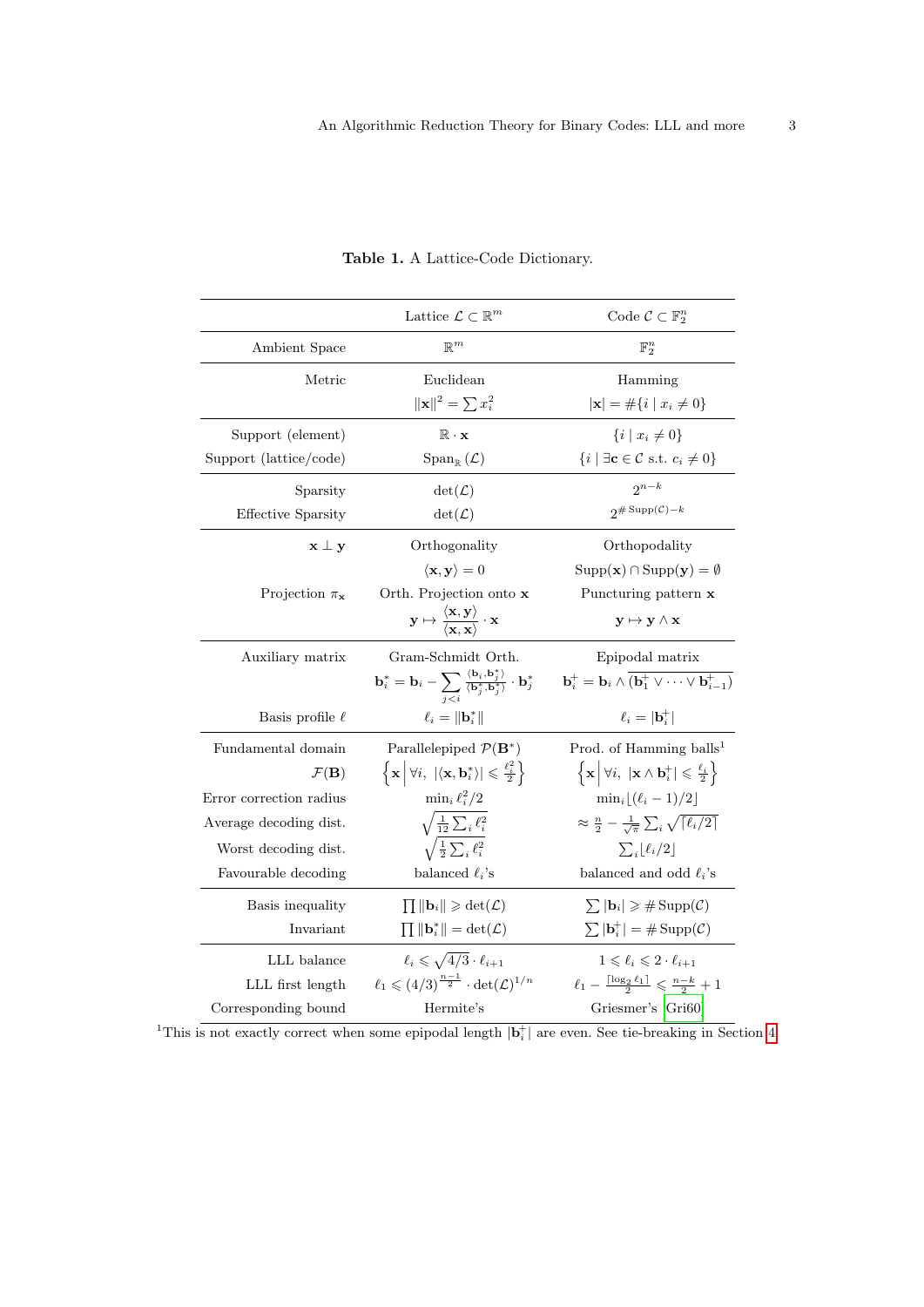Open Artefacts. Source code ( $c++$  kernel, with a python interface) available at  $https://github.$ [com/lducas/CodeRed/](https://github.com/lducas/CodeRed/). Data in machine readable format (csv) embedded in the PDF.

#### 1.2 Technical Overview

For simplicity, we focus this work on the case of linear binary codes, *i.e.* vectorial subspaces of  $\mathbb{F}_2^n$ . We aim for the analogue of the simplest but seminal lattice algorithms, namely the reduction algorithm of Lenstra, Lenstra and Lovàsz [LLL82], and the decoding Size-Reduction algorithm, studied and popularised by Babai [LLL82, Bab86].

Epipodal Matrix. These algorithms, and the associated notions of reduction, revolve around the Gram-Schmidt Orthogonalisation (GSO) B<sup>∗</sup> of a lattice basis B, and therefore implicitly on the notions of orthogonality  $\mathbf{x} \perp \mathbf{y}$  and of orthogonal projections  $\pi_{\mathbf{x}}^{\perp} : \mathbf{y} \mapsto \mathbf{y} - \frac{\langle \mathbf{x}, \mathbf{y} \rangle}{\langle \mathbf{x}, \mathbf{x} \rangle}$  $\frac{\langle \mathbf{x}, \mathbf{y} \rangle}{\langle \mathbf{x}, \mathbf{x} \rangle} \cdot \mathbf{x}.$ 

We start by developing analogue notions of orthogonality in Section 3. The naive idea of simply using the same definition with the inner product of  $\mathbb{F}_2$  in place of R quickly fails; inner products of  $\mathbb{F}_2$  simply do not carry any geometric information. Instead, we propose to base our reduction theory on the notion of *orthopodality*: codewords  $\mathbf{x} \perp \mathbf{y}$  are orthopodal if their supports (*i.e.* the set of their non-zero coordinates) are disjoint. Once this is set, the road to LLL unfolds before us in almost perfect analogy with lattices. We define orthopodal projections as  $\pi_{\mathbf{x}}^{\perp} : \mathbf{y} \mapsto \mathbf{y} \wedge \overline{\mathbf{x}}$ (using coordinate-wise boolean notations), and this leads to a notion of an *epipodal*<sup>4</sup> matrix  $\mathbf{B}^+$ of a basis B analogue to the GSO for a lattice basis.

**Definition** The epipodal matrix  $\mathbf{B}^+ = (\mathbf{b}_1^+; \ldots; \mathbf{b}_k^+)$  of a basis  $\mathbf{B} = (\mathbf{b}_1; \ldots; \mathbf{b}_k)$  is given by

$$
\mathbf{b}_i^+ = \mathbf{b}_i \wedge \overline{(\mathbf{b}_1 \vee \cdots \vee \mathbf{b}_{i-1})}.
$$

This auxiliary matrix is associated to an invariant (analogue to the volume invariant for lattice bases  $\prod ||\mathbf{b}_i^*|| = \det(\mathcal{L})$  namely that the sum of epipodal lengths equates to the effective length of the code:

$$
\sum |\mathbf{b}_{i}^{+}| = \# \operatorname{Supp}(\mathcal{C}).
$$



**Fig. 2.** The basis **B** of a [8, 3]-code, and its associated epipodal matrix  $\mathbf{B}^+$ .

Size Reduction. Then, in Section 4 we proceed to use the above epipodal matrix to design an analogue to the Size-Reduction decoding algorithm popularised by Babai [Bab86]. For lattices, this algorithm is associated with a fundamental domain, namely, a rectangle parallelepiped  $\mathcal{F}(\mathbf{B}) =$  $P(B^*)$  that tiles the space following the lattice, as depicted in Figure 1. A similar algorithm is developed for codes (Algorithm 1) and is also associated to a fundamental domain  $\mathcal{F}(\mathbf{B}^+)$ . The fundamental domain  $\mathcal{F}(\mathbf{B}^+)$  can essentially be written as a direct product of Hamming balls of support size  $\ell_i \triangleq |\mathbf{b}_i^*|$  and radius  $\lfloor \ell_i/2 \rfloor$ . In fact we encounter a small hiccup here: arbitrary tie-breaking choices must sometimes be made during Size-Reduction, using a function  $TB_{p}(y) \in \{0, 1/2\}.$ 

 $\frac{4}{4}$  Literately: growth of feet. Here: support increment.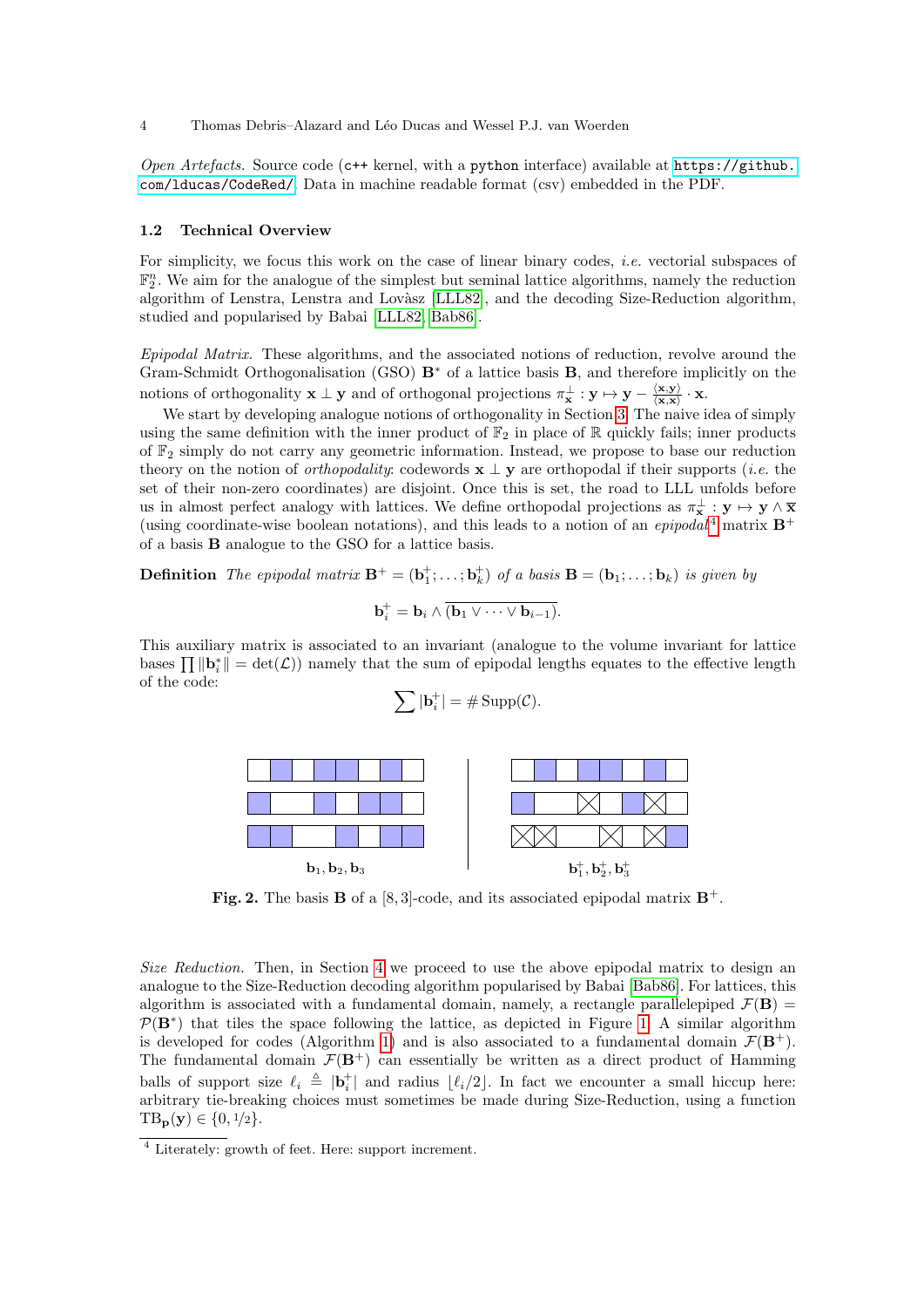**Definition (Size-Reduction)** Let  $\mathbf{B} = (\mathbf{b}_1; \dots; \mathbf{b}_k)$  be a basis of an  $[n, k]$ -code. The Size-Reduced region relative to  $\bf{B}$  is defined as:

$$
\mathcal{F}(\mathbf{B}^+) \triangleq \left\{ \mathbf{y} \in \mathbb{F}_2^n \ : \ \forall i \in [\![1,k]\!], \ |\mathbf{y} \wedge \mathbf{b}_i^+| + \text{TB}_{\mathbf{b}_i^+}(\mathbf{y}) \leqslant \frac{|\mathbf{b}_i^+|}{2} \right\}.
$$

Vectors in this region are said to be size-reduced with respect to the basis B.

As for lattices, the geometric properties of this fundamental domain depend solely on the epipodal profile of the basis, *i.e.* the set of epipodal lengths  $(\ell_i)_i$ . And, as for lattices, the probability of successfully decoding by the Size-Reduction algorithm is better for more balanced profiles. Because of the above tie-breaking hiccup, the rule of thumb "balanced is better" only holds under some parity constraints over the  $\ell_i$  (see Lemma 4.7).

LLL for Binary Codes. The above motivates the problem of basis reduction for codes, namely, trying to find bases with a balanced profile  $\ell$ . In section 5, we proceed to adapt the LLL reduction algorithm (Algorithm 3). Following the blueprint of [LLL82], we proceed to improve the profile locally, by finding shortest codewords in projected sub-codes of dimension 2. This can be shown to terminate using the same descent argument as the original LLL algorithm [LLL82]. This guarantees that epipodal lengths do not decrease too fast, namely  $\ell_i \leq 2\ell_{i+1}$ .

Theorem (LLL for Binary Codes) There exists a deterministic polynomial time algorithm, that given a basis of a binary  $[n, k]$ -code C, produces another basis  $\mathbf{B} = (\mathbf{b}_1; \ldots; \mathbf{b}_k) \in \mathbb{F}_2^{k \times n}$  such that the epipodal length  $\ell_i \triangleq |\mathbf{b}_i^+|$  satisfy

$$
1 \leqslant \ell_i \leqslant 2\ell_{i+1} \text{ for all } i \leqslant k-1.
$$

In particular, the first codeword of the basis satisfies when  $k-1 \geqslant \log_2(d)$ :  $|\mathbf{b}_1| - \frac{\lceil \log_2(|\mathbf{b}_1|) \rceil}{2} \leqslant$  $\frac{n-k}{2}+1$ .

And again a striking analogy occurs: in the same way that original LLL is an algorithmic version of Hermite's bound for the minimal distance of a lattice, our code analogue is an algorithmic version of Griesmer's bound [Gri60] for the minimal distance of a code. That is, while Griesmer's [Gri60] bound guarantees the existence of a codeword of length at most d for some d such that  $d-\frac{\lceil \log_2(d) \rceil}{2} \leq$  $\frac{n-k}{2} + 1$ , the LLL algorithm for codes will find such a codeword.

A Hybrid Lee-Brickell-Babai Decoder. From a cryptanalytic perspective, one may question the usefulness of the LLL algorithm above: at least for random codes, one can trivially find codewords of average length  $\frac{n-k}{2}+1$  using the systematic form. First, one should note that the above theorem states a worst case bound, and in practice it does find vectors shorter than  $\frac{n-k}{2} + 1$ , and this can be pushed a bit further down with some tweaks (see Section 5.3). But more importantly, the guarantees of LLL concern all epipodal lengths, and not just the shortest vector: LLL should be used as pre-processing to speed-up further search for short or close codewords.

An important remark in this direction is the following: putting a basis in systematic form can also be viewed as an algorithmic version of Singleton's bound [Sin64] for linear codes, namely  $d \leq n - k + 1$  for the minimal distance d of a dimension k code  $\mathcal{C} \subset \mathbb{F}_2^n$ . It guarantees that  $\ell_i \geq 1$ for all i, and therefore that  $\ell_1 \leq n - k + 1$ . In some sense, all the Information Set Decoding (ISD) literature [Pra62, LB88, Ste88, Dum91, . . . ], which rely critically on the systematic form, are already implicitly based on a (weak) notion of basis reduction for codes. Interpreting LLL as a strengthening of the systematic form, one may hope that ISD techniques can be compatible with the proposed algorithmic reduction theory.

Both heuristically and in practice, LLL guarantees  $\ell_i > 1$  for about  $k_1 \approx \log_2 n$  many indices, but with further tweaks we seem to reach  $k_1 \approx 2 \log_2 n$ . This naturally leads to the idea of making hybrid algorithms, that would roughly perform as ISD over indices for which  $\ell_i = 1$ , and as Size-Reduction for  $\ell_i > 1$ . In Section 6 we propose and study more specifically a LeeBrickellBabai hybrid algorithm with LLL preprocessing [LB88, LLL82, Bab86].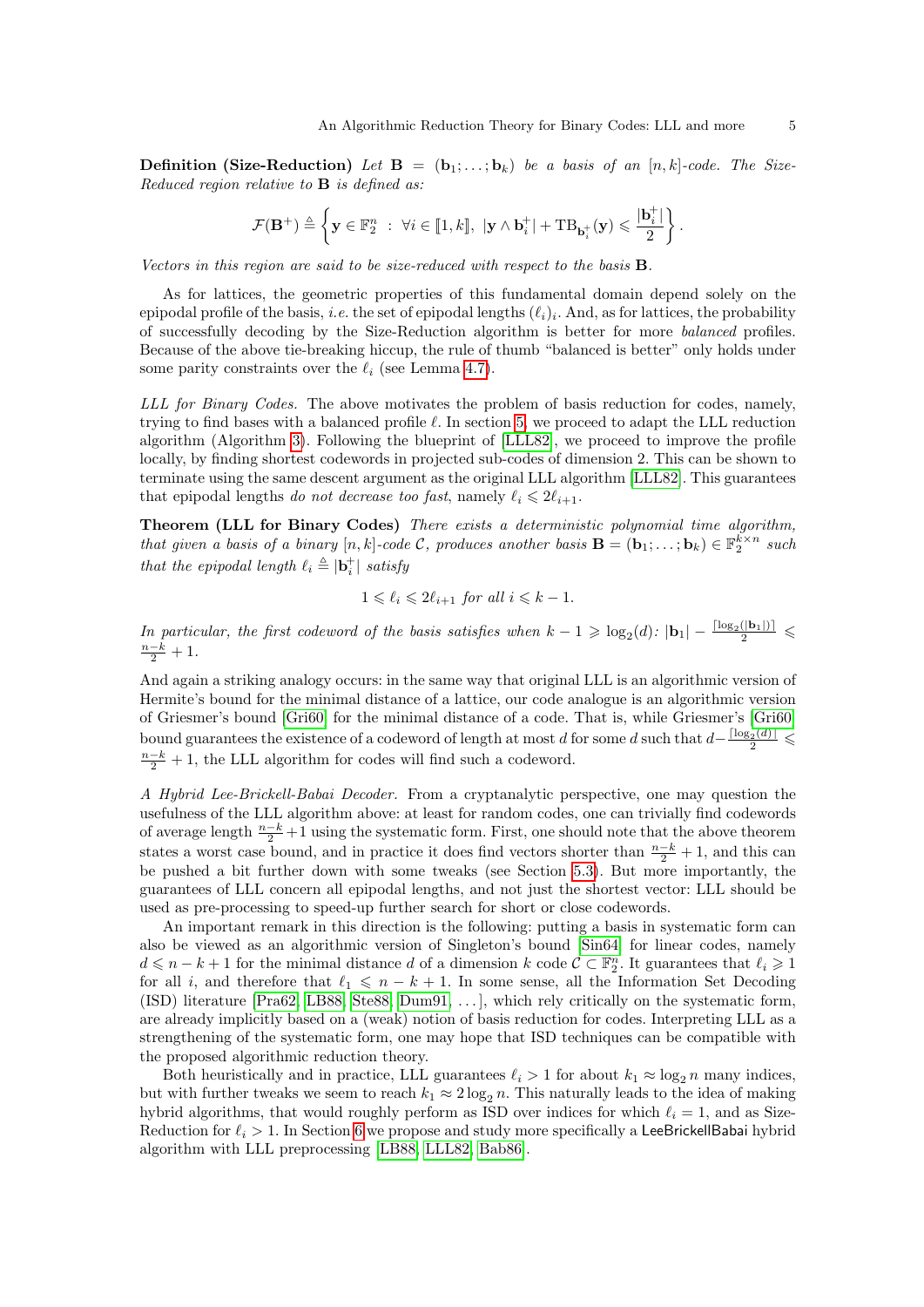Intuitively, this algorithm will make  $k - k_1$  "uninformed guesses" followed by  $k_1$  "informed" guesses" using Size-Reduction. Because each guess is made about a binary unknown, informed guesses have the potential to improve the success probability by a factor between 1 and 2. Assuming each informed guess improves the success probability by a constant factor  $c \in [1,2]$ , one can expect a polynomial time speed-up of  $S = c^{k_1} = n^{\Theta(1)}$ . This intuition is confirmed by a more refined heuristic analysis giving a lower-bound  $S \geq \Omega(n^{358}/\log n)$ , while experiments suggest  $S \approx \Theta(n^{.717}/\log_2 n)$ , for the case of full distance decoding of random codes of rate  $R \triangleq k/n = 1/2$ , that is the problem of finding a codeword of the expected minimal distance  $d \approx 0.11n$ .

#### 1.3 Perspectives

This work brings codes and lattices closer to each other by enriching the existing dictionary (table 1); we hope that it can enable more transfer of techniques between those two research areas. Let us list some research directions.

Generalisations. In principle, the definitions, theorems and algorithms of this article should be generalizable to codes over  $\mathbb{F}_q$  endowed with the Hamming metric, with the minor inconvenience that one may no longer conflate words over  $\mathbb{F}_q$  with their binary support vector. Some algorithms may see their complexity grow by a factor  $\Theta(q)$ , meaning that the algorithms remains polynomialtime only for  $q = n^{O(1)}$ . It is natural to hope that such a generalised LLL would still match Griesmer [Gri60] bound for  $q > 2$ . However, we expect that the analysis of the fundamental domain of Section 4 would become significantly harder to carry out. We have no intuition of whether the speed-up obtained in Section 6 should improve or not as  $q$  increases.

Another natural generalisation to aim for would be codes constructed with a different metric, in particular codes endowed with the rank metric [Gab85, Gab93]. In this case codes are subspaces of  $\mathbb{F}_{q^m}$  endowed with the rank metric; the weight of a codeword  $\mathbf{x} \in \mathbb{F}_{q^m}^n$  is the rank of its matrix representation over  $\mathbb{F}_q$  (which is a matrix of size  $m \times n$ ). While the support of a codeword with the Hamming metric is the set of its non-zero coordinates, the support of  $\mathbf{x} = (x_1, \dots, x_n) \in \mathbb{F}_{q^m}^n$ is the  $\mathbb{F}_q$ -subspace of  $\mathbb{F}_{q^m}$  that the  $x_i$ 's generate, namely  $\{\sum_i \lambda_i x_i : \lambda_i \in \mathbb{F}_q\}$ . We believe that this work can be generalised in this case, in particular the notion of epipodal matrices. However there are some difficulties to overcome. In particular, projecting one support orthopodally to another one is not canonical.

 $Cryntanalysis$ . Our last contribution (LeeBrickellBabai algorithm) is only meant to show this algorithmic reduction theory for code is compatible with existing techniques, and can, in principle bring improvements. By itself, this hybrid LeeBrickellBabai algorithm with LLL preprocessing is only tenuously faster than the original algorithm (say,  $2<sup>2</sup>$  times faster for a problem that requires  $2<sup>1000</sup>$ operations). Time-memory trade-offs such as [Ste88, Dum91, MMT11, BJMM12, MO15, BM18] admittedly provide much more substantial speed-ups in theory, and currently hold the records in practice [ALL19].

However, the lattice literature has much stronger reduction algorithms to offer than LLL [Sch87, GHGKN06, GN08, LN14, DM13, ...  $\vdots$  our work opens their adaptation to codes as a new research area, together with the study of their cryptanalytic implications. Furthermore, it is not implausible that reduction techniques may be compatible with memory intensive techniques [Ste88, Dum91, MO15]; this is the case in the lattice cryptanalysis literature [Duc18].

Further Algorithmic Translations. Still based around the same fundamental domain, a central algorithm for lattices is the Branch-and-Bound enumeration algorithm of Finkle and Pohst [FP85], which has been the object of numerous variations for heuristic speed-ups [GNR10]. While our hybrid algorithm LeeBrickellBabai may be read as an analogue of the random sampling algorithm of Schnorr [Sch03, AN17], a more general study of enumeration techniques for codes would be interesting.

Both for codes and lattices, there are other natural fundamental domains than the Size-Reduction studied in this paper. For lattices we have the (non-rectangle) parallelepiped  $\mathcal{P}(\mathbf{B})$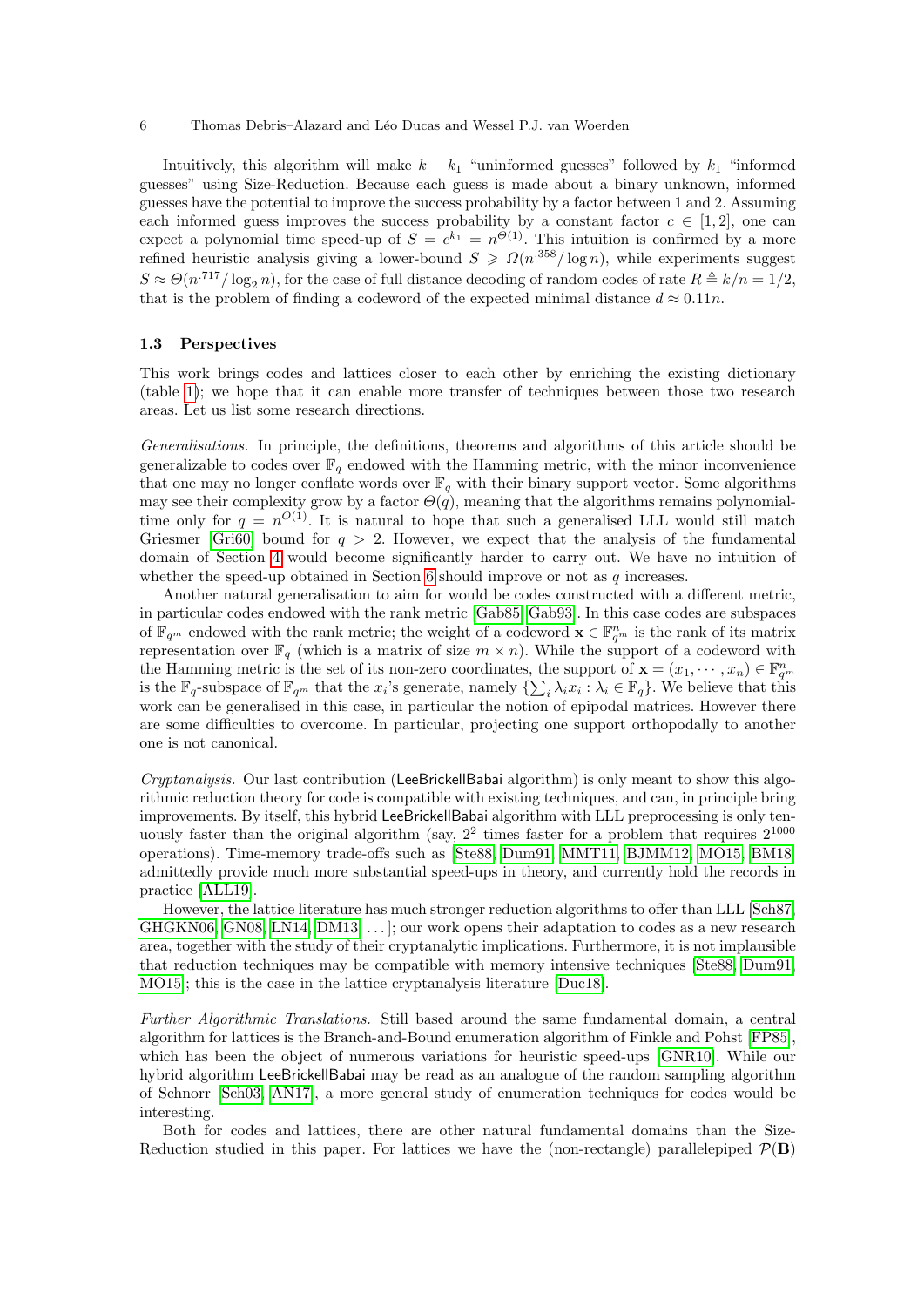provided called "simple rounding" algorithm  $\mathbf{x} \mapsto \mathbf{x} - [\mathbf{x} \cdot \mathbf{B}^{-1}] \cdot \mathbf{B}$  for lattices [Bab86]. For codes we have a domain of the form  $\mathbb{F}_2^{n-k} \times \{0\}^k$  for each information set  $\mathcal{I} \subset [\![1,n]\!]$  of size k given by<br>Prance's also ith  $[\![\text{PreG2}]\!]$ . It is terming to think they could be in correspondence in a unified Prange's algorithm [Pra62]. It is tempting to think they could be in correspondence in a unified theory for codes and lattices.

Another fundamental domain of interest is the Voronoi domain, which is naturally defined for both codes and lattices. In the case of lattices there are algorithms associated with it known as iterative slicers. Rather than operating with a basis, the provable versions of this algorithm operates with the (exponentially large) set of Voronoi-relevant vectors [MV13], while heuristic variants can work with a (smaller, but still exponential) set of short vectors [DLdW19]. We are not aware of similar approaches in the code literature.

Cryptographic design. Some of the developed notions could have application in cryptographic constructions as well, in particular for trapdoor sampling [GPV08, DST19]. Indeed, the Gaussian sampling algorithm of [GPV08] is merely a careful randomisation of the Size-Reduction algorithm, and the variant of Peikert [Pei10] is a randomisation of the "simple rounding" algorithm discussed above. It requires knowing a basis with a good profile as a trapdoor. While the construction of a sampleable trapdoor function has finally been realised [DST19], the method and underlying problem used are rather ad-hoc. We note in particular that the underlying generalized  $(U, U + V)$ codes admit bases with a peculiar profile  $\ell$ , which may explain their fitness for trapdoor sampling. The algorithmic reduction theory proposed in this work appears as the natural point of view to approach and improve trapdoor sampling for codes.

Bounds. Beyond cryptography, this reduction theory may be of interest to establish new bounds for codes. In particular we emphasize the notion of higher weight [Wei91, TV95] as an analogue of the notion of the density of sub-lattices [Bog01]; the latter are subject to the so-called Rankin-bound, generalizing Hermite's bound on the minimal distance of a lattice.

Duality. Also on a theoretical level, one intriguing question is how this reduction theory interacts with the notion of duality for codes. In particular, for lattices, the dual of an LLL-reduced basis of the primal lattice is (essentially) an LLL-reduced basis of the dual lattice. One could wonder whether this also holds for codes; however, while there is a notion of a dual code, their doesn't seem to be a 1-to-1 correspondence between primal and dual bases.

Another remark is that it may also be natural to consider Branch-and-Bound enumeration algorithms working with a reduced basis of the dual code rather than a basis of the primal code, at least if self-duality can not be established. This may be advantageous in certain regimes.

### 1.4 Table of Content and Navigation

The technical development of this article are organised as follows:

- Section 2: Preliminaries
- Section 3: Orthopodality and the Epipodal Matrix
- Section 4: Size-Reduction and its Fundamental Domain
- Section 5: LLL for Binary Codes
- Section 6: A Hybrid Lee-Brickell-Babai Decoder
- Artefacts: Code available at <https://github.com/lducas/CodeRed/>.

Data in machine readable format (CSV) embedded in the PDF.

A reader only interested reaching LLL for binary codes can proceed with Sections 2, 3, and 5 and safely skip section 4; while this section motivates basis reduction for codes, both sections are essentially independent from a technical perspective. Sections 3, 4, and 5 all start with a reminder of the analogue notion at hands from lattices. Section 6 depends on all previous sections, and may require some familiarity with Information Set Decoding techniques.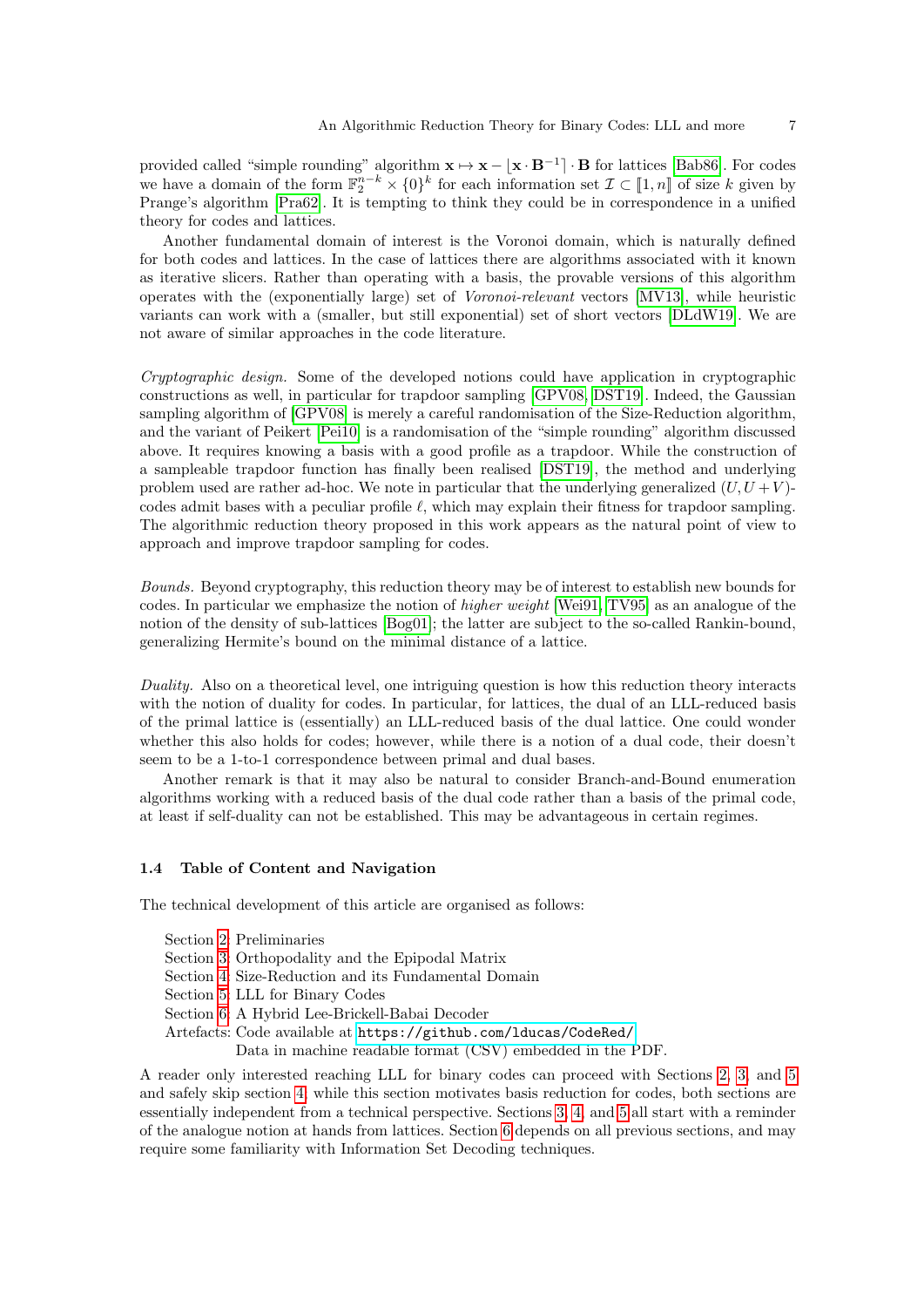### Acknowledgments

We express our gratitute to Alain Couvreur, Daniel Dadush, Thomas Espitau and Pierre Karpman for precious comments and references. Author T. D.-A. was supported by the grant EPSRC EP/S02087X/1. Author L.D. is supported by the European Union Horizon 2020 Research and Innovation Program Grant 780701 (PROMETHEUS). Author W. v. W. is supported by the ERC Advanced Grant 740972 (ALGSTRONGCRYPTO).

### 2 Preliminaries

**Notations** For a and b integers with  $a \leq b$ , we denote by  $[a, b]$  the set of integers  $\{a, a+1, \ldots, b\}$ . The notation  $x \triangleq y$  means that x is defined to be equal to y. For a finite set  $\mathcal{E}$ , we will denote by  $\#\mathcal{E}$  its cardinality.

Vectors are denoted by bold lowercase letters  $(x, y, ...)$  and they are row vectors. We will mostly consider binary vectors, *i.e.* elements of the vector space  $\mathbb{F}_2^n$ . We will use the standard boolean notations  $\overline{\mathbf{x}}, \mathbf{x} \oplus \mathbf{y}, \mathbf{x} \wedge \mathbf{y}, \mathbf{x} \vee \mathbf{y}$ , for the bitwise negation, the bitwise XOR (vector addition over  $\mathbb{F}_2^n$ , the bitwise AND, and the bitwise OR.<sup>5</sup>

Matrices are denoted by bold uppercase letters  $(B, C, \ldots)$ , and we use the notation  $(B, C)$  for the vertical concatenation of matrices. In particular,  $\mathbf{B} = (\mathbf{b}_1; \dots; \mathbf{b}_k)$  denotes the  $k \times n$  matrix whose row vectors are the vectors  $\mathbf{b}_i \in \mathbb{F}_2^n$ .

### 2.1 Binary Codes, the Hamming Metric

The support Supp(**x**) of a vector  $\mathbf{x} \in \mathbb{F}_2^n$  is the set of indices of its non-zero coordinates, and its Hamming weight  $|\mathbf{x}| \in [0, n]$  is the cardinality of its support:

$$
Supp(\mathbf{x}) \triangleq \{i \in [\![1,n]\!]\mid x_i \neq 0\}, \qquad |\mathbf{x}| \triangleq \# \operatorname{Supp}(\mathbf{x}).
$$

We will denote by  $\mathcal{S}_w^n$  the Hamming sphere and by  $\mathcal{B}_w^n$  the Hamming ball of radius w over  $\mathbb{F}_2^n$ , namely:

$$
\mathcal{S}^n_w \triangleq \left\{ \mathbf{x} \in \mathbb{F}_2^n : |\mathbf{x}| = w \right\}, \quad \mathcal{B}^n_w \triangleq \left\{ \mathbf{x} \in \mathbb{F}_2^n : |\mathbf{x}| \leqslant w \right\}.
$$

A binary linear code C of length n and dimension  $k$  — for short, an  $[n, k]$ -code — is a subspace of  $\mathbb{F}_2^n$  of dimension k. Every linear code can be described either by a set of linearly independent generators (basis representation) or by a system of modular equations (parity-check representation). We will mostly consider the first representation for our purpose.

To build an  $[n, k]$ -code we may take any set of vectors  $\mathbf{b}_1, \ldots, \mathbf{b}_k \in \mathbb{F}_2^n$  which are *linearly* independent and define:

$$
\mathcal{C}(\mathbf{b}_1; \ldots; \mathbf{b}_k) \triangleq \left\{ \sum_{i=1}^k z_i \mathbf{b}_i : z_i \in \mathbb{F}_2 \right\} \qquad \text{(Basis rep.)}
$$

We say that  $\mathbf{b}_1, \ldots, \mathbf{b}_k$  is a basis for the code  $\mathcal{C} = \mathcal{C}(\mathbf{b}_1; \ldots; \mathbf{b}_k)$ . Alternatively we will call the matrix  $\mathbf{B} = (\mathbf{b}_1; \ldots; \mathbf{b}_k)$  a basis or a generating matrix of the code  $\mathcal{C} = \mathcal{C}(\mathbf{B})$ .

An usual way in code-based cryptography to decode random codes is to use bases in systematic form. A basis **B** of an  $[n, k]$ -code is said to be in *systematic form* if up to a permutation of its columns  $\mathbf{B} = (\mathbf{I}_k, \mathbf{B}')$  where  $\mathbf{I}_k$  denotes the identity of size  $k \times k$  and  $\mathbf{B}' \in \mathbb{F}_2^{k \times (n-k)}$ . Such bases can be produced from any basis by making a Gaussian elimination. Choosing the set of pivots

<sup>&</sup>lt;sup>5</sup> In the code-based cryptography literature, for instance [COT14], the bitwise AND is often interpreted algebraically as a *star-product* or *Schur-product*, denoted ⊙ or  $\ast$ . We found the boolean notations more adapted to our geometric purposes, especially given that the bitwise OR also plays an important role.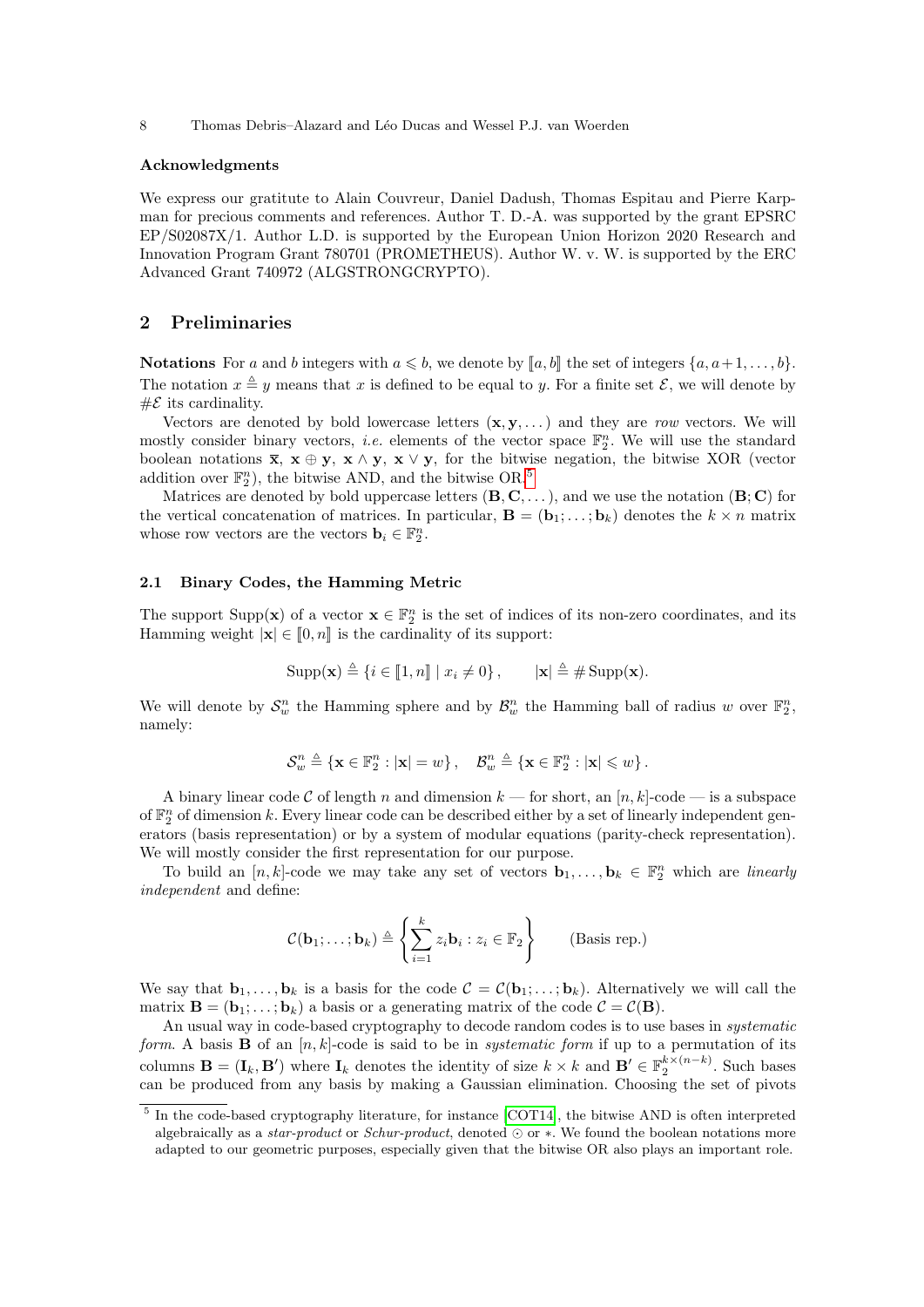iteratively (possibly at random among available ones), this can be done in time  $O(nk^2)$ . In the following we denote by Systematize such a randomised algorithm.

An element  $c \in C$  of a code C is called a *codeword*. The support of the code is defined as the union of the supports of all its codewords, which also implies the definition of an *effective length*  $|\mathcal{C}| \leq n$  of a  $[n, k]$ -code  $\mathcal{C}$ :

$$
\operatorname{Supp}(\mathcal{C}) \triangleq \bigcup_{\mathbf{c} \in \mathcal{C}} \operatorname{Supp}(\mathbf{c}), \qquad |\mathcal{C}| \triangleq \# \operatorname{Supp}(\mathcal{C}).
$$

Indeed, the code length  $n$  defined by the ambient space is a rather extrinsic datum, in particular extending a code  $\mathcal C$  by padding a 0 to all codewords does not affect the geometry of the code, but it does affect the apparent length n.

One note that if  $\mathbf{B} = (\mathbf{b}_1; \ldots; \mathbf{b}_k)$  is a basis of C, we have the identity  $\text{Supp}(\mathcal{C}) = \bigcup \text{Supp}(\mathbf{b}_i)$ , and therefore that  $|\mathcal{C}| \leqslant \sum |\mathbf{b}_i|$ .

Another quantity which characterizes a code is its minimal distance. For a code  $\mathcal{C}$ , it is defined as the shortest Hamming weight of non-zero codewords, namely:

$$
d_{\min}(\mathcal{C}) \triangleq \min \left\{ |\mathbf{c}| : \mathbf{c} \in \mathcal{C} \text{ and } \mathbf{c} \neq \mathbf{0} \right\}.
$$

### 3 Orthopodality and the Epipodal Matrix

Let us start by recalling the standard definition of Gram-Schmidt Orthogonalisation (GSO) over Euclidean vector spaces. Given a basis  $(\mathbf{b}_1; \ldots; \mathbf{b}_n)$  of the Euclidean space  $(\mathbb{R}^n, \|\cdot\|)$  its Gram-Schmidt orthogonalisation  $(\mathbf{b}_1^*, \ldots; \mathbf{b}_n^*)$  is defined inductively by:

$$
\mathbf{b}_{i}^{*} \triangleq \pi_{i}^{\perp}(\mathbf{b}_{i}), \quad \text{ where } \pi_{i}^{\perp} : \mathbf{x} \mapsto \mathbf{x} - \sum_{j
$$

The map  $\pi_i^{\perp}$  denotes the orthogonal projection onto the orthogonal of the space generated by vectors  $\mathbf{b}_1, \ldots, \mathbf{b}_{i-1}$  in  $\mathbb{R}^n$ . While the GSO of the basis of a lattice is not itself a basis of that lattice, it is a central object in the reduction theory of lattices, and in lattice reduction algorithms. This section is dedicated to the construction of an analogue object for bases of binary linear codes.

### 3.1 An Orthogonality notion for Binary Vectors

In the case of Euclidean vector spaces  $\mathbb{R}^n$ , orthogonality can be defined via the standard innerproduct, namely  $\mathbf{x} \perp \mathbf{y} : \langle \mathbf{x}, \mathbf{y} \rangle = 0$  and so orthogonal projections onto the line spanned by x as  $\pi_{\mathbf{x}}(\mathbf{y}) \triangleq \frac{\langle \mathbf{x}, \mathbf{y} \rangle}{\langle \mathbf{x}, \mathbf{x} \rangle}$  $\frac{\langle \mathbf{x}, \mathbf{y} \rangle}{\langle \mathbf{x}, \mathbf{x} \rangle} \mathbf{x}.$ 

While  $\mathbb{F}_2^n$  is also endowed with an inner-product, it does not lead to a geometrically meaningful notion of orthogonality. For instance for  $\mathbf{x}, \mathbf{y} \in \mathbb{F}_2^n$ ,  $\langle \mathbf{x}, \mathbf{y} \rangle = 0$  doesn't imply that  $|\mathbf{x} \oplus \mathbf{y}| = |\mathbf{x}| + |\mathbf{y}|$ . However we note that, by definition of the Hamming weight we do have:

$$
|\mathbf{x} \oplus \mathbf{y}| = |\mathbf{x}| + |\mathbf{y}| \iff \text{Supp}(\mathbf{x}) \cap \text{Supp}(\mathbf{y}) = \emptyset.
$$

In fact, we even have the identity

$$
|\mathbf{x} \oplus \mathbf{y}| = |\mathbf{x}| + |\mathbf{y}| - 2|\mathbf{x} \wedge \mathbf{y}| \tag{1}
$$

for  $\mathbf{x}, \mathbf{y} \in \mathbb{F}_2^n$  which should be read as an analogue of the Euclidean identity

$$
\|\mathbf{x} + \mathbf{y}\|^2 = \|\mathbf{x}\|^2 + \|\mathbf{y}\|^2 - 2\langle \mathbf{x}, \mathbf{y} \rangle.
$$

This suggests to define  $\mathbf{x}, \mathbf{y} \in \mathbb{F}_2^n$  to be *orthopodal* if their supports are disjoint, that is, defining the orthogonality relation as:

$$
\mathbf{x} \perp \mathbf{y} \Longleftrightarrow \mathbf{x} \wedge \mathbf{y} = \mathbf{0}.\tag{2}
$$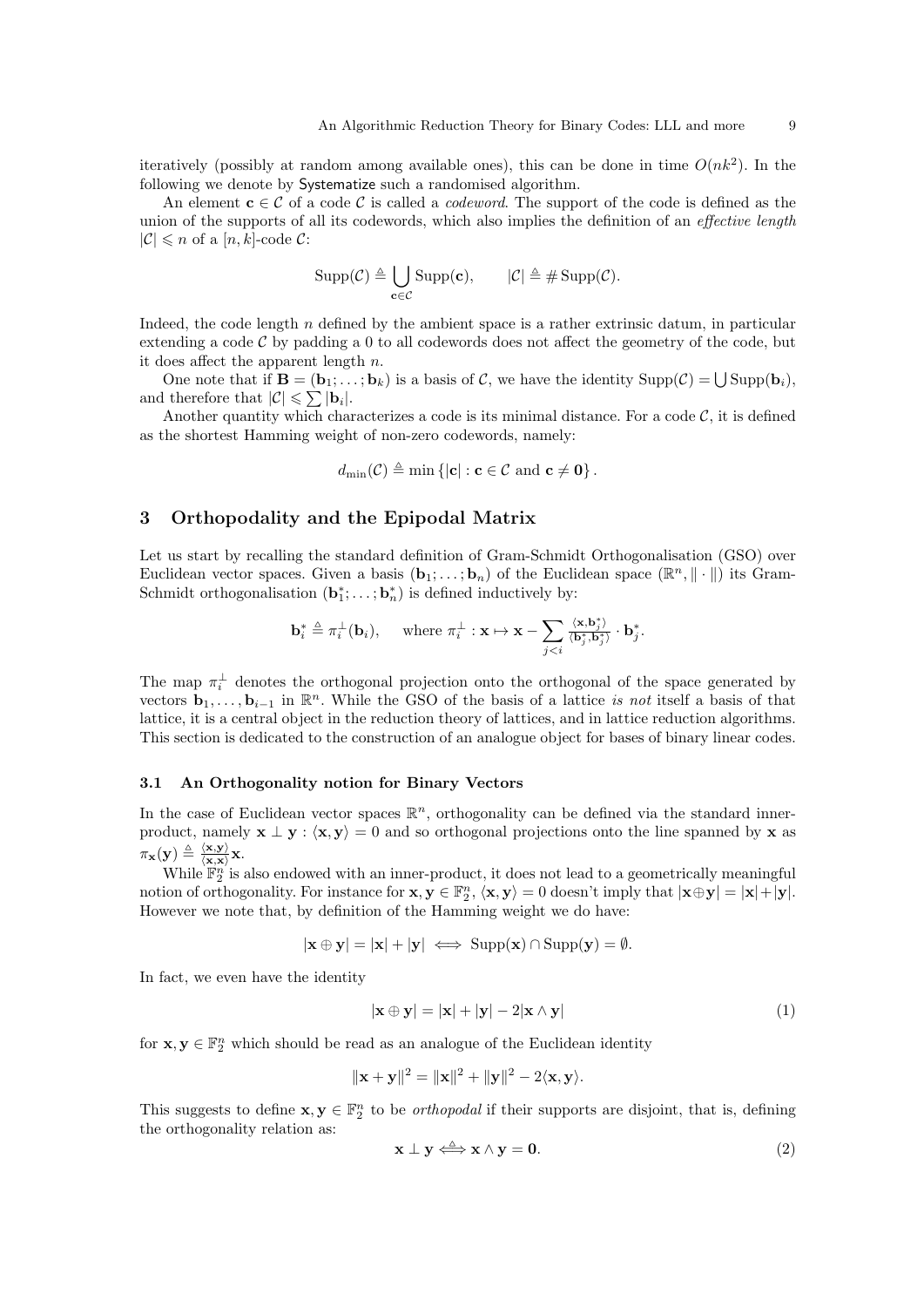We can then associate convenient notions of projections *onto* (the support of)  $\bf{x}$  and *orthopodally* to (the support of)  $x$  as follows:

$$
\pi_{\mathbf{x}} : \mathbf{y} \mapsto \mathbf{y} \wedge \mathbf{x}, \qquad \pi_{\mathbf{x}}^{\perp} : \mathbf{y} \mapsto \mathbf{y} \wedge \overline{\mathbf{x}} = \pi_{\overline{\mathbf{x}}}(\mathbf{y}). \tag{3}
$$

Such transformations are certainly not new to codes, and known in the literature as *punctur* $ing$  [MS86, Ch.1 §9]. However, we are here especially interested in their geometric virtues. They do satisfy similar properties as their Euclidean analogues:  $\pi_{\mathbf{x}}$  is linear, idempotent, it fixes  $\mathbf{x}$ , it does not increase length (Hamming weight), and together with  $\pi_{\mathbf{x}}^{\perp}$  yields an orthogonal decomposition. More formally:

**Fact 3.1** For any  $\mathbf{x}, \mathbf{y}, \mathbf{z} \in \mathbb{F}_2^n$  it holds that:

$$
\pi_{\mathbf{x}}(\mathbf{y} \oplus \mathbf{z}) = \pi_{\mathbf{x}}(\mathbf{y}) \oplus \pi_{\mathbf{x}}(\mathbf{z}), \quad \pi_{\mathbf{x}}^2(\mathbf{y}) = \pi_{\mathbf{x}}(\mathbf{y}), \tag{4}
$$

$$
\pi_{\mathbf{x}}^{\perp}(\mathbf{x}) = \mathbf{0}, \quad \pi_{\mathbf{x}}(\mathbf{x}) = \mathbf{x}, \tag{5}
$$

$$
\pi_{\mathbf{x}}^{\perp}(\mathbf{y}) \perp \mathbf{x}, \quad |\pi_{\mathbf{x}}(\mathbf{y})| \leqslant |\mathbf{y}|,\tag{6}
$$

$$
\pi_{\mathbf{x}}(\mathbf{y}) \perp \pi_{\mathbf{x}}^{\perp}(\mathbf{y}), \quad \pi_{\mathbf{x}}(\mathbf{y}) \oplus \pi_{\mathbf{x}}^{\perp}(\mathbf{y}) = \mathbf{y}.\tag{7}
$$

Furthermore, and unlike their Euclidean analogues: they always commute and their compositions can be compactly represented.

**Fact 3.2** For any  $\mathbf{x}, \mathbf{y} \in \mathbb{F}_2^n$  it holds that:

$$
\pi_{\mathbf{x}} \circ \pi_{\mathbf{y}} = \pi_{\mathbf{y}} \circ \pi_{\mathbf{x}} = \pi_{\mathbf{x} \wedge \mathbf{y}}, \qquad \pi_{\mathbf{x}}^{\perp} \circ \pi_{\mathbf{y}}^{\perp} = \pi_{\mathbf{y}}^{\perp} \circ \pi_{\mathbf{x}}^{\perp} = \pi_{\mathbf{x} \vee \mathbf{y}}^{\perp}.
$$
 (8)

We therefore extend the notation  $\pi_S^{\perp}$  to sets  $S \subseteq \mathbb{F}_2^n$  to denote the projection orthopodally to the support of S, namely  $\pi_{\mathbf{x}}^{\perp}$  where  $\mathbf{x} = \bigvee_{\mathbf{s} \in S} \mathbf{s}$ . This compact representation will allow for various algorithmic speed-ups.

#### 3.2 Epipodal Matrix

We are now fully equipped to define an analogue of the Gram-Schmidt Orthogonalisation process over real matrices to the case of binary matrices. An important remark is that this analogue notion given below does not preserve the  $\mathbb{F}_2$ -span of partial bases, which may appear as breaking the analogy with the GSO over the reals which precisely preserves R-span of those partial bases. This is in fact not the right analogy for our purpose, noting that the GSO does not preserve the Z-spans of those partial bases. The proper lattice to code translation (Table 1) associates Z-spans (*i.e.* lattices) to  $\mathbb{F}_2$ -spans (*i.e.* codes), and R-spans to *supports*.

**Definition 3.3 (Epipodal matrix).** Let  $\mathbf{B} = (\mathbf{b}_1; \ldots; \mathbf{b}_k) \in \mathbb{F}_2^{k \times n}$  be a binary matrix. The *i*-th projection associated to this matrix is defined as  $\pi_i \triangleq \pi_{\{\mathbf{b}_1,\dots,\mathbf{b}_{i-1}\}}^{\perp}$  where  $\pi_1$  denotes the identity. Equivalently,

$$
\pi_i: \mathbb{F}_2^n \longrightarrow \mathbb{F}_2^n
$$
  

$$
\mathbf{c} \longmapsto \mathbf{c} \wedge (\mathbf{b}_1 \vee \cdots \vee \mathbf{b}_{i-1}).
$$
  
(9)

The *i*-th epipodal vector is then defined as:

$$
\mathbf{b}_i^+ \triangleq \pi_i(\mathbf{b}_i). \tag{10}
$$

The matrix  $\mathbf{B}^+ \triangleq (\mathbf{b}_1^+; \ldots; \mathbf{b}_k^+) \in \mathbb{F}_2^{k \times n}$  is called the epipodal matrix of **B**.

The i-th epipodal vector should be interpreted as the support increment from the code  $\mathcal{C}(\mathbf{b}_1, \dots, \mathbf{b}_{i-1})$ to  $\mathcal{C}(\mathbf{b}_1,\ldots,\mathbf{b}_i)$ . The epipodal matrix enjoys the following properties, analogue to the GSO.

Fact 3.4 (Properties of Epipodal Matrices) For any binary matrix  $\mathbf{B} = (\mathbf{b}_1; \ldots; \mathbf{b}_k) \in \mathbb{F}_2^{k \times n}$ , its epipodal matrix  $\mathbf{B}^+ = (\mathbf{b}_1^+; \dots; \mathbf{b}_k^+)$  satisfies: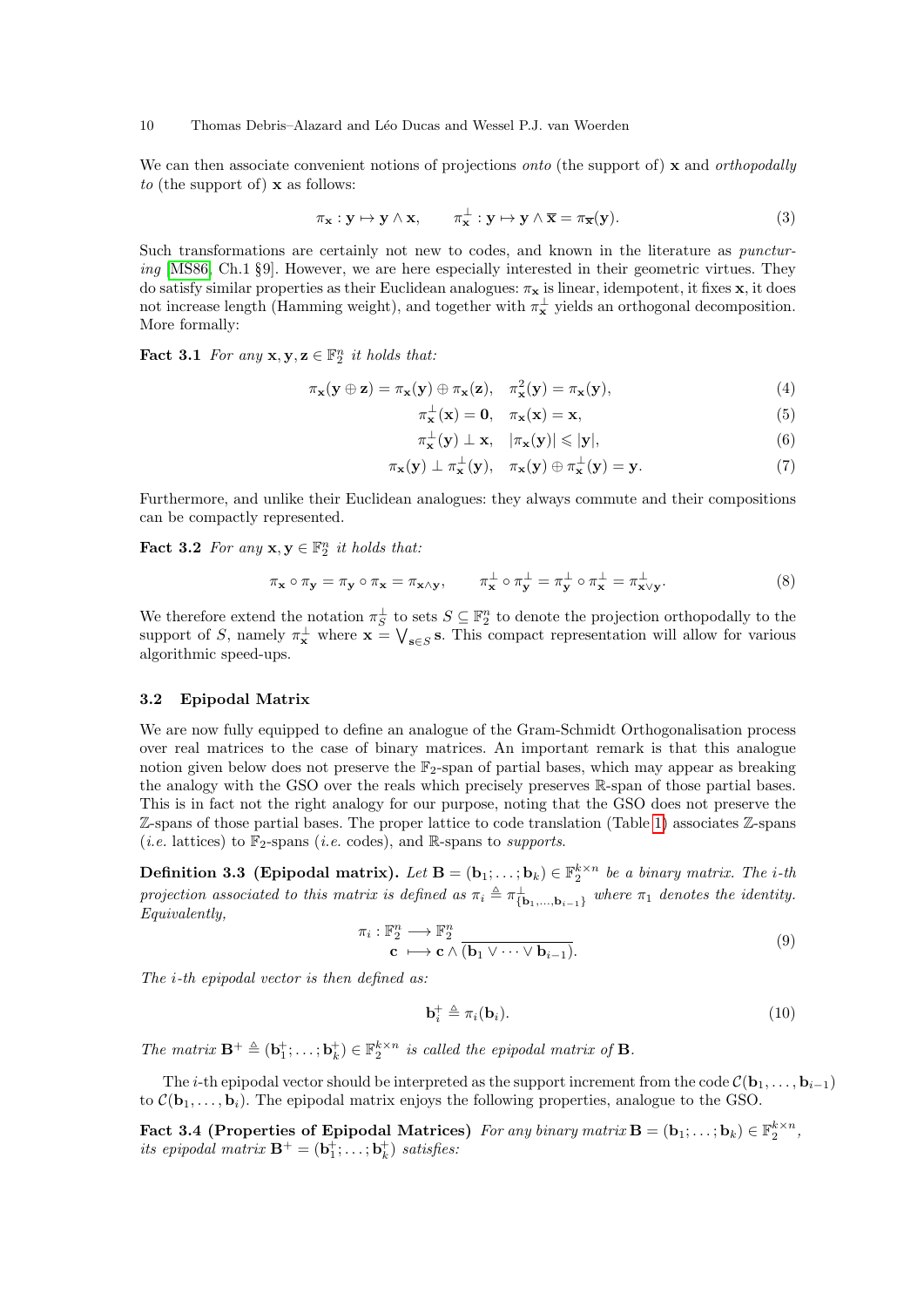1. The epipodal vectors are pairwise orthopodal:

$$
\forall i \neq j, \quad \mathbf{b}_i^+ \perp \mathbf{b}_j^+.
$$
 (11)

2. For all  $i \leq k$ ,  $(\mathbf{b}_1, \ldots, \mathbf{b}_i)$  and  $(\mathbf{b}_1^+, \ldots, \mathbf{b}_i^+)$  have the same supports, that is:

$$
\bigvee_{j \leq i} \mathbf{b}_{j}^{+} = \bigvee_{j \leq i} \mathbf{b}_{j}, or \; \text{equivalently} \quad \bigcup_{j \leq i} \text{Supp}(\mathbf{b}_{j}^{+}) = \bigcup_{j \leq i} \text{Supp}(\mathbf{b}_{j}).\tag{12}
$$

Furthermore, one may note that epipodal vectors satisfy a similar induction to the one of the GSO over the reals:

Epipodal Matrix: 
$$
\mathbf{b}_i^+ = \mathbf{b}_i \oplus \sum_{j=0}^{i-1} \mathbf{b}_i \wedge \mathbf{b}_j^+, \quad \text{GSO: } \mathbf{b}_i^* = \mathbf{b}_i - \sum_{j=0}^{i-1} \frac{\langle \mathbf{b}_i, \mathbf{b}_j^* \rangle}{\langle \mathbf{b}_j^*, \mathbf{b}_j^* \rangle} \cdot \mathbf{b}_j^*. \tag{13}
$$

However following this induction leads to perform  $O(k^2)$  vector operations. In the case of the epipodal matrix, the computation can be sped-up to  $O(k)$  vector operations using cumulative support vectors  $s_i$ :

$$
\mathbf{s}_0 = \mathbf{0}, \quad \mathbf{s}_i = \mathbf{s}_{i-1} \vee \mathbf{b}_i, \quad \mathbf{b}_i^+ = \mathbf{b}_i \wedge \overline{\mathbf{s}_{i-1}}.
$$

The epipodal matrix of the basis of a code also enjoys an analogue invariant to the GSO for lattices. The GSO  $(\mathbf{b}_1^*,\ldots;\mathbf{b}_k^*)$  of a lattice  $\mathcal L$  is not generally a basis of  $\mathcal L$  but it verifies the following invariant  $\prod_{i=1}^{k} \|\mathbf{b}_{i}^{*}\| = \det(\mathcal{L}).$ 

Fact 3.5 (Length Invariant) For any basis  $(b_1; \ldots; b_k)$  of an  $[n, k]$ -code C:

$$
|\mathcal{C}| = \sum_{i=1}^{k} |\mathbf{b}_i^+|.\tag{14}
$$

### 4 Size-Reduction and its Fundamental Domain

While the GSO of a lattice basis is not itself a basis of that lattice, it is a central notion to define what a "good" basis is. For example, because of the invariant  $\prod ||\mathbf{b}_i^*|| = \det(\mathcal{L})$ , and because  $\mathbf{b}_1^* = \mathbf{b}_1$ , making the first vector of a basis short means that other Gram-Schmidt lengths must grow.

The notion of quality of a basis should more specifically be linked to what we can do algorithmically with it. In the cases of lattices, the GSO of a basis allows to tile the space. More formally, if **B** is the basis of a full rank lattice  $\mathcal{L} \subset \mathbb{R}^k$ , one can define a fundamental domain of the action of L over  $\mathbb{R} - i.e.$  a set of representative of the quotient  $\mathbb{R}^k/\mathcal{L}$  by the following rectangle parallelepiped:

$$
\mathcal{P}(\mathbf{B}^*) \triangleq \left\{ \sum x_i \mathbf{b}_i^* \middle| |x_i| \leqslant \frac{1}{2} \right\} = \left[ -\frac{1}{2}, \frac{1}{2} \right)^k \cdot \mathbf{B}^*.
$$

Furthermore, there is a polynomial time algorithm that effectively reduces points  $\mathbf{x} \in \mathbb{R}^k$  modulo  $\mathcal{L}$ to this parallelepiped, namely Size-Reduction [LLL82], also known as the Nearest-Plane Algorithm [Bab86]. This parallelepiped has inner radius  $r_{\text{in}} = \min ||\mathbf{b}_{i}^{*}||/2$  and outer square radius  $r_{\text{out}}^2 = \frac{1}{4} \sum ||\mathbf{b}_{i}^{*}||^2$ . This means that Size-Reduction can, in the worst case, find a close lattice vector at distance  $r_{\text{out}}$ , and correctly decode all errors of length up to  $r_{\text{in}}$ . One can also establish that the average squared norm of the decoding of a random coset is  $\frac{1}{12} \sum ||\mathbf{b}_i^*||^2$ .

This Section is dedicated to an equivalent Size-Reduction algorithm for binary codes, and to the study of its associated fundamental domain.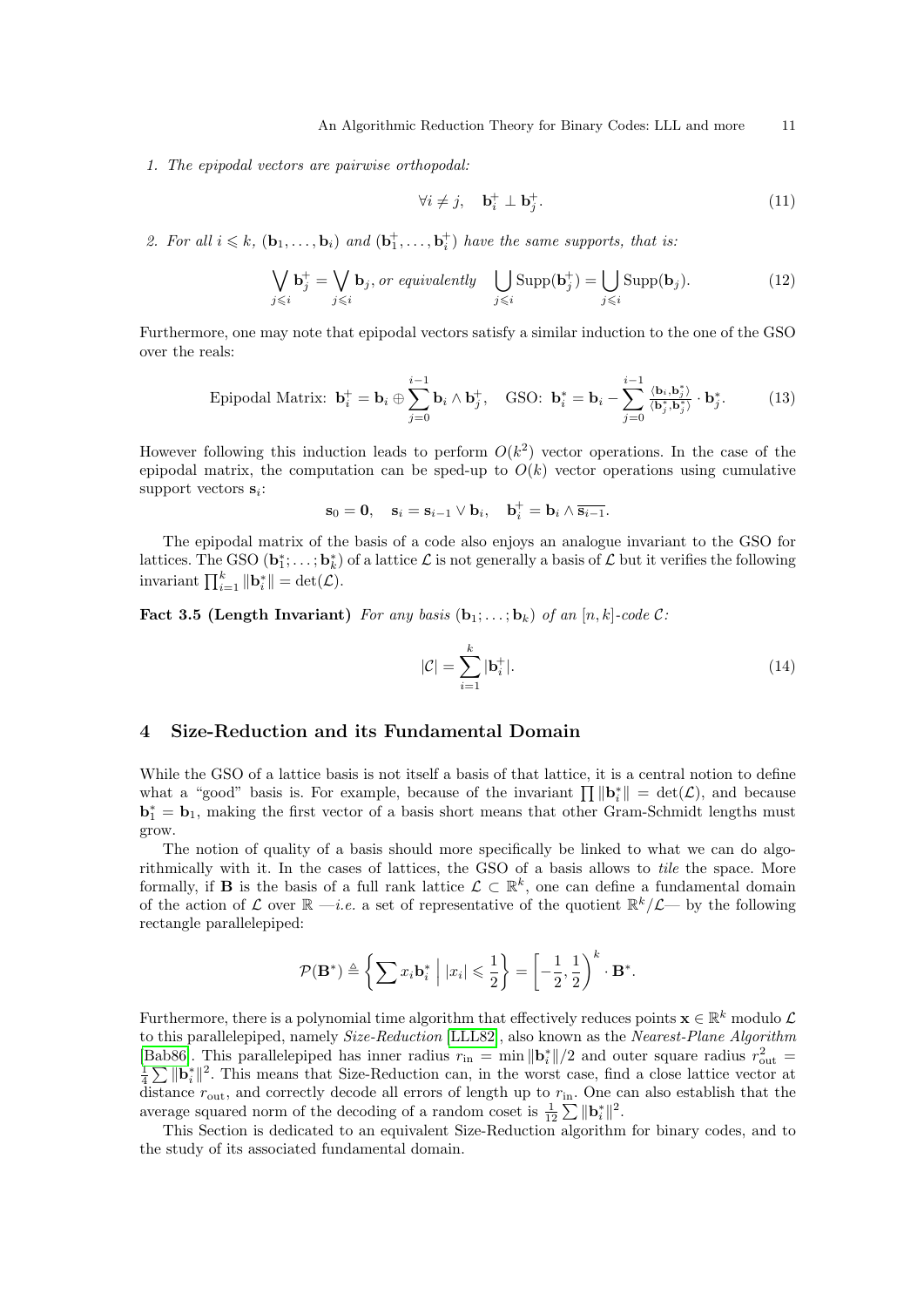### 4.1 Size-Reduction, Definition and Algorithm

Let us start by defining the Size-Reduction and its associated fundamental domain. A first technical detail is that in the case of codes, it is not given that the epipodal vectors are non-zero, a minor difference with the Gram-Schmidt Orthogonalisation for bases in real vector space. We restrict our attention to proper bases.

### **Definition 4.1 (Proper bases).** A basis **B** is called proper if all its epipodal vectors  $\mathbf{b}_i^+$  are non-zero.

Note for example that bases in systematic form are proper bases: proper bases do exist for all codes, and can be produced from any basis in polynomial time.

A more annoying hiccup is that we may need to handle ties to prevent the size-reduction tiles from overlapping; in the case of lattices this can be ignored as the overlaps have zero measure. This issue arises when an epipodal vector **p** has even weight, and when  $|\mathbf{y} \wedge \mathbf{p}| = |\mathbf{p}|/2 = |(\mathbf{y} \oplus \mathbf{p}) \wedge \mathbf{p}|$ . We (arbitrarily) use the first epipodal coordinate to break such ties:

$$
TB_{\mathbf{p}}(\mathbf{y}) = \begin{cases} 0 & \text{if } |\mathbf{p}| \text{ is odd,} \\ 0 & \text{if } y_j = 0 \text{ where } j = \min(\text{Supp}(\mathbf{p})), \\ 1/2 & \text{otherwise.} \end{cases}
$$
(15)

**Definition 4.2 (Size-Reduction).** Let  $\mathbf{B} = (\mathbf{b}_1; \ldots; \mathbf{b}_k)$  be a basis of an  $[n, k]$ -code. The Size-Reduced region relative to **B** is defined as:

$$
\mathcal{F}(\mathbf{B}^+) \triangleq \left\{ \mathbf{y} \in \mathbb{F}_2^n \ : \ \forall i \in [\![1,k]\!], \ |\mathbf{y} \wedge \mathbf{b}_i^+| + \text{TB}_{\mathbf{b}_i^+}(\mathbf{y}) \leqslant \frac{|\mathbf{b}_i^+|}{2} \right\}.
$$

Vectors in this region are said to be size-reduced with respect to the basis B.

**Proposition 4.3 (Fundamental Domain).** Let  $\mathbf{B} \triangleq (\mathbf{b}_1; \ldots; \mathbf{b}_k)$  be a proper basis of an  $[n, k]$ . code C. Then  $\mathcal{F}(\mathbf{B}^+)$  if a fundamental domain for C, that is:

1.  $\mathcal{F}(\mathbf{B}^+)$  is C-packing:

$$
\forall \mathbf{c} \in \mathcal{C} \setminus \{\mathbf{0}\}, \quad (\mathbf{c} + \mathcal{F}(\mathbf{B}^+)) \cap \mathcal{F}(\mathbf{B}^+) = \emptyset,
$$

2.  $\mathcal{F}(\mathbf{B}^+)$  is C-covering:

$$
\mathcal{C}(\mathbf{B}) + \mathcal{F}(\mathbf{B}^+) = \mathbb{F}_2^n.
$$

*Proof.* Let us start by proving that  $\mathcal{F}(\mathbf{B}^+)$  is  $\mathcal{C}(\mathbf{B})$ -packing. Let  $\mathbf{c} = \sum_i x_i \mathbf{b}_i \in \mathcal{C}(\mathbf{B})$  and  $\mathbf{y}_1, \mathbf{y}_2 \in$  $\mathcal{F}(\mathbf{B}^+)$  such that  $\mathbf{c} = \mathbf{y}_1 \oplus \mathbf{y}_2$ . By definition of the orthopodalization  $\mathbf{c} = \sum_i x_i \mathbf{b}_i^{\dagger} \oplus \sum_{j$ which gives:

$$
\forall \ell \in [\![1,k]\!], \quad \mathbf{c} \wedge \mathbf{b}_{\ell}^{+} = x_{\ell} \mathbf{b}_{\ell}^{+} \oplus \sum_{i > \ell} x_{i} \mathbf{b}_{i} \wedge \mathbf{b}_{\ell}^{+}.
$$

Suppose by contradiction that  $c \neq 0$ . Let j be the largest index such that  $x_j \neq 0$ . Then  $c \wedge b_j^+ = b_j^+$ . As  $\mathbf{c} = \mathbf{y}_1 \oplus \mathbf{y}_2$  where  $\mathbf{y}_1, \mathbf{y}_2 \in \mathcal{F}(\mathbf{B}^+),$ 

$$
|\mathbf{c} \wedge \mathbf{b}_j^+| \leqslant |\mathbf{y}_1 \wedge \mathbf{b}_j^+| + |\mathbf{b}_j^+ \wedge \mathbf{y}_2| < |\mathbf{b}_j^+|
$$

which is a contradiction. Therefore  $c = 0$  which shows that  $\mathcal{F}(B^+)$  is  $\mathcal{C}(B)$ -packing. The  $\mathcal{C}(B)$ covering property will follow from the fact that Algorithm 1 is correct as proven in Proposition  $4.4.$ 

### Proposition 4.4. Algorithm 1 is correct and runs in polynomial time.

*Proof.* First note that  $e \oplus y \in C(B)$  is a loop invariant, as we only add basis vectors  $b_i$  to e. Therefore all we need to show is that  $e \in \mathcal{F}(\mathbf{B}^+)$ . Note that the loop at step i enforces  $|\mathbf{e} \wedge \mathbf{b}_i^+| + \text{TB}_{\mathbf{b}_i^+}(\mathbf{e}) \leqslant |\mathbf{b}_i^+|/2$ . Furthermore, this constraint is maintained by subsequent loop iterations of index  $j < i$  since  $\mathbf{b}_j \wedge \mathbf{b}_i^+$  $\alpha_i^+ = 0.$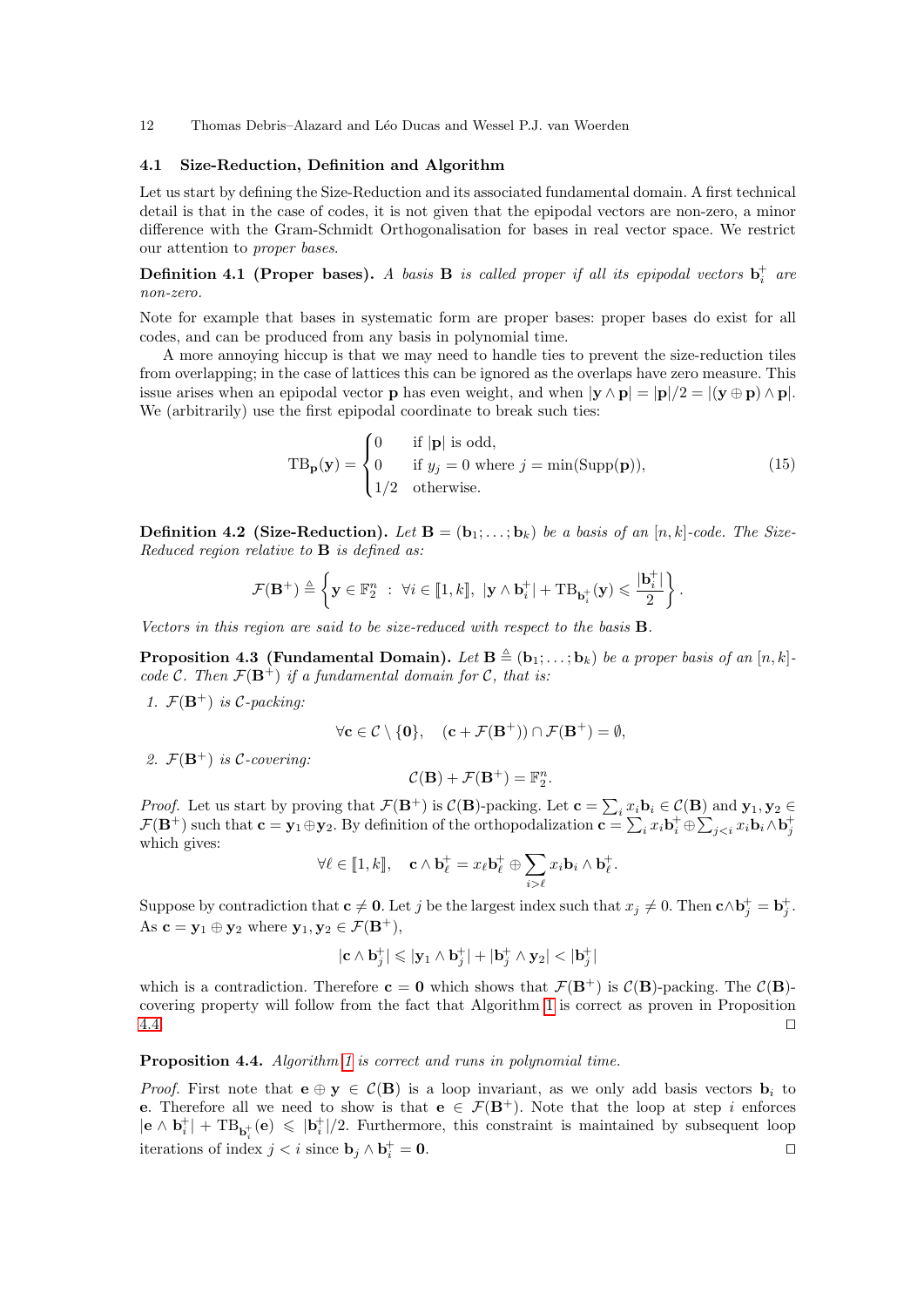Algorithm 1: SizeRed $(B, y)$  Size-reduce y with respect to B **Input** : A basis **B** =  $(\mathbf{b}_1; \ldots; \mathbf{b}_k) \in \mathbb{F}_2^{k \times n}$  and a target  $\mathbf{y} \in \mathbb{F}_2^n$ **Output:**  $e \in \mathcal{F}(\mathbf{B}^+)$  such that  $e \oplus y \in \mathcal{C}(\mathbf{B})$  $\mathbf{e} \leftarrow \mathbf{y}$ for  $i = k$  down to 1 do  $\textbf{if} \; |\mathbf{e} \wedge \mathbf{b}^{+}_i | + \textbf{TB}_{\mathbf{b}^{+}_i}(\mathbf{e}) > |\mathbf{b}^{+}_i|/2 \; \textbf{then}$  $\mathbf{e} \leftarrow \mathbf{e} \oplus \mathbf{b}_i$ return e

Decoding Performance. Given any fundamental domain  $\mathcal F$  of an  $[n, k]$ -code  $\mathcal C(\mathbf B)$  and a reduction algorithm one can look at the decoding performance. A random target is uniformly distributed over the fundamental domain after reduction and thus the quality of decoding is fully dependent on the geometric properties of the fundamental domain. For example random decoding up to a length of w succeeds with probability

$$
\frac{\#(\mathcal{F}\cap\mathcal{B}_w^n)}{\#\mathcal{F}}=\frac{\#(\mathcal{F}\cap\mathcal{B}_w^n)}{2^{n-k}}.
$$

The minimal distance  $d \triangleq d_{\min}(\mathcal{C})$  of a random code  $\mathcal C$  is expected to be very close to the Gilbert-Varshamov bound [OS09, §3.2, Definition 1], and a random target lies almost always at distance  $\approx d$ . Therefore in this setting random decoding is mostly interesting for  $w \geq d$ , as otherwise no solution is expected to exist.

The other regime is unique decoding. For general codes this means half distance decoding up to weight  $w < d/2$ . Because all errors up to weight w are minimal we obtain a success probability of

$$
\frac{\# \mathcal{F} \cap \mathcal{B}^n_w}{\#\mathcal{B}^n_w}.
$$

For random codes a target at distance at most  $w < d$  (instead of  $d/2$ ) is almost always uniquely decodable and as a result the success probability is also close to the above success probability. For cryptanalytic purposes it is assumed to be identical [OS09, 3.3].

Maximum Likelihood Decoding. For maximum likelihood decoding one should have a fundamental domain where each coset representative has minimal weight. However for most codes it is hard to reduce a target to this fundamental domain. For lattices this fundamental domain is unique up to the boundary and is well known as the "Voronoi Domain" of a lattice. In the case of lattices, reduction to this fundamental domain can be performed in exponential time [MV13, DLdW19].

Prange's Fundamental Domains. Given a basis **B** in systematic form a more common decoding algorithm, namely the Prange algorithm  $[Pra62]$ , is to assume an error of 0 on the k pivot positions of the systematic form. Just as Algorithm 1 this induces a fundamental domain, but of geometric shape  $\mathbb{F}_2^{n-k} \times \{0\}^k$  instead of  $\mathcal{F}(\mathbf{B}^+)$ . This leads respectively to random and unique decoding probabilities of

$$
\frac{\# \mathcal{B}^{n-k}_w}{2^{n-k}}, \quad \text{and} \quad \frac{\# \mathcal{B}^{n-k}_w}{\# \mathcal{B}^n_w}.
$$

### 4.2 Decomposition and Analysis of  $\mathcal{F}(B^+)$

We define the *fundamental ball* of length  $p > 0$  as:

$$
\mathcal{E}^p \triangleq \left\{ \mathbf{y} \in \mathbb{F}_2^p \; : \; |\mathbf{y}| + \mathrm{TB}_{(1,\ldots,1)}(\mathbf{y}) \leqslant p/2 \right\}.
$$

It should be thought as the canonical fundamental domain of the  $[p, 1]$ -code  $\mathcal{C} = \mathbb{F}_2 \cdot (1, 1, \ldots, 1)$ inside  $\mathbb{F}_2^p$  (the repetition code of length p). To each proper epipodal vector  $\mathbf{b}_i^+$  we assign an *epipodal*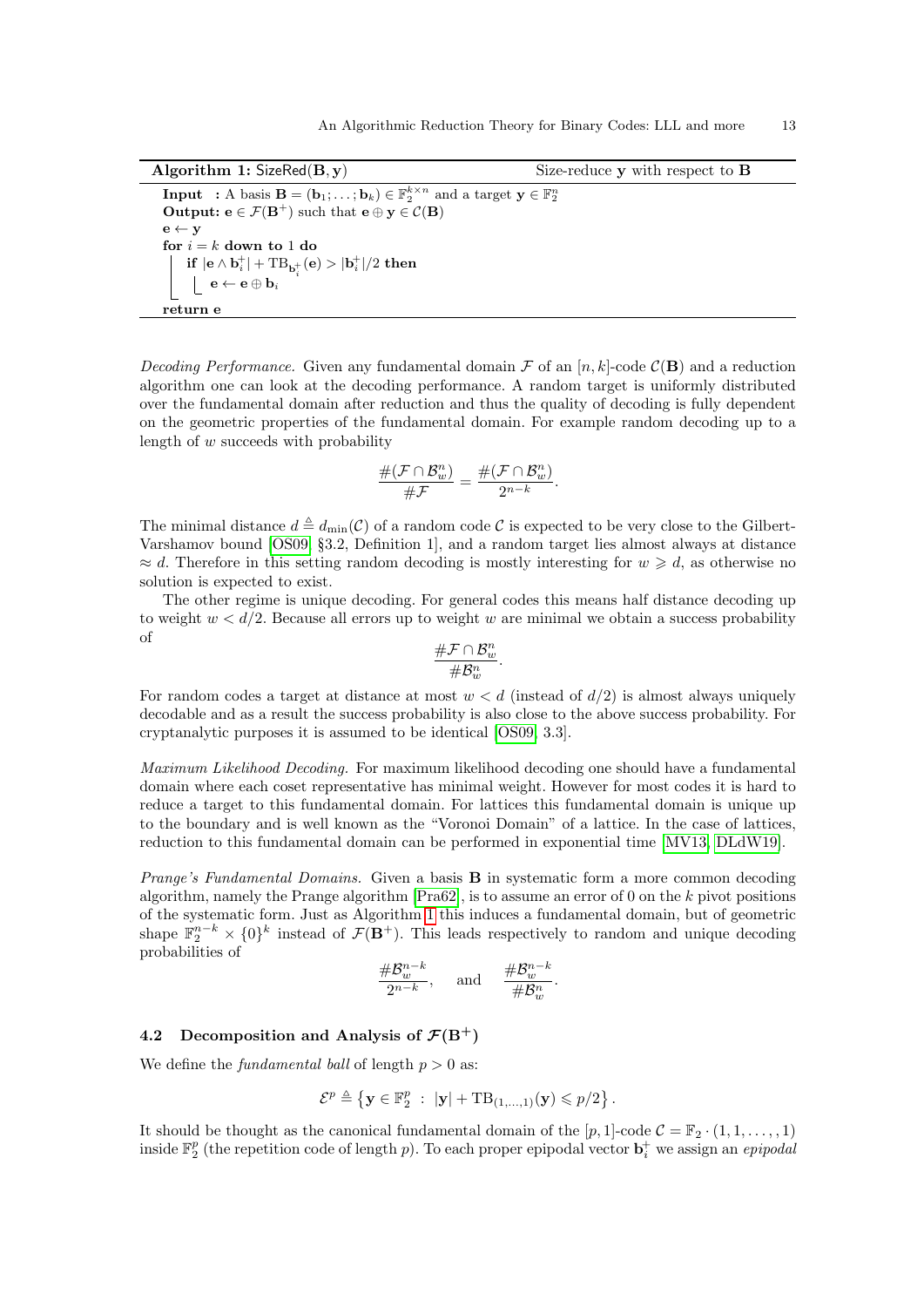ball  $\mathcal{E}^{|\mathbf{b}_i^+|}$ , and this allows to rewrite the fundamental domain  $\mathcal{F}(\mathbf{B}^+)$  as a product of balls via the isometry:

$$
\mathcal{F}(\mathbf{B}^+) \xrightarrow{\sim} \prod_{i=1}^k \mathcal{E}^{|\mathbf{b}^+_i|}: \qquad \mathbf{y} \mapsto \left(\mathbf{y}|_{\mathrm{Supp}(\mathbf{b}^+_1)}, \ldots, \mathbf{y}|_{\mathrm{Supp}(\mathbf{b}^+_k)}\right).
$$

Note that the latter object only depends on the epipodal lengths  $|\mathbf{b}_1^+|,\ldots,|\mathbf{b}_k^+|$  which we call the profile  $(\ell_i \triangleq |\mathbf{b}_i^+|)_i$  of the basis **B**. In the case of lattices, size-reduction gives a fundamental domain that can be written as a direct sum of segments  $\mathcal{P}(\mathbf{B}^*) = \prod_i [-1/2, 1/2) \cdot \mathbf{b}_i^*$  where the  $\mathbf{b}_i^*$ 's are the GSO of the lattice basis. Here, the fundamental ball  $\mathcal{E}^{|\mathbf{b}_i^+|}$ , plays the role of the segment  $[-1/2, 1/2) \cdot \mathbf{b}_i^*$ , that can be thought of as the canonical fundamental domain of the lattice of dimension one  $\mathbb{Z} \cdot \mathbf{b}_i^*$  inside  $\mathbb{R} \cdot \mathbf{b}_i^*$ .

To analyse the uniform distribution over the whole fundamental domain  $\mathcal{F}(\mathbf{B}^+)$  we first consider the uniform distribution of the fundamental balls. Note that  $\#\mathcal{E}^p = 2^{p-1}$ . Let  $W_p \triangleq |\mathcal{U}(\mathcal{E}^p)|$ be the weight distribution of vectors uniformly drawn in the fundamental ball  $\mathcal{E}^p$ . Then

$$
\mathbb{P}\left[W_p = w\right] = \begin{cases} 0 & \text{if } w > p/2 \text{ or } w < 0, \\ \binom{p}{p/2} \cdot 2^{-p} & \text{if } w = p/2, \\ \binom{p}{w} \cdot 2^{-p+1} & \text{otherwise.} \end{cases}
$$

One can estimate the statistical property of this folded binomial distribution, for example its expectation is given by:

$$
\mathbb{E}\left[W_p\right] = \frac{p}{2} - \left\lceil \frac{p}{2} \right\rceil \cdot \binom{p}{\left\lfloor \frac{p}{2} \right\rfloor} \cdot 2^{-p} = \frac{p}{2} - \sqrt{\frac{p}{2\pi}} + \Theta(1/\sqrt{p}).
$$

This expectation is bounded by  $\frac{p-1}{2}$ , which for the odd case is clear as all elements have weight at most  $\frac{p-1}{2}$  and which for the even case follows from the inequality  $\binom{p}{p/2} \geqslant 2^p/\sqrt{2p}$ . This bound is strict for  $p \ge 3$ , which will give us a gain over the Prange decoder [Pra62].

By the earlier bijection the uniform distribution over  $\mathcal{F}(\mathbf{B}^+)$  is equivalent to the k-product distribution of the fundamental balls  $\mathcal{U}(\mathcal{E}^{\ell_1}),\ldots,\mathcal{U}(\mathcal{E}^{\ell_k})$ . The weight distribution  $W(\mathbf{B}) \triangleq |\mathcal{U}(\mathcal{F}(\mathbf{B}^+))|$ of a uniform vector over  $\mathcal{F}(\mathbf{B}^+)$  then follows from the convolution of the weight distributions  $W_{\ell_1}, \ldots, W_{\ell_k}$ :

$$
\mathbb{P}[W(\mathbf{B}) = w] = \sum_{\sum_i w_i = w} \left( \prod_{i=1}^k \mathbb{P}[W_{\ell_i} = w_i] \right).
$$

Given that the weight distribution solely depends on the profile we will also denote it by  $W(\ell)$ . The whole distribution can efficiently (in time polynomial in  $n$ ) be computed by iterated convolution, as its support  $[0, n]$  is discrete and small (see [weights.py](https://github.com/lducas/CodeRed/blob/master/weights.py)). The expectation, which is given by  $\sum_{i=1}^{k} \mathbb{E}[W_{\ell_i}]$ , can even be tightly controlled.

**Lemma 4.5.** Given a proper basis **B** of an  $[n, k]$ -code with profile  $\ell = (\ell_1, \ldots, \ell_k)$  we have

$$
\frac{1}{\sqrt{\pi}}\sum_{i=1}^k\sqrt{\left\lceil\frac{\ell_i}{2}\right\rceil\cdot\left(1-\frac{1}{\left\lceil\frac{\ell_i}{2}\right\rceil+1}\right)} \leqslant \frac{|\mathcal{C}(\mathbf{B})|}{2} - \mathbb{E}\left[W(\mathbf{B})\right] \leqslant \frac{1}{\sqrt{\pi}}\sum_{i=1}^k\sqrt{\left\lceil\frac{\ell_i}{2}\right\rceil}.
$$

Note that the expectation is at least as good as the Prange decoder [Pra62], as

$$
\mathbb{E}[W(\ell)] = \sum_{i=1}^{k} \mathbb{E}[W_{\ell_i}] \le \sum_{i=1}^{k} \frac{\ell_i - 1}{2} = (|\mathcal{C}| - k)/2,
$$

and strictly better if  $\ell_i \geq 3$  for any  $i \in [1, k]$ .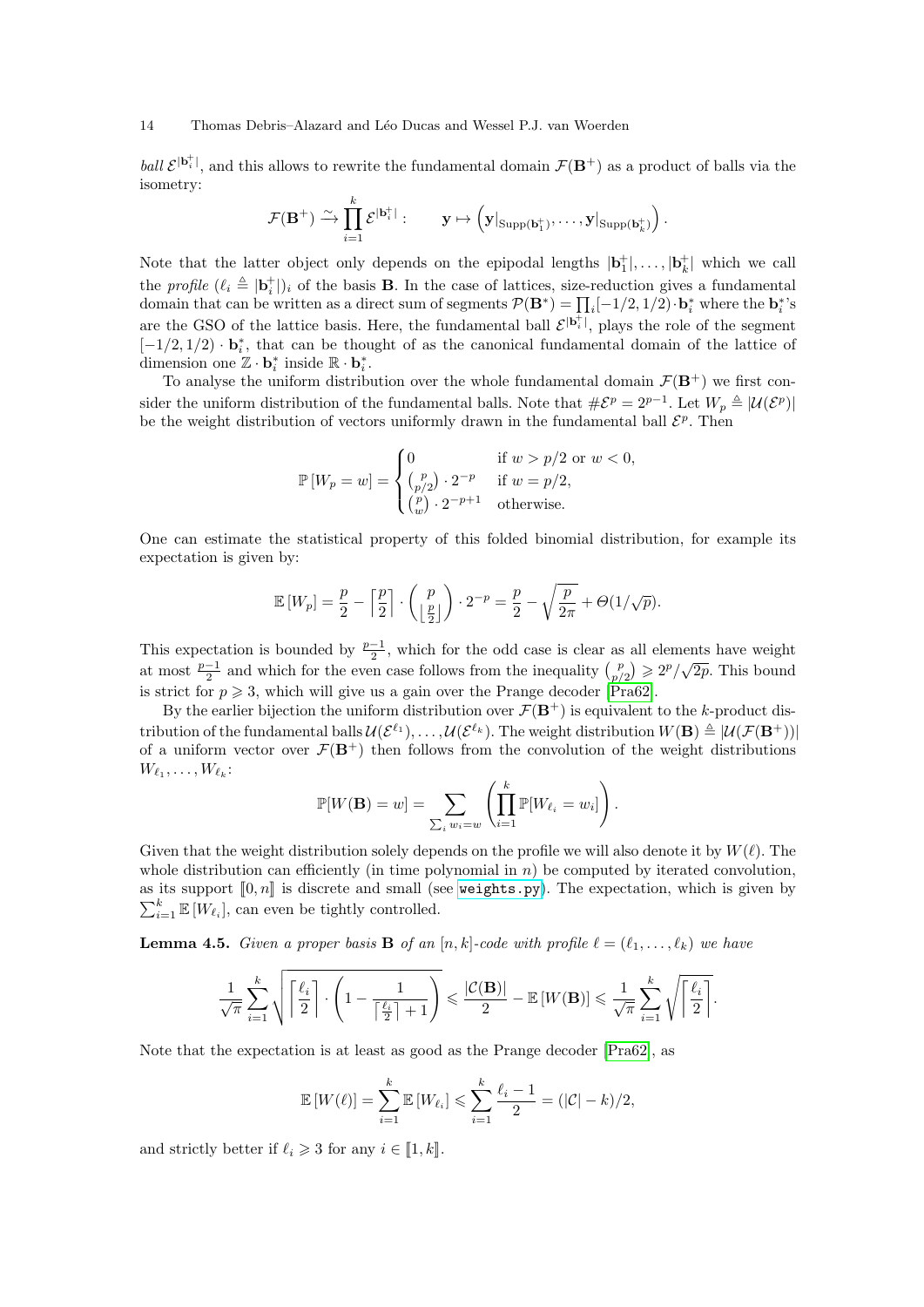### 4.3 Comparing Profiles for Size-Reduction Decoding

We have shown that the geometric shape of the fundamental domain  $\mathcal{F}(\mathbf{B}^+)$  depends fully on the profile  $\ell_1, \ldots, \ell_k$ . But what is actually a good profile?

One could for example consider the expected length  $\mathbb{E}[W(\mathbf{B})]$  of size-reducing a random word in space; in that case, because  $x \mapsto \sqrt{x}$  is concave, the upper bounds of Lemma 4.5 suggest that it is minimised when the  $\ell_i$  are the most balanced. Again a similar phenomenon is well known in the case of lattices: on random inputs, size-reduction produces vectors with an average squared length of  $\frac{1}{12}\sum ||\mathbf{b}_i^*||^2$ ; under the invariant  $\prod ||\mathbf{b}_i^*|| = \det(\mathcal{L})$  the quantity E is minimised for a basis with a balanced profile  $\|\mathbf{b}_1^*\| = \|\mathbf{b}_2^*\| = \cdots = \|\mathbf{b}_k^*\|.$ 

However, the quantity  $\mathbb{E}[W(\mathbf{B})]$  discussed above does not necessarily reflect the quality of the basis for all relevant algorithmic tasks. For example, if one wishes to decode errors of weight at most w with a 100% success probability, it is necessary and sufficient that  $w < \min_i \ell_i/2$ .

We therefore propose the following partial ordering on profiles that is meant to account that a profile is better than another for all relevant decoding tasks (we could think of); as a counterpart, this is only a partial ordering and two profiles may simply be incomparable. In the following a profile  $(\ell_i)_i$  is said to be proper if the  $\ell_i$ 's are non zero.

**Definition 4.6 (Comparing Profiles).** We define a partial ordering  $(\mathscr{L}_{n,k}, \preceq)$  on the set of proper profiles  $\mathscr{L}_{n,k}$  of  $[n,k]$ -codes by:

$$
\ell \preceq \ell' \iff \mathbb{P}[W(\ell) \leq w] \geq \mathbb{P}[W(\ell') \leq w] \text{ for all } w \in [0, n].
$$

This also defines an equivalence relation  $\asymp$  on  $\mathscr{L}_{n,k}$ . We call a profile  $\ell$  better than  $\ell'$  if  $\ell \preceq \ell'$ . We call  $\ell$  strictly better than  $\ell'$  and write  $\ell \prec \ell'$  if  $\ell \preceq \ell'$  and  $\ell \not\prec \ell'$ . We call  $\ell, \ell'$  incomparable and write  $\ell \not\equiv \ell'$  if  $\ell \not\preceq \ell'$  and  $\ell \not\succeq \ell'$ .

Let us first justify the relevance of this partial ordering for random decoding and unique decoding.

Random Decoding. A uniformly random target  $\mathbf{t} \in \mathbb{F}_2^n$  is reduced by SizeRed (Algorithm 1) to some error **e** in the fundamental domain  $\mathcal{F}(\mathbf{B}^+)$ , such that  $\mathbf{c} \triangleq \mathbf{t} \oplus \mathbf{e} \in \mathcal{C}(\mathbf{B})$ . Because  $\mathcal{F}(\mathbf{B}^+)$ is a fundamental domain the error e is uniformly distributed over it (over the randomness of t). The distance of t to the codeword c equals the weight of e, and thus the codeword c lies at distance at most w from **t** with probability  $\mathbb{P}[W(\mathbf{B}) \leq w]$ . For a better profile we see that this probability will also be higher. The expected distance is equal to  $\mathbb{E}[W(\mathbf{B})]$ . By noting that  $\mathbb{E}[W(\mathbf{B})] = n - \sum_{w=0}^{n} \mathbb{P}[W(\mathbf{B}) \leq w]$  we see that a better profile also implies a lower expected distance.

Unique decoding. Assume that  $w < d_{\min}(\mathcal{C}(\mathbf{B}))/2$  such that each error vector of weight w is minimal. Decoding a random error **e** with weight at most w using SizeRed succeeds if  $e \in \mathcal{F}(B^+)$ . Because the error vector e is random and minimal the success probability equals the ratio between vectors in  $\mathcal{F}(\mathbf{B}^+)$  with weight at most w and the total number of vectors with weight at most w. Expressing this in the above weight distribution we obtain a success probability of

$$
\frac{\# \mathcal{F}(\mathbf{B}^+) \cap \mathcal{B}_w^n}{\# \mathcal{B}_w^n} = \frac{2^{n-k} \cdot \mathbb{P}[W(\mathbf{B}) \leq w]}{\sum_{i=0}^w {n \choose i}}.
$$

Again we see that a better profile gives a higher success probability.

The more balanced, the better. Now that we have argued that the ordering of Definition 4.6 is relevant, let us show that, indeed, balanced profiles are preferable. As we will see, this rule of thumb is in fact imperfect, and only apply strictly to profiles that share the same parities  $(\wp_i \triangleq \ell_i \mod 2)_i.$ 

**Lemma 4.7 (Profile Relations).** The partial ordering  $\leq$  has the following properties: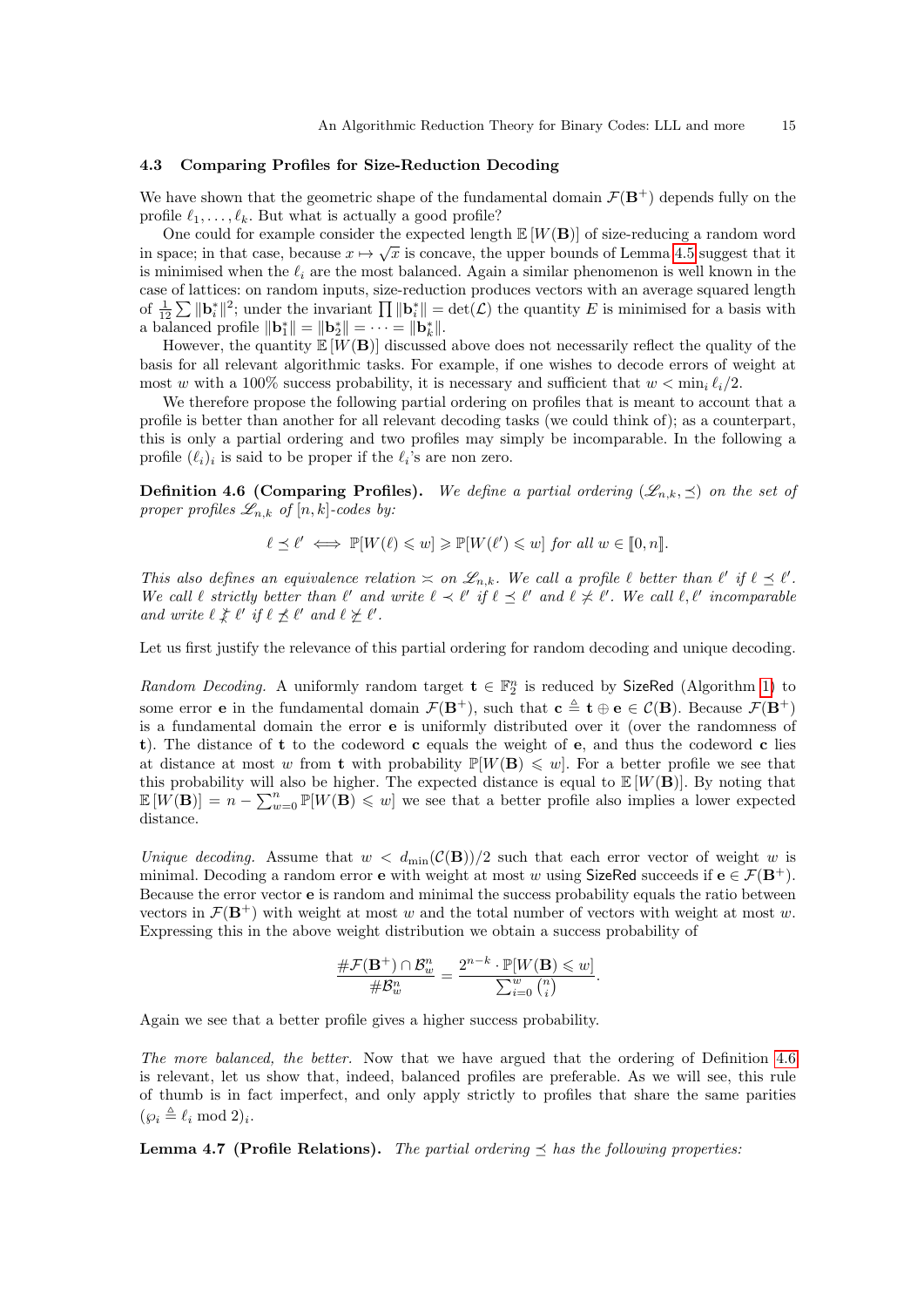- (1) If  $\ell$  is a permutation of  $\ell'$  then  $\ell \asymp \ell'$ .
- (2) if  $\ell_1 \preceq \ell'_1$  and  $\ell_2 \preceq \ell'_2$ , then  $(\ell_1 | \ell_2) \preceq (\ell'_1 | \ell'_2)$ .
- (3) If  $3 \le x \le y+1$ , then  $(x, y) \prec (x-2, y+2)$ .

Proof. (1) follows from the fact that the geometric properties of the size-reduced region fully depend on the values of the profile (and not their ordering). For (2) note that  $\ell_i \preceq \ell'_i$  implies the existence of a one-to-one map  $f_i$  from the size-reduction domain  $\mathcal{F}(\ell_i)$  to  $\mathcal{F}(\ell'_i)$  that is nondecreasing in weight for  $i = 1, 2$ . The product map  $f_1 \times f_2$  is then a one-to-one map from  $\mathcal{F}(\ell_1|\ell_2)$ to  $\mathcal{F}(\ell'_1|\ell'_2)$  that is non-decreasing in weight, which implies that  $(\ell_1|\ell_2) \preceq (\ell'_1|\ell'_2)$ . For (3) let  $\mathcal{C}_{x,y} \triangleq \mathcal{C}(\mathbf{b}_1^x; \mathbf{b}_2^y)$  be the  $[x + y, 2]$  code with

$$
\mathbf{b}_1^x = (1, \dots, 1, 0, \dots, 0),
$$
  

$$
\mathbf{b}_2^y = (\underbrace{0, \dots, 0}_{x}, \underbrace{1, \dots, 1}_{y}).
$$

We first consider the case that x, y are both odd and we compare  $\mathcal{F}(\mathcal{C}_{x,y})$  and  $\mathcal{F}(\mathcal{C}_{x-2,y+2})$  for  $x \leq y + 2$ . We have to show that

$$
\#(\mathcal{F}(\mathcal{C}_{x,y}) \cap \mathcal{B}_w^{x+y}) \geq \#(\mathcal{F}(\mathcal{C}_{x-2,y+2}) \cap \mathcal{B}_w^{x+y}) \text{ for all } w \geq 0.
$$

Note that for  $w \leqslant \lfloor \frac{x-2}{2} \rfloor$  and  $w \geqslant \lfloor \frac{x}{2} \rfloor + \lfloor \frac{y}{2} \rfloor$  both fundamental domains contain the same amount of words of length at most w, namely all of them and  $2^{x+y-2}$  respectively. So we can consider the case that  $\lfloor \frac{x}{2} \rfloor \leq w < \lfloor \frac{x}{2} \rfloor + \lfloor \frac{y}{2} \rfloor$ . We denote  $\mathcal{E}^p \cap \mathcal{B}_q^p$  by  $\mathcal{E}_q^p$ . Now a closer inspection of the fundamental domains shows that

$$
\mathcal{B}_{w}^{x+y} \cap \mathcal{F}(\mathcal{C}_{x,y}) \setminus \mathcal{F}(\mathcal{C}_{x-2,y+2}) = (\mathcal{S}_{\lfloor \frac{x}{2} \rfloor}^{x-2} |00| \mathcal{E}_{w-\lfloor \frac{x}{2} \rfloor}^{y}) \qquad \qquad \cup \qquad (\mathcal{E}_{w-\lfloor \frac{y}{2} \rfloor-2}^{x-2} |11| \mathcal{S}_{\lfloor \frac{y}{2} \rfloor}^{y}),
$$

$$
\mathcal{B}_{w}^{x+y} \cap \mathcal{F}(\mathcal{C}_{x-2,y+2}) \setminus \mathcal{F}(\mathcal{C}_{x,y}) = (\mathcal{S}_{\lfloor \frac{x-2}{2} \rfloor}^{x-2} |11| \mathcal{E}_{w-\lfloor \frac{x}{2} \rfloor-1}^{y}) \qquad \qquad \cup \qquad (\mathcal{E}_{w-\lfloor \frac{y}{2} \rfloor-1}^{x-2} |00| \mathcal{S}_{\lfloor \frac{y}{2} \rfloor+1}^{y}).
$$

By noting that  $\binom{x-2}{\lfloor \frac{x}{2} \rfloor} = \binom{x-2}{\lfloor \frac{x}{2} \rfloor}$  and  $\binom{y}{\lfloor \frac{y}{2} \rfloor} = \binom{y}{\lfloor \frac{y}{2} \rfloor+1}$  the (non-absolute) difference in words of length at most  $w$  is equal to

$$
\binom{x-2}{\lfloor \frac{x-2}{2} \rfloor} \binom{y}{w-\lfloor \frac{x}{2} \rfloor} - \binom{y}{\lfloor \frac{y}{2} \rfloor} \binom{x-2}{w-\lfloor \frac{y}{2} \rfloor-1},
$$

and we have to show that this is non-negative. By rewriting  $w' \triangleq \lfloor \frac{x}{2} \rfloor + \lfloor \frac{y}{2} \rfloor - w > 0$  this is equal to showing that

$$
\binom{y}{\lfloor \frac{y}{2} \rfloor - w'} / \binom{y}{\lfloor \frac{y}{2} \rfloor} \geqslant \binom{x - 2}{\lfloor \frac{x - 2}{2} \rfloor - w'} / \binom{x - 2}{\lfloor \frac{x - 2}{2} \rfloor}.
$$

This inequality follows from the fact that for a constant  $c \geq 1$  the function  $f(z) = \frac{\binom{2z+1}{z-c}}{\binom{2z+1}{z}}$ is strictly increasing for  $z \geq c$ . One can show this by taking the derivative of f (made continuous by the gamma function) in terms of the digamma function  $\psi(x) = \Gamma'(x)/\Gamma(x)$ , and by using that  $\psi(n) = \sum_{i=1}^{n-1} \frac{1}{i} - \gamma$  for a positive integer n with  $\gamma$  the Euler-Mascheroni constant. We leave this as an exercise to the reader. We conclude that for odd  $x, y$  with  $3 \leq x \leq y + 2$  we have  $(x, y) \prec (x - 2, y + 2).$ 

For the even case there is an easy reduction to the odd case by using that

$$
\#\mathcal{E}^{2x'}_{w}=\#\mathcal{E}^{2x'-1}_{w}+\#\mathcal{E}^{2x'-1}_{w-1}
$$

for any integer  $x' \geq 1$  and weight w. Note that this reduction does not work for odd to even. As a result we can write for even x and any  $y \geq 1$ :

$$
#(\mathcal{F}(\mathcal{C}_{x,y}) \cap \mathcal{B}_{w}^{x+y}) = #(\mathcal{F}(\mathcal{C}_{x-1,y}) \cap \mathcal{B}_{w}^{(x-1)+y}) + #(\mathcal{F}(\mathcal{C}_{x-1,y}) \cap \mathcal{B}_{w-1}^{(x-1)+y}),
$$

and thus  $(x-1, y) \prec (x-3, y+2)$  implies that  $(x, y) \prec (x-2, y+2)$ . This reduces the case  $(x, y)$ with even x to the case  $(x - 1, y)$  with odd  $x - 1$ . If y is even we can apply a similar reduction. The lemma now follows from the odd case by the reductions shown in Figure 4.3.

 $\Box$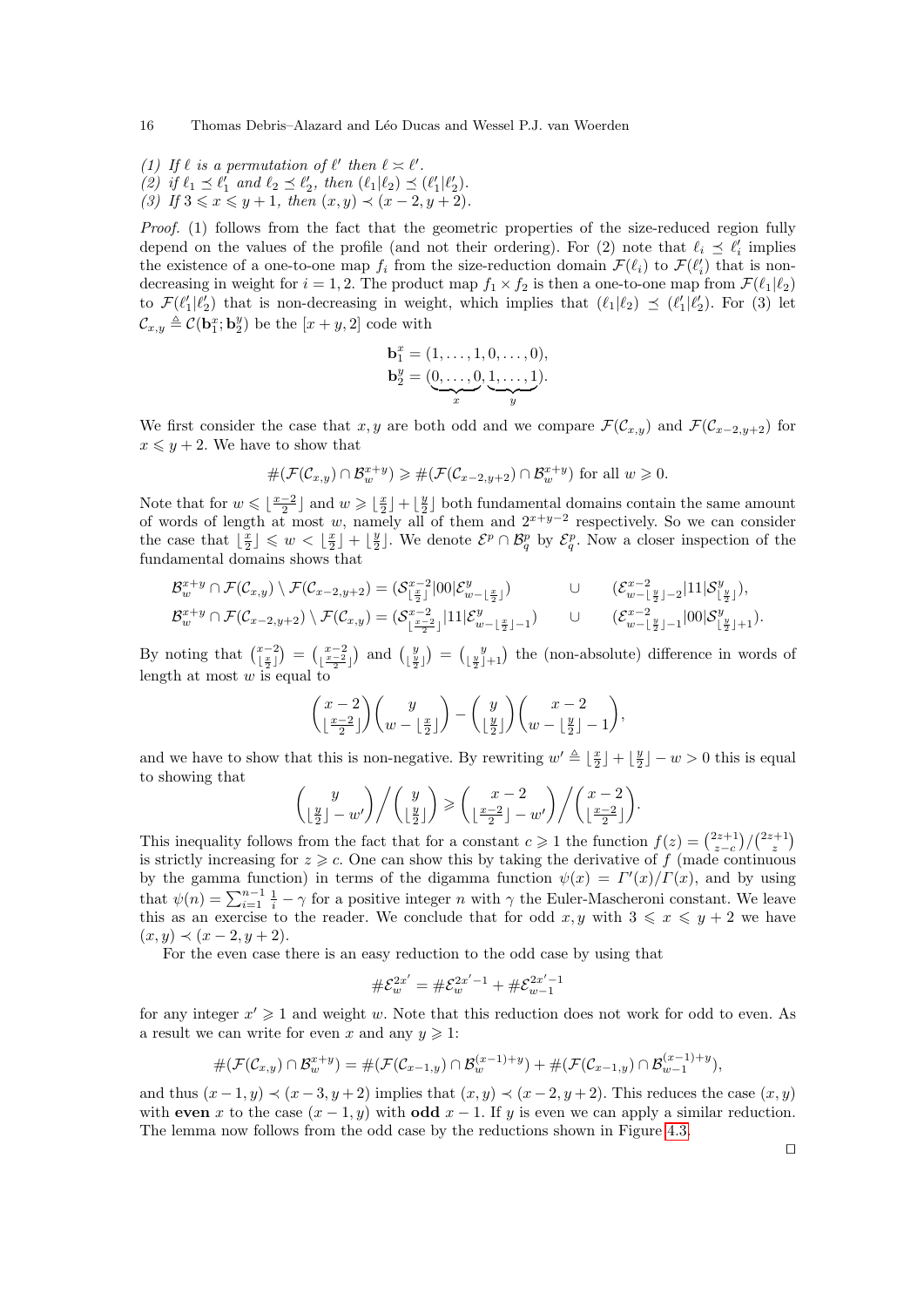

Fig. 3. Reduction of even epipodal lengths to the odd case.

A direct result of property (3) of Lemma 4.7 is that under a fixed parity the best profile will be the most balanced profile.

**Corollary 4.8 (Best Profile).** Given a parity vector  $\varphi = (\varphi_1, \dots, \varphi_k) \in \{0,1\}^k$  let  $\mathscr{L}_{n,k}(\varphi)$  be the set of profiles  $\ell \in \mathscr{L}_{n,k}$  such that  $\ell \equiv \wp \mod 2$ . Then  $\mathscr{L}_{n,k}(\wp)/\asymp$  has a minimum element  $\ell_{\wp}$ that can be represented by

$$
(\ell_{\wp})_i = \begin{cases} 2 \cdot \left\lceil \frac{n+|\wp|}{2k} \right\rceil - \wp_i & \text{if } i \leqslant \frac{n+|\wp|}{2} - k \cdot \left\lfloor \frac{n+|\wp|}{2k} \right\rfloor, \\ 2 \cdot \left\lfloor \frac{n+|\wp|}{2k} \right\rfloor - \wp_i & \text{otherwise.} \end{cases}
$$

An odd game of parity. Although for fixed parity a balanced profile is always better than an unbalanced one there are some exceptions to this rule when dropping the parity constraint. For example, looking at Lemma 4.5 one can notice that, at least for average decoding distances, odd values in a profile are preferable to even values. One can show that a slight unbalance with odd coefficients is preferable for all purpose to a perfect even balance:

$$
(x - 1, x + 1) \preceq (x, x) \quad \text{for all even } x \ge 2. \tag{16}
$$

This is an artefact of the need to tie-break certain size-reductions with respect to epipodal vectors of even length. More generally, outside of the parity constraint of Lemma 4.5, we see in Table 2 that other comparison can occur.

| $\boldsymbol{n}$ |                                                                     |                                                                                                    |                                                                                                       |                                                 |  |
|------------------|---------------------------------------------------------------------|----------------------------------------------------------------------------------------------------|-------------------------------------------------------------------------------------------------------|-------------------------------------------------|--|
|                  | $4 \mid 2, 2 \succ 1, 3$ o                                          |                                                                                                    |                                                                                                       |                                                 |  |
|                  | $5 \mid 2, 3 \times 1, 4$ $\bullet$                                 |                                                                                                    |                                                                                                       |                                                 |  |
|                  | $6 \mid 3, 3 \prec 1, 5$ $\bullet \mid 3, 3 \prec 2, 4$             |                                                                                                    |                                                                                                       |                                                 |  |
|                  | $7 \mid 3, 4 \prec 1, 6$ $\bullet$ $\mid 3, 4 \prec 2, 5$ $\bullet$ |                                                                                                    |                                                                                                       |                                                 |  |
|                  |                                                                     | $8 \mid 4, 4 \nless 1, 7$ $\mid 4, 4 \nless 2, 6$ $\bullet$ $\mid 4, 4 \nless 3, 5$ o              |                                                                                                       |                                                 |  |
|                  |                                                                     | $9 \mid 4, 5 \prec 1, 8$ $\bullet \mid 4, 5 \prec 2, 7$ $\bullet \mid 4, 5 \approx 3, 6$ $\bullet$ |                                                                                                       |                                                 |  |
|                  |                                                                     | $10 5,5 \prec 1,9$ $\bullet$ $ 5,5 \prec 2,8$ $ 5,5 \prec 3,7$ $\bullet$                           |                                                                                                       | $1, 5, 5 \prec 4, 6$                            |  |
|                  |                                                                     |                                                                                                    | 11 $5, 6 \prec 1, 10 \bullet 5, 6 \prec 2, 9 \bullet 5, 6 \prec 3, 8 \bullet 5, 6 \prec 4, 7 \bullet$ |                                                 |  |
|                  |                                                                     | $12  6, 6 \nless 1, 11 \nvert 6, 6 \nless 2, 10 \nightharpoonup 6, 6 \nless 3, 9$                  |                                                                                                       | $ 6,6 \times 4,8 \bullet   6,6 \succ 5,7 \circ$ |  |

**Table 2.** Comparing all profiles to the most balanced profile  $(|n/2|, n/2|)$  for  $n \leq 12$ . Cases covered by (repeatedly applying) Lemma 4.7 are marked with a  $\bullet$ , and those covered by Eq. (16) are marked with  $\circ$ .

To complete the analogy with the lattice literature, let us now adapt the notion of size-reduction for a basis. We call a basis size-reduced if each basis vector is size-reduced with respect to all previous basis vectors.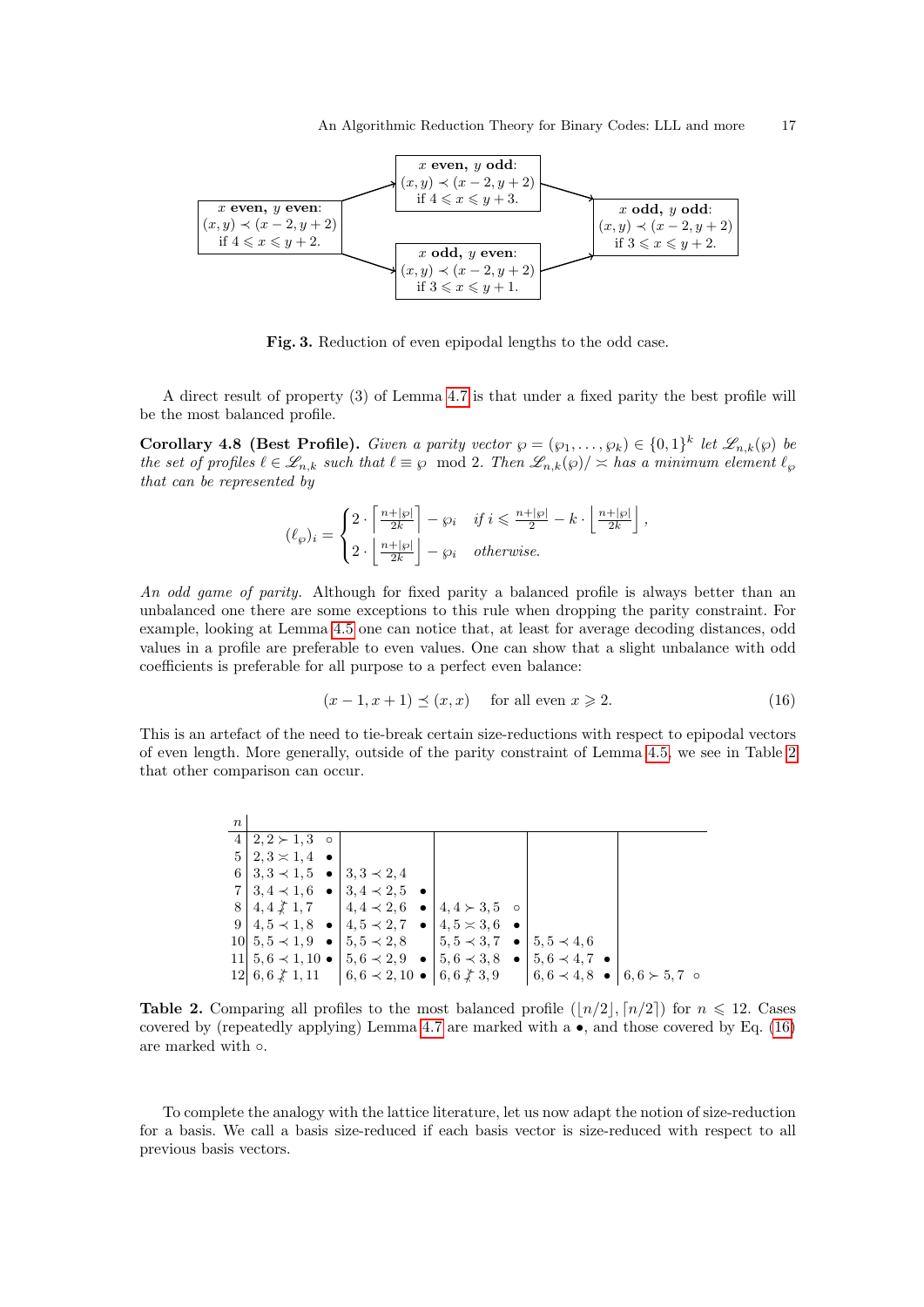**Definition 4.9.** We call a proper basis  $\mathbf{B} = (\mathbf{b}_1; \ldots; \mathbf{b}_k)$  size-reduced if  $\mathbf{b}_i \in \mathcal{F}((\mathbf{b}_1; \ldots; \mathbf{b}_{i-1})^+)$ for all  $1 < i \leq k$ .

Size reduction for a basis allows to control the basis vector lengths with the epipodal lengths as follows.

**Proposition 4.10.** Let  $\mathbf{B} = (\mathbf{b}_1; \ldots; \mathbf{b}_k)$  be a size-reduced basis. Then, for all  $i \leq n$  it holds that  $|\mathbf{b}_i| \leq \ell_i + \sum_{j for all  $i \leq k$ .$ 

Perhaps surprisingly, this global notion of size-reduction will not be required in the LLL algorithm for codes discussed in the next Section 5.2, which is a first deviation from the original LLL algorithm for lattices [LLL82]. However it can still be useful to adapt more powerful reduction algorithms such as deepLLL [SE94, FSW12]. Furthermore, it will be a useful preprocessing tool to put a basis in semi-systematic form without affecting its profile, as done in Section 6.1.

| Algorithm 2: SizeRedBasis $(B, y)$                                                                                           | Size-reduce the basis $\bf{B}$ |
|------------------------------------------------------------------------------------------------------------------------------|--------------------------------|
| <b>Input</b> : A proper basis $\mathbf{B} = (\mathbf{b}_1; \dots; \mathbf{b}_k) \in \mathbb{F}_2^{k \times n}$ of a code $C$ |                                |
| <b>Output:</b> A size-reduced basis of $\mathcal{C}(\mathbf{B})$ with the same epipodal matrix as <b>B</b> .                 |                                |
| for $i = 2$ to k do                                                                                                          |                                |
| $\mathbf{b}_i \leftarrow \mathsf{SizeRed}((\mathbf{b}_1; \ldots; \mathbf{b}_{i-1}), \mathbf{b}_i)$                           |                                |
| return $(b_1; \ldots; b_k)$                                                                                                  |                                |

Proposition 4.11. Algorithm 2 is correct and runs in polynomial time.

Proof. The polynomial claim immediately follows from Proposition 4.4. Secondly note that vectors  $\mathbf{b}_i$ 's form a basis of the code  $\mathcal C$  given as input, and this is a loop invariant. Indeed, in any step i of the algorithm only codewords from the sub-code  $\mathcal{C}(\mathbf{b}_1; \ldots; \mathbf{b}_{i-1})$  are added to  $\mathbf{b}_i$ . Furthermore, this does not affect  $\mathbf{b}_i^+ \triangleq \pi_i(\mathbf{b}_i)$ . The loop at step i enforces that  $\mathbf{b}_i \in \mathcal{F}((\mathbf{b}_1; \ldots; \mathbf{b}_{i-1})^+)$  and this constraint is maintained as  $\mathbf{b}_1, \ldots, \mathbf{b}_i$  are unchanged by all later steps.

### 5 LLL for Binary Codes

In the previous section, we have seen that the geometric quality of the fundamental domain  $\mathcal{F}(\mathbf{B}^+)$  solely depends upon the epipodal lengths  $\ell_i \triangleq |\mathbf{b}_i^+|$ : the more balanced, the better, both for finding close codewords of random words, and for decoding random errors. This situation is in perfect analogy with the situation in lattices. We therefore turn to the celebrated LLL [LLL82] algorithm for lattice reduction, which aims precisely at balancing the profile  $(\ell_i)_i$ .

In hindsight, the LLL algorithm can be interpreted as an algorithmic version of the so-called Hermite's bound on the minimal length of an n-dimensional vector [GHGKN06]. Again, the analogy between code an lattice stands: the LLL reduction for codes turns out to be an algorithmic version of Griesmer's bound [Gri60].

Certainly, Griesmer's bound [Gri60] is far from tight in all regimes for the parameters of the code, as it is already the case with Hermite's bound for lattices which is exponentially weaker than Minkowski's bound. Griesmer's bound and Hermite's bound virtues reside in the algorithm underlying their proofs.

### 5.1 Griesmer's bound and LLL-reduction

In this section, we revisit the classical Griesmer's bound and its proof from the perspective of reduction theory, that is we will re-interpret its proof in terms of the epipodal matrix and in particular its profile. The proof we propose is admittedly a bit less direct than the original; our purpose is to dissect this classic proof, and extract an analogue to LLL-reduction for codes.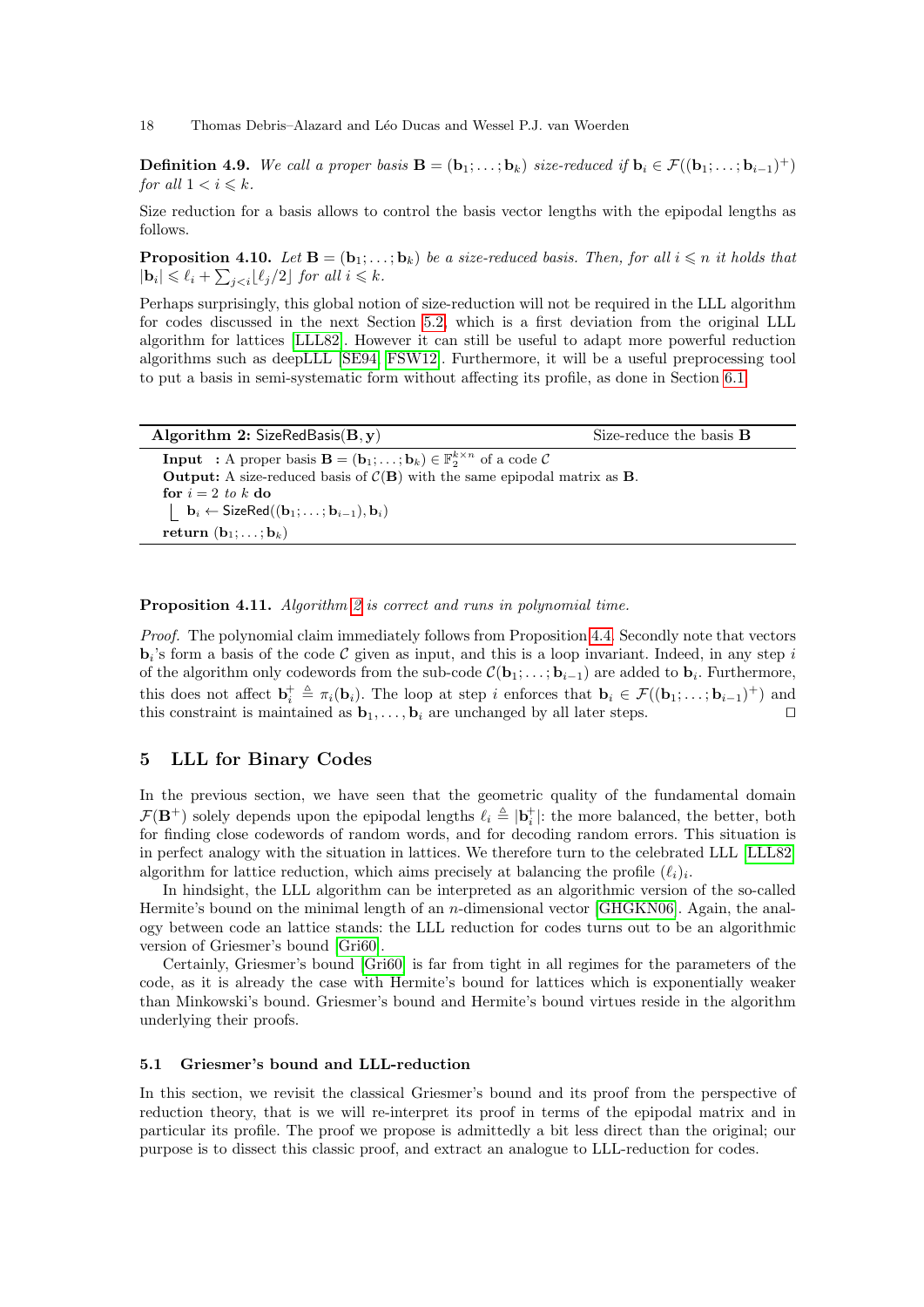**Theorem 5.1 (Griesmer Bound [Gri60]).** For any  $[n, k]$ -code of minimal distance  $d \triangleq d_{\min}(\mathcal{C})$ , it holds that

$$
n \geqslant \sum_{i=0}^{k-1} \left\lceil \frac{d}{2^i} \right\rceil. \tag{17}
$$

In particular, if  $k - 1 \geq \log_2(d)$ , it holds that  $d - \frac{\lceil \log_2(d) \rceil}{2} \leq \frac{n-k}{2} + 1$ .

The latter inequality follows from the first by setting  $r = \lceil \log_2(d) \rceil$  as follows:

$$
n \geqslant d \sum_{i=0}^{r-1} \frac{1}{2^i} + \sum_{i=r}^{k-1} 1 = 2d(1-\frac{1}{2^r}) + (k-r) \geqslant 2d-2+k-r.
$$

**Definition 5.2 (Griesmer-reduced basis).** A basis  $\mathbf{B} = (\mathbf{b}_1; \dots; \mathbf{b}_k)$  of an  $[n, k]$ -code is said to be Griesmer-reduced if  $\mathbf{b}_i^+$  is a shortest non-zero codeword of the projected subcode  $\pi_i(\mathcal{C}(\mathbf{b}_i; \dots; \mathbf{b}_k))$ for all  $i \in [\![1, k]\!]$ .

This definition is a direct analogue of the so-called Hermite-Korkine-Zolotarev (HKZ) reduction for lattice bases. Note that the existence of such a basis is rather trivial by construction: choose  $\mathbf{b}_1$ as a shortest non-zero vector and so forth. The only minor difficulty is showing that the projected codes  $\pi_i(\mathcal{C}(\mathbf{b}_i; \dots; \mathbf{b}_k))$  are non-trivial, which can be done by resorting to Singleton's bound. In particular, Griesmer-reduced bases are proper bases.

**Lemma 5.3 ([HP03, Corollary 2.7.2]).** Let C be an [n, k]-code and c be a codeword of weight  $d_{\min}(\mathcal{C})$ . Then  $\mathcal{C}' \triangleq \pi_{\mathbf{c}}^{\perp}(\mathcal{C}) = \mathcal{C} \wedge \overline{\mathbf{c}}$  satisfies:

1.  $|\mathcal{C}'| = n - d_{\min}(\mathcal{C})$  and its dimension is  $k - 1$ , 2.  $d_{\min}(\mathcal{C}') \geqslant \lceil d_{\min}(\mathcal{C})/2 \rceil$ .

Therefore with the first point of this lemma we can prove by induction on  $k$  that there exists for any  $[n, k]$ -code  $\mathcal C$  a Griesmer-reduced basis. Let  $(\mathbf{b}_1; \ldots; \mathbf{b}_k)$  be such a basis and let  $\ell_i \triangleq |\mathbf{b}_i^+|$ . From definition of Griesmer-reduced bases and the previous lemma we deduce that  $\ell_{i+1} \geq \lceil \ell_i/2 \rceil$ . In other words, the profile  $(\ell_i)_i$  is somewhat controlled: it *does not decrease too fast*. To prove Griesmer's bound it remains to chain those inequality and to sum up them to obtain:

$$
n \geqslant |\mathcal{C}| = \sum_{i=1}^{k} \ell_i \geqslant \sum_{i=0}^{k-1} \left\lceil \frac{\ell_1}{2^i} \right\rceil = \sum_{i=0}^{k-1} \left\lceil \frac{d_{\min}(\mathcal{C})}{2^i} \right\rceil. \tag{18}
$$

The proof of Lemma 5.3 proceeds by a *local* minimality argument, namely it looks at the first two vectors  $\mathbf{b}_1, \mathbf{b}_2$ . It shows that the support of  $\mathbf{b}_1$  is at most 2/3 of the support of  $\mathcal{C}(\mathbf{b}_1, \mathbf{b}_2)$ :

$$
|\mathbf{b}_1| \leq 2/3 \cdot |\mathcal{C}(\mathbf{b}_1, \mathbf{b}_2)|. \tag{19}
$$

The proof is rather elementary as the code  $\mathcal{C}(\mathbf{b}_1, \mathbf{b}_2)$  has only 3 non-zero codewords to consider:  $\mathbf{b}_1, \mathbf{b}_2$  and  $\mathbf{b}_1 \oplus \mathbf{b}_2$ . What we should note here is that the notion of Griesmer-reduction is stronger than what is actually used by the proof: indeed, we only need the much weaker property that  $\mathbf{b}_1$  is a shortest codeword of the 2-dimensional subcode  $\mathcal{C}(\mathbf{b}_1, \mathbf{b}_2)$ , and so forth inductively. This relaxation gives us an analogue of the LLL reduction for linear codes.

**Definition 5.4 (LLL-reduced basis).** A basis  $\mathbf{B} = (\mathbf{b}_1; \dots; \mathbf{b}_k)$  of an  $[n, k]$ -code is said to be LLL-reduced if it is a proper basis, and if  $\mathbf{b}_i^+$  is a shortest non-zero codeword of the projected subcode  $\pi_i(\mathcal{C}(\mathbf{b}_i, \mathbf{b}_{i+1}))$  for all  $i \in [\![1, k-1]\!]$ .

Note that a Griesmer-reduced basis is an LLL-reduced basis, and the same holds for lattices: an HKZ-reduced lattice basis is also LLL-reduced. Indeed, if  $\mathbf{b}_i^+$  is a shortest codeword of  $\pi_i(\mathcal{C}(\mathbf{b}_i;\ldots;\mathbf{b}_n))$ it is also a shortest vector of the subcode  $\pi_i(\mathcal{C}(\mathbf{b}_i; \mathbf{b}_{i+1}))$ .

Having identified this weaker yet sufficient notion of reduction, we can finalize the proof of Griesmer's bound, in a reduction-theoretic fashion.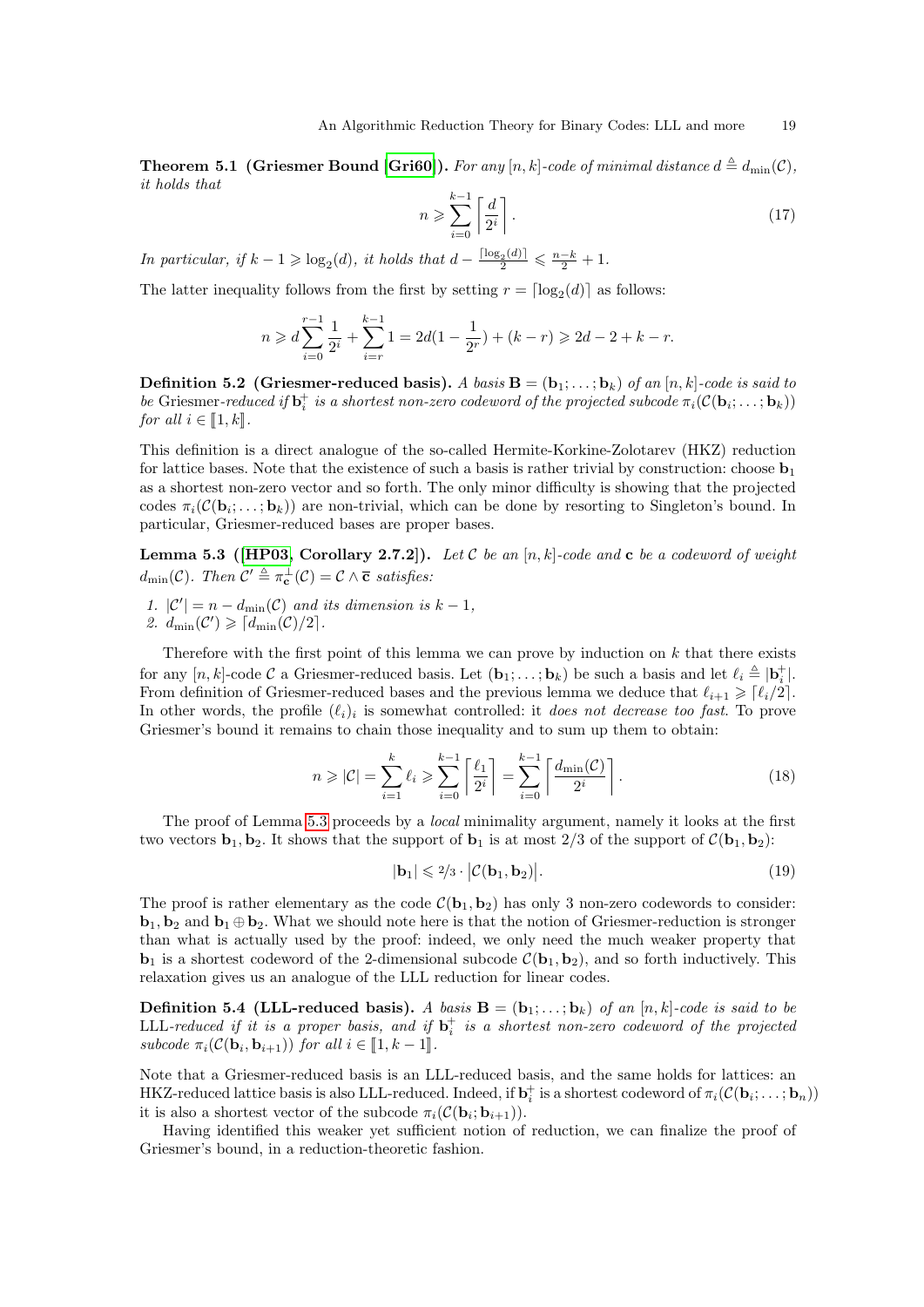**Lemma 5.5.** Let  $(\mathbf{b}_1; \ldots; \mathbf{b}_k)$  be an LLL-reduced basis, and let  $\ell_i = |\mathbf{b}_i^+|$  for  $i \leq k$ . Then we have,

$$
\forall i \in [\![1, k]\!], \quad \ell_{i+1} \geqslant \left\lceil \frac{\ell_i}{2} \right\rceil.
$$

Proof. We start by noting that LLL-reduced bases are proper bases by definition, hence every projected subcode  $C_i \triangleq \pi_i(\mathcal{C}(\mathbf{b}_i, \mathbf{b}_{i+1})) = \mathcal{C}(\mathbf{b}_i^+, \pi_i(\mathbf{b}_{i+1}))$  has dimension 2 and support size  $\ell_i$  +  $\ell_{i+1}.$ 

Let us denote by  $\mathbf{x} = \mathbf{b}_i^+$ ,  $\mathbf{y} = \pi_i(\mathbf{b}_{i+1})$  and  $\mathbf{z} = \mathbf{y} \oplus \mathbf{x}$  the three non-zero codewords of  $\mathcal{C}_i$ , and remark that  $|\mathbf{x}| = \ell_i$ ,  $|\mathbf{z}| = |\mathbf{x}| + |\mathbf{y}| - 2|\mathbf{x} \wedge \mathbf{y}|$  and  $|\mathbf{x} \wedge \mathbf{y}| = |\mathbf{y}| - \ell_{i+1}$ . This gives  $|\mathbf{x}| + |\mathbf{y}| + |\mathbf{z}| = 2(\ell_i + \ell_{i+1}),$ <sup>6</sup> and because **x** is the shortest codeword among **x**, **y**, **z**, we conclude with

$$
\ell_i = |\mathbf{x}| \leq 1/3(|\mathbf{x}| + |\mathbf{y}| + |\mathbf{z}|) \leq 2/3(\ell_i + \ell_{i+1}).
$$

We can now reformulate Griesmer bound, while making the underlying reduction notion explicit.

**Theorem 5.6 (Griesmer bound, revisited).** Let  $(b_1; \ldots; b_k)$  be a basis of a (linear, binary)  $[n, k]$ -code C that is LLL-reduced. Then,

$$
n \geqslant \sum_{i=0}^{k-1} \left\lceil \frac{\ell_1}{2^i} \right\rceil,\tag{20}
$$

where  $\ell_1 \triangleq |\mathbf{b}_1| \geq d_{\min}(\mathcal{C})$ . In particular, if  $k-1 \geq \log_2(d)$ , it holds that  $\ell_1 - \frac{\lceil \log_2(\ell_1) \rceil}{2} \leq \frac{n-k}{2} + 1$ . Moreover, every linear code admits an LLL-reduced basis.

Proof. The inequalities follows from (18), while the existence of an LLL-reduced basis follows from the fact that Griesmer-reduced bases are LLL-reduced.  $\Box$ 

Tightness. A first remark is that the local bound  $\ell_{i+1} \geq \lceil \frac{\ell_i}{2} \rceil$  is tight; it is reached by the [3, 2]code  $\mathcal{C} = \{(000), (101), (110), (011)\}\text{, and more generally by } [n, 2]\text{-codes for any } n \geq 3 \text{ following a}$ similar pattern. Griesmer's bound is also reached globally and thus we know inputs that give the worst case of our LLL algorithm (which computes efficiently LLL-reduced bases of a code), *i.e.* the largest  $\ell_1$ . For instance there are the simplex codes<sup>7</sup> [MS86, Ch.1, §9] and the Reed-Muller codes of order one [Ree54, Mul54] which are respectively  $[2^m - 1, m]$ -codes and  $[2^m, m + 1]$ -codes.

Let us return for a short instant to simplex codes as they reach a nice property: all their bases are Griesmer-reduced and thus LLL-reduced. A basis  $\mathbf{B} \in \mathbb{F}_2^{m \times (2^m-1)}$  of the  $[2^m - 1, m]$ -simplex code is defined as follows: its  $2^m - 1$  columns are the non zero vectors of  $\mathbb{F}_2^m$ . To prove that **B** is Griesmer-reduced it is enough to make an induction on  $m$  and using the decomposition (up to a permutation) of **B** as  $\begin{pmatrix} 1 & 0 \\ \star & B' \end{pmatrix}$  where **1** is the vector consisting of  $2^{m-1}$  one and  $B' \in \mathbb{F}_2^{(m-1)\times (2^{m-1}-1)}$  denotes the matrix whose columns are the non zero vectors of  $\mathbb{F}_2^{m-1}$ . Now, any o simplex code is equal to **SB** for some invertible matrix  $S \in \mathbb{F}_2^{m \times \overline{m}}$ . Here, multiplication by S only permutes columns of B. Thus, with the above reasoning it still gives a Griesmer-reduced basis.

Generalisations. The discussion above shows that one can think of Griesmer's bound as an inequality relating codes of dimension  $k$  to codes of dimension 2, in the same way that Hermite related lattices of dimensions  $n$  to lattices of dimension 2 via Hermite's inequality on the eponymous constants  $\gamma_n \leqslant \gamma_2^{n-1}$ .

This type of reasoning can be generalised to relate other quantities. In the literature on lattices, those are known as Mordell's inequalities [GHGKN06, GN08]. These bounds also have underlying algorithms, namely block-reduction algorithm such as BKZ [Sch87] and Slide [GHGKN06].

<sup>&</sup>lt;sup>6</sup> Alternatively, one could have invoked the more general fact that the average weights  $2^{-k} \sum |\mathbf{c}|$  over a linear code of dimension k is half of its support size  $|\mathcal{C}|/2$ .

 $^7$  The simplex code is defined as the dual of the Hamming code.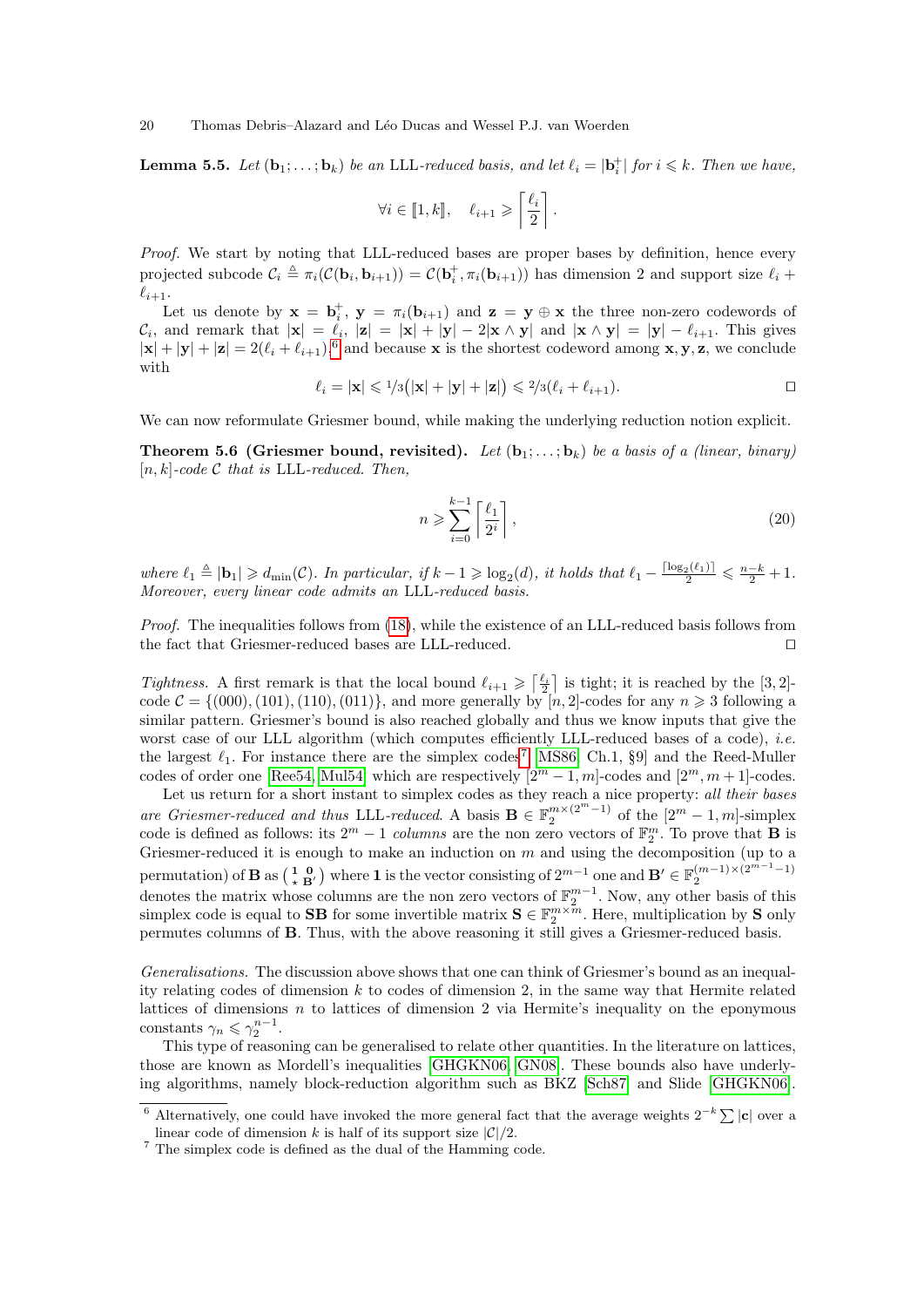Translating those bounds and their associated algorithms from lattices to codes appears as a very interesting research direction.

Beyond algorithms based on finding shortest vectors of projected sublattices, we also note that some algorithms consider the dense sublattice problem [DM13, LN14]. According to [Bog01], the analogy should be made with the notion of higher weight [Wei91, TV95].

Comparison with other code-based bounds. Before presenting our LLL algorithm let us quickly compare in Table 3 Griesmer's bound (and thus the bound reached by the LLL algorithm) to classic bounds from coding theory: Singleton's and Hamming's. One can consult [HP03] for their proofs.

| Bound       | Concrete form                                                                          | Asymptotic form                                | Algorithmic |
|-------------|----------------------------------------------------------------------------------------|------------------------------------------------|-------------|
| Singleton's | $d \leqslant n-k+1$                                                                    | $\delta \leqslant 1-R$                         | YES         |
| Hamming's   | $2^k \sum_{i=0}^{\left\lfloor \frac{d-1}{2} \right\rfloor} \binom{n}{i} \leqslant 2^n$ | $R \leqslant 1-h\left(\frac{\delta}{2}\right)$ | NO.         |
| Griesmer's  | $d-\frac{\log_2 d}{2}\leqslant \frac{n-k}{2}+1$ $\delta\leqslant \frac{1-R}{2}$        |                                                | Now, YES    |

**Table 3.** Bound on  $d = d_{\min}(\mathcal{C})$ .

Asymptotic form is given for a fixed rate  $R = k/n \in [0, 1], \delta \triangleq d/n$  and  $n \to \infty$ . In Hamming's constant,  $h(x) \triangleq -x \log_2(x) - (1-x) \log_2(1-x)$  denotes the so-called binary entropy of x.

An important remark is that until now, only the Singleton bound was algorithmic while Griesmer's bound was seen as an extension of it but not algorithmic. For an  $[n, k]$ -code, Singleton's bound states that  $d_{\min}(\mathcal{C}) \leq n - k + 1$ . The underlying algorithm of this bound simply consists in putting the basis in systematic form to get a short codeword. It may be argued that for random codes this bound is far from tight. Indeed, the systematic form in fact produces codewords of average length  $\frac{n-k}{2} + 1$  (this is exactly what does the Prange algorithm [Pra62]). While this seems better than Griesmer's bound, the LLL algorithm gives a codeword of length at most  $\frac{n-k}{2} + \log_2 n$ but in the worst-case.

Approximation factor and Unique Shortest codeword. The above Theorem 5.6 relates the weight of the first basis vectors to the parameters  $n, k$  of the code, and should be thought as the analogue of the so-called Hermite-factor bound for lattices. Another useful bound for LLL over lattices is the approximation factor bound, which relates the length of the first vector to the minimal distance of the lattice. A similar bound can also be established for binary codes, using similar arguments, such as the following lemma. As in the case of lattices, the approximation factor bound leads to the guarantee of the first basis vector being the shortest codeword if it is sufficiently unique. However these results are only non-vacuous in the case of codes with extreme parameters  $k = O(\log n)$ .

**Lemma 5.7.** Let  $(\mathbf{b}_1; \ldots; \mathbf{b}_k)$  be a basis of an  $[n, k]$ -code C. Then,

$$
d_{\min}(\mathcal{C}) \geqslant \min_{i} |\mathbf{b}_{i}^{+}|. \tag{21}
$$

*Proof.* Let  $\mathbf{c} = \sum_{i=1}^{k} x_i \mathbf{b}_i \in \mathcal{C}$  and let  $\ell$  be the largest index such that  $x_{\ell} \neq 0$ . By orthopodal decomposition we rewrite  $\mathbf{c} = \sum_{i \leq \ell} x_i \mathbf{b}_i^+ \oplus \sum_{j \leq i} x_i \mathbf{b}_i \wedge \mathbf{b}_j^+$ . Therefore, as  $\mathbf{b}_j^+ \wedge \mathbf{b}_\ell^+ = \mathbf{0}$  for any  $\ell \neq j$ , we get

$$
|\mathbf{c}| = |\mathbf{b}_{\ell}^+| + \left| \sum_{i < \ell} x_i \mathbf{b}_i^+ \oplus \sum_{j < i} x_i \mathbf{b}_i \wedge \mathbf{b}_j^+ \oplus \sum_{j < \ell} x_\ell \mathbf{b}_\ell \wedge \mathbf{b}_j^+ \right| \geqslant |\mathbf{b}_{\ell}^+|,
$$

which concludes the proof.  $\Box$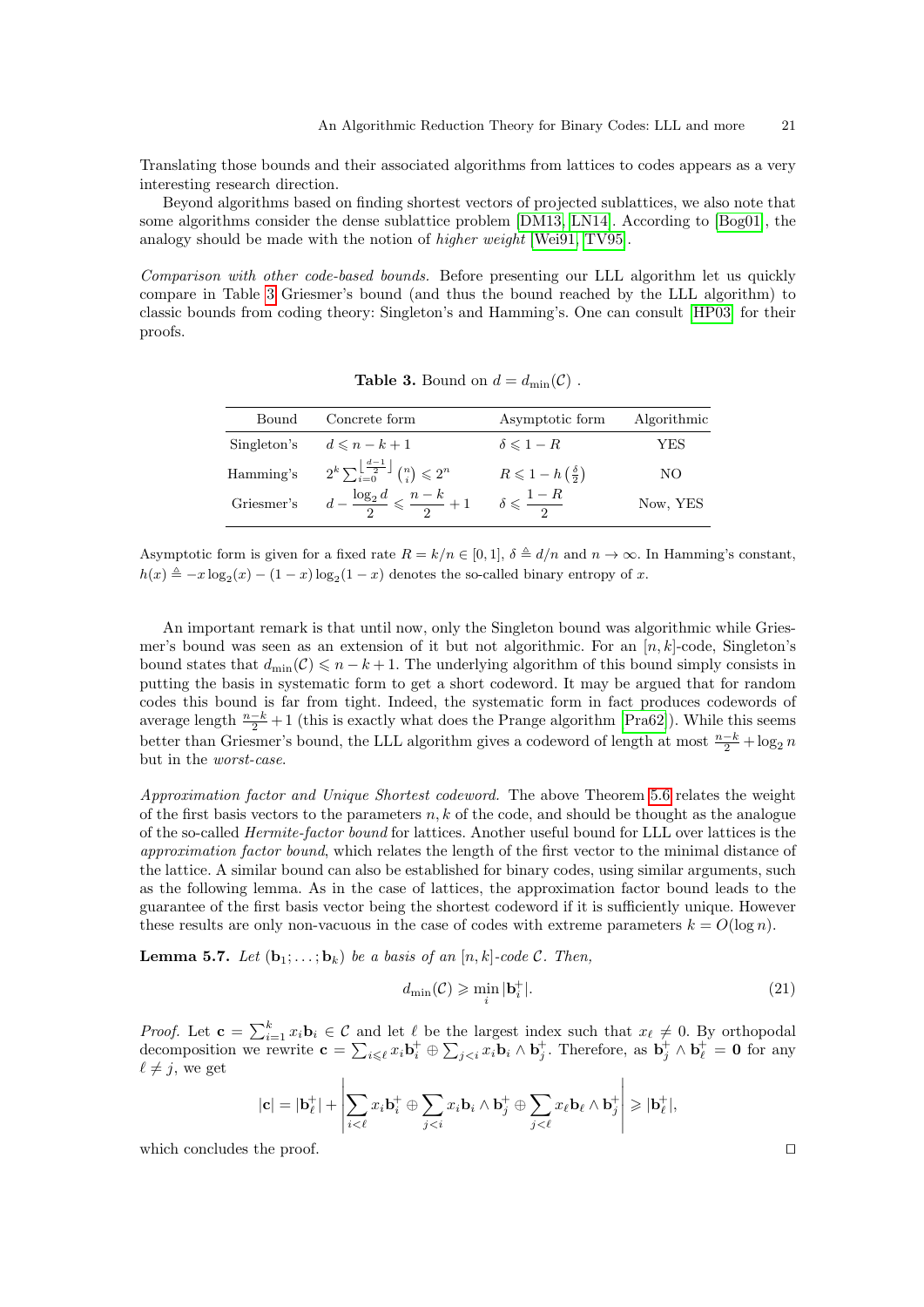**Theorem 5.8 (Approximation factor Bound).** Let  $\mathbf{B} \triangleq (\mathbf{b}_1; \ldots; \mathbf{b}_k)$  be an LLL-reduced basis. Then we have,

$$
|\mathbf{b}_1| \leq 2^{k-1} \cdot d_{\min}(\mathcal{C}(\mathbf{B})).
$$

*Proof.* As **B** is LLL-reduced, by Lemma 5.5 we have for  $1 \leq i \leq k$  that  $|\mathbf{b}_1| \leq 2^{i-1} |\mathbf{b}_i^+|$ , therefore,  $|\mathbf{b}_1| \leq 2^{k-1} \min_i |\mathbf{b}_i^+| \leq 2^{k-1} d_{\min}(\mathcal{C}(\mathbf{B}))$  where the last inequality follows from Lemma 5.7.  $\Box$ 

Corollary 5.9 (Unique Shortest Codeword) Let  $\mathcal C$  be an  $[n, k]$ -code such that

$$
\forall \mathbf{c} \in \mathcal{C}: \quad |\mathbf{c}| > d_{\min}(\mathcal{C}) \Rightarrow |\mathbf{c}| > 2^{k-1} \cdot d_{\min}(\mathcal{C})
$$

Then, the first vector of any LLL-reduced basis of  $\mathcal C$  is the unique shortest non-zero codeword.

#### 5.2 An LLL Reduction Algorithm for Codes

In the above subsection, we have defined LLL-reduced bases and have shown that they exist by constructing a basis with an even stronger reduction property. However, such a construction requires to solve the shortest codeword problem, a problem known to be NP-hard [Var97], and the best known algorithm have exponential running time in n or in  $k$ , at least for constant rates  $R = k/n$ .

In other word, we have shown existence of LLL-reduced basis (local minimality) by a global minimality argument, which would translate into an algorithm with exponential running time. Instead, we can show their existence by a descent argument, and this proof translates to a polynomial time algorithm, the LLL algorithm for binary codes.

The strategy to produce LLL-reduced basis is very simple, and essentially the same as in the case of lattices [LLL82]: if  $\pi_i(\mathbf{b}_i)$  is not a shortest non-zero codeword of  $\pi_i(\mathcal{C}(\mathbf{b}_i, \mathbf{b}_{i+1}))$  for some i, then apply a change of basis on  $\mathbf{b}_i, \mathbf{b}_{i+1}$  so that it is. Such a transformation may break the same property for nearby indices  $i - 1$  and  $i + 1$ , however, we will show that, overall, the algorithm still makes progress.

There are two technical complications of the original LLL [LLL82] that can be removed in the case of codes. The first is that we do not need a global size-reduction on the basis; this step of LLL does not affect the Gram-Schmidt vectors themselves, but is needed for numerical stability issues, which do not arise over the finite field  $\mathbb{F}_2$ . Secondly, we do not need to introduce a small approximation term  $\epsilon > 0$  to prove that the algorithm terminates in polynomial time, thanks to the discreteness of epipodal length.

| Algorithm $3: LL(B)$                                                                                                                                                                                                                                                                                                                                                                                                                                                                                                                                               | LLL-reduce the base <b>B</b>                                   |
|--------------------------------------------------------------------------------------------------------------------------------------------------------------------------------------------------------------------------------------------------------------------------------------------------------------------------------------------------------------------------------------------------------------------------------------------------------------------------------------------------------------------------------------------------------------------|----------------------------------------------------------------|
| <b>Input</b> : A proper basis $\mathbf{B} = (\mathbf{b}_1; \ldots; \mathbf{b}_k) \in \mathbb{F}_2^{k \times n}$ of a code $C$                                                                                                                                                                                                                                                                                                                                                                                                                                      |                                                                |
| <b>Output:</b> An LLL-reduced basis for $\mathcal{C}$                                                                                                                                                                                                                                                                                                                                                                                                                                                                                                              |                                                                |
| while $\exists i \in [0, k-1]$ s.t. $\min\left( \pi_i(\mathbf{b}_{i+1}) ,  \mathbf{b}_i^+ \oplus \pi_i(\mathbf{b}_{i+1}) \right) <  \mathbf{b}_i^+ $ do<br>$\left \begin{array}{c} \textbf{if } \left \pi_i(\textbf{b}_{i+1})\wedge \textbf{b}^+_i\right  + \textbf{TB}_{\textbf{b}^+_i}\left(\pi_i(\textbf{b}_{i+1})\right) > \left \textbf{b}^+_i\right /2 \textbf{ then} \\ \left \begin{array}{c} \textbf{b}_{i+1}\leftarrow \textbf{b}_{i+1}\oplus \textbf{b}_i \\ \textbf{b}_i\leftrightarrow \textbf{b}_{i+1} \end{array}\right \right. \end{array}\right.$ | $\triangleright$ Local Size-Reduction<br>$\triangleright$ Swap |
| return B                                                                                                                                                                                                                                                                                                                                                                                                                                                                                                                                                           |                                                                |

**Theorem 5.10.** Algorithm 3 is correct and its running time is polynomial; more precisely for the input  $(\mathbf{b}_1; \ldots; \mathbf{b}_k)$  it performs at most:

$$
k\left(n-\frac{k-1}{2}\right)\max_{i}|\mathbf{b}_{i}^{+}|
$$

vector operations over  $\mathbb{F}_2^n$ .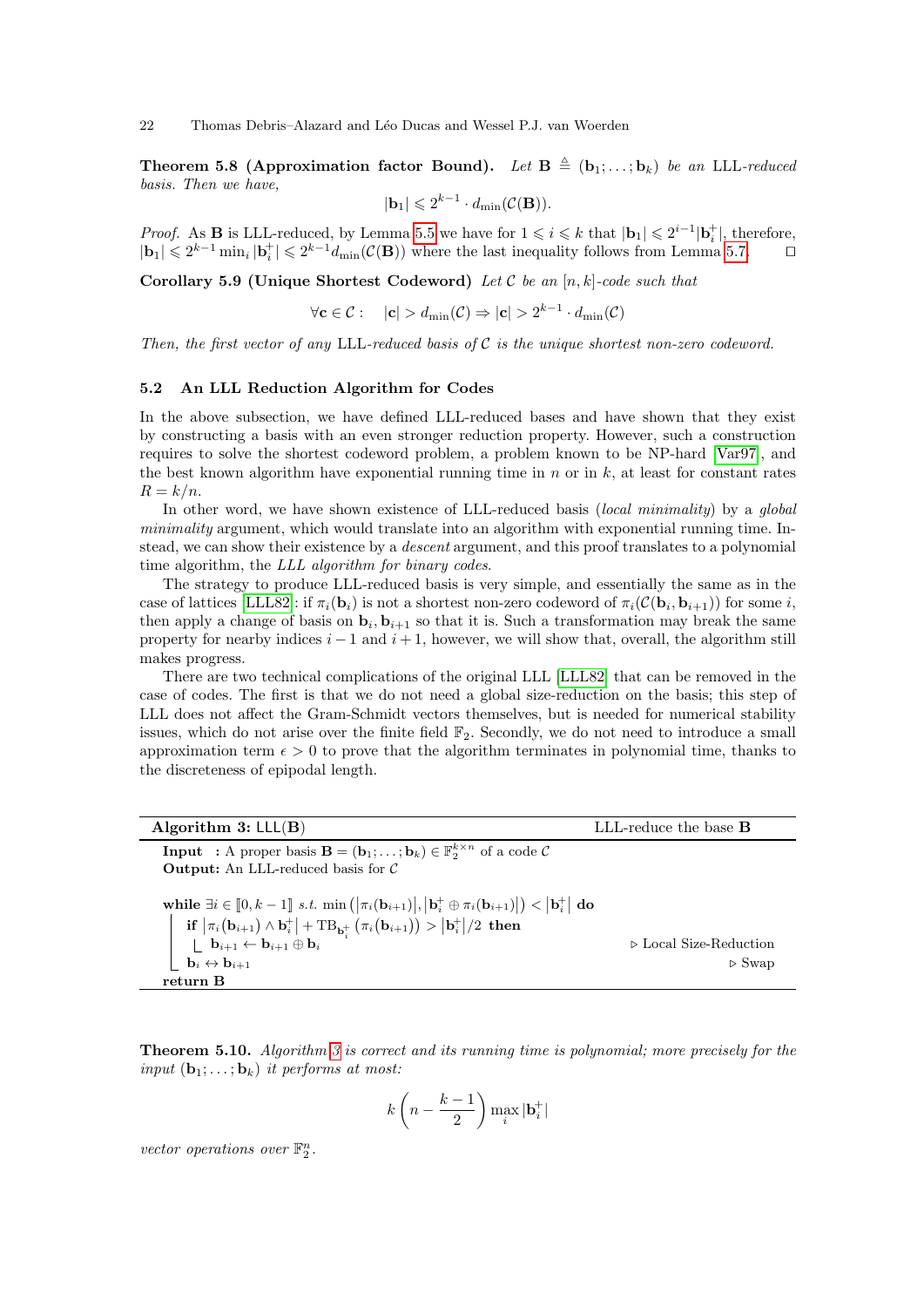It will be a consequence of the two following lemmata. Let us start with correctness.

Lemma 5.11 (Correctness). If the LLL algorithm terminates then it outputs an LLL-reduced basis for the code spanned by the basis given as input.

*Proof.* Note that vectors  $\mathbf{b}_i$ 's form a basis of the code  $\mathcal C$  given as input and this is a loop invariant. The exit condition ensures that the basis is indeed LLL reduced, at least if it is proper. So it suffices to show that properness is also a loop invariant.

Assume that the basis is proper  $(\ell_j \geq 1$  for all j) as we enter the loop at index i. The local size-reduction step does not affect epipodal lengths. The swap only affects  $\ell_i$  and  $\ell_{i+1}$ , and leaves  $\ell_i + \ell_{i+1}$  unchanged. The epipodal length  $\ell_i$  decreases, but remains non-zero since  $\mathbf{b}_i^+$  is a shortestcodeword of a 2-dimensional code by construction. The epipodal length  $\ell_{i+1}$  can only increase.  $\Box$ 

The key-ingredient to prove that LLL terminates lies in the construction of a potential: a quantity that only decreases during the algorithm, and is lower bounded.

**Definition 5.12.** Let  $\mathbf{B} = (\mathbf{b}_1; \ldots; \mathbf{b}_k)$  be a basis of an  $[n, k]$ -code. The potential of **B**, denoted  $\mathcal{D}_{\mathbf{B}}$ , is defined as (where  $\mathcal{D}_{\mathbf{B},i} \triangleq |\mathcal{C}(\mathbf{b}_1; \dots; \mathbf{b}_i)|$  and  $\ell_i \triangleq |\mathbf{b}_i^+|$ ):

$$
\mathcal{D}_{\mathbf{B}} \triangleq \sum_{i=1}^{k} (n-i+1)\ell_i = \sum_{i=1}^{k} \left(\sum_{j=1}^{i} \ell_j\right) = \sum_{i=1}^{k} \mathcal{D}_{\mathbf{B},i}.
$$

Each time LLL makes a swap the potential decreases at least by one as shown in the proof of the following lemma. Furthermore, this quantity is always positive. Therefore the number of iterations is upper-bounded by the initial value of  $\mathcal{D}_B$ .

**Lemma 5.13 (Termination).** The number of iterations in Algorithm 3 on input  $\mathbf{B} = (\mathbf{b}_1; \ldots; \mathbf{b}_k)$ is upper bounded by

$$
k\left(n-\frac{k-1}{2}\right)\max_i |\mathbf{b}_i^+| \leqslant k\cdot n^2.
$$

*Proof.* Potential  $\mathcal{D}_B$  only changes during the swap step. Let us show that it decreases by at least one at each swap step. Suppose there is a swap at the index i. Let  $\mathbf{b}_i$  and  $\mathbf{b}_{i+1}$  be the values of the basis vectors after the if loop and just before the swap step. Here, the if loop ensures:

$$
|\mathbf{b}_i^+ \wedge \pi_i(\mathbf{b}_{i+1})| \leqslant \frac{|\mathbf{b}_i^+|}{2}.\tag{22}
$$

Now, whether or not the if loop was executed we have that:

$$
\min\left(|\pi_i(\mathbf{b}_{i+1})|, |\mathbf{b}_i^+ \oplus \pi_i(\mathbf{b}_{i+1})|\right) < |\mathbf{b}_i^+|.\tag{23}
$$

Therefore, combining Equations (22) and (23) with  $|\mathbf{b}_i^+ \oplus \pi_i(\mathbf{b}_{i+1})| = |\mathbf{b}_i^+| + |\pi_i(\mathbf{b}_{i+1})| - 2|\mathbf{b}_i^+ \wedge$  $\pi_i(\mathbf{b}_{i+1})$  leads to

$$
|\pi_i(\mathbf{b}_{i+1})| < |\mathbf{b}_i^+|.\tag{24}
$$

Now during the **while** execution only  $\mathcal{D}_{\mathbf{B},i}$  is modified. Let  $\mathcal{C}'_i$  be the new partial code  $\mathcal{C}(\mathbf{b}_1; \ldots; \mathbf{b}_i)$ after the swap, and  $\mathcal{D}'_{\mathbf{B},i}$  be the new values of  $\mathcal{D}_{\mathbf{B},i}$ . We have,

$$
\mathcal{D}'_{\mathbf{B},i} - \mathcal{D}_{\mathbf{B},i} = |\mathcal{C}'_i| - |\mathcal{C}_i| = \sum_{j=1}^{i-1} |\mathbf{b}^+_j| + |\pi_i(\mathbf{b}_{i+1})| - \sum_{j=1}^{i-1} |\mathbf{b}^+_j| - |\mathbf{b}^+_i|
$$
  

$$
< \sum_{j=1}^{i-1} |\mathbf{b}^+_j| + |\mathbf{b}^+_i| - \sum_{j=1}^{i-1} |\mathbf{b}^+_j| - |\mathbf{b}^+_i| = 0
$$

where for the inequality we used Equation (24). Potentials  $\mathcal{D}_{\mathbf{B},i}$  are integers. Therefore at each iteration  $\mathcal{D}_B$  decreases by at least one. Let  $\mathcal{D}_{B,0}$  be the initial value of the potential  $\mathcal{D}_B$ . We conclude with:

$$
\mathcal{D}_{\mathbf{B},0} = \sum_{i=1}^{k} (n-i+1)|\mathbf{b}_i^+| \leq k\left(n - \frac{k-1}{2}\right) \max_i |\mathbf{b}_i^+|.
$$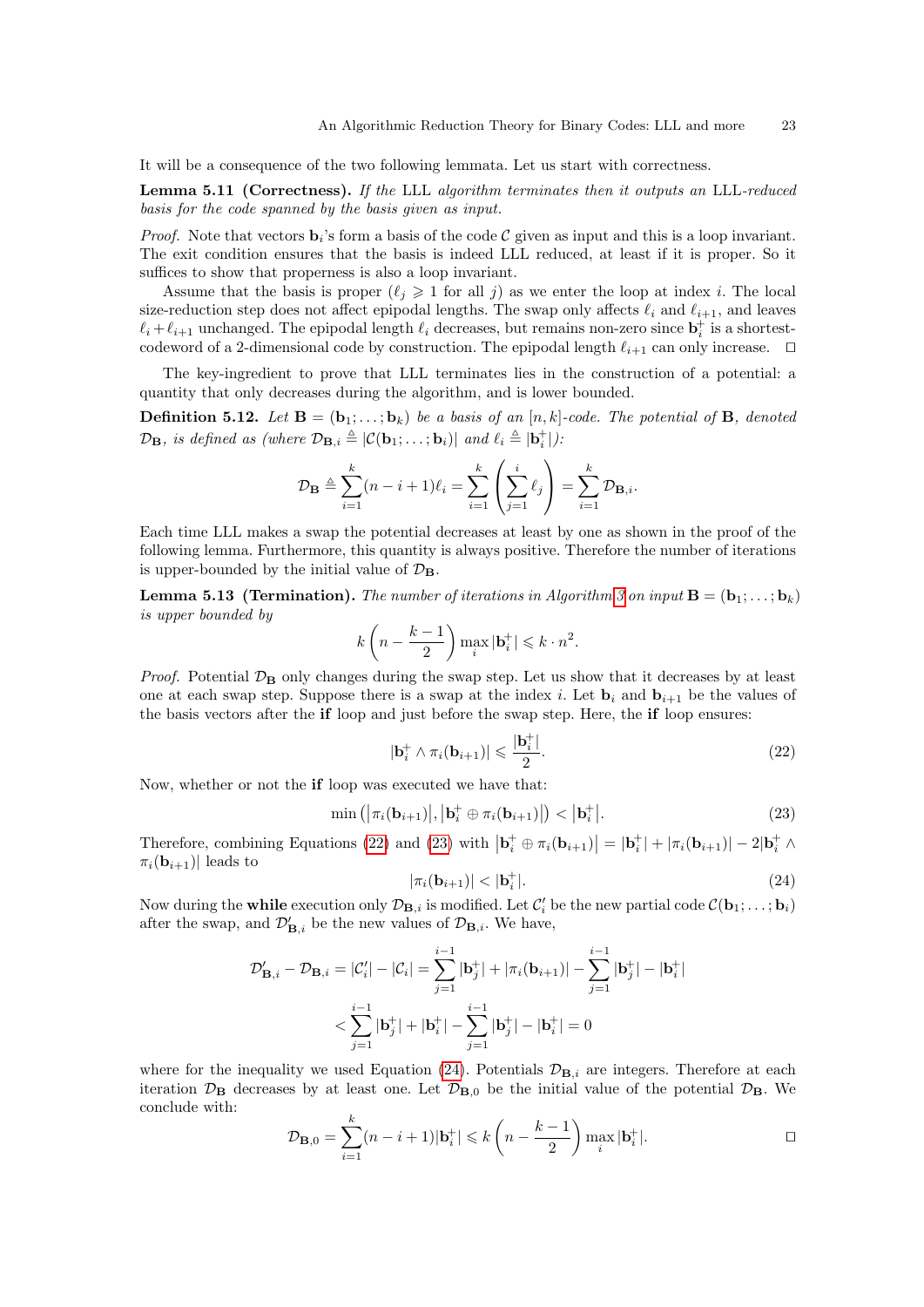### 5.3 Tricks for Practical Performances

Pre-processing One may remark, that, at least for random codes, obtaining vectors achieving the worse-case bound of LLL is rather trivial: setting the basis in systematic form will produce  $k$ vectors of average length  $1 + \frac{n-k}{2}$ , and in fact, one may think of the systematic form as a notion of reduction as well. This doesn't mean however that a random systematic basis is LLL-reduced, and LLL may still be able to improve its profile further. However this suggest to use the systematic form as a preprocessing: if the potential of the input basis is lower, then LLL may terminate faster.

Such a speed-up can be confirmed in practice, as shown in Figure 4, however, perhaps surprisingly it does not come entirely for free. While still better than the worse-case, it appears that in the random case the basis produced with the pre-processing is slightly worse than without, as shown on Figure 5.

We now propose the EpiSort algorithm as a natural step between Systematize and LLL. One may note that size-reduction only looks at the length of the basis vectors themselves, and not at the epipodal vectors, and further, that it oblivious to the ordering of basis elements. We therefore proceed to sort the basis elements  $\mathbf{b}_i$  to greedily optimize  $\ell_i$ . That is, we choose  $\mathbf{b}_1$  as being the shortest basis element, and  $\mathbf{b}_2$  as the element minimizing  $|\pi_1(\mathbf{b}_i)|$  for  $i > 1$ , etc...<sup>8</sup> This can easily done in time  $O(nk^2)$ .

As we see in Figure 4 and Figure 5, such a preprocessing is beneficial to both time and quality of LLL. In fact, the cost of the LLL steps appears to be negligible in comparison to those of pre-processing: in the random case, Systematize together with EpiSort seems to do more reduction work than LLL itself, and at a lesser cost. Not only the first length  $\ell_1$  is noticeably shorter, it also produces more epipodal length strictly greater than 1; the profile is overall more balanced. Yet, finalizing the reduction effort with LLL after EpiSort still brings minor improvement of the profile at a negligible cost.

Playing the Odd Game of Parity We note that LLL essentially aims for epipodal balance, but for in the light of the "odd game of parity" of Section 4.3, we may also want to care for the parity of epipodal lengths. In particular, we note on Figure 5 that  $EpISort + LLL$  output a basis with many epipodal length  $\ell_i = 2$ . One can try to change the basis further, for example attempting to converts pairs of epipodal length  $(2, 2)$  to pairs of the form  $(3, 1)$ .

To do so, for each index i such that  $\ell_i = 2$  (in increasing order), we search for an index  $j > i$ such that  $|\pi_i(\mathbf{b}_j)| = 3$ , and apply the swap  $\mathbf{b}_i$  and  $\mathbf{b}_j$ . We call this procedure KillTwos. Its cost is negligible compared to the other tasks, as the number of epipodal length  $\ell_i = 2$  is much smaller than the dimension k.

### 6 A Hybrid Lee-Brickell-Babai Decoder

In this section, we propose a decoding algorithm combining the Information-Set Decoding (ISD) approach [Pra62, LB88], basis reduction (Section 5), and size reduction (Section 4). Let us first recall the Lee-Brickell algorithm, in its primal version.<sup>9</sup> The algorithm can be used either for decoding a target word  $\mathbf{t} \in \mathbb{F}_2^n$  or to find a short codeword in the code (in which case, one simply takes  $t = 0$  in the description below).

**Definition 6.1.** Let C be an [n, k]-code with basis **B** and  $\mathcal{I} \subseteq [\![1,n]\!]$  of size k. We say that  $\mathcal{I}$  is an information set of C if  $B_{\mathcal{I}}$ , the matrix whose columns are those of B which are indexed by I, is invertible.

<sup>&</sup>lt;sup>8</sup> This may remind the reader of the so called deepLLL reduction algorithm [SE94], except that we are here not enforcing any size-reduction constraints. In particular, this algorithm trivially has a complexity of  $O(nk^2)$ , while proving that deepLLL is poly-time is far from trivial, and seems to require relaxations [FSW12].

<sup>&</sup>lt;sup>9</sup> The literature typically describes Lee-Brickell algorithm [LB88] in its dual version, using parity-check representation of the code, and syndrome representation of the word to be decoded. The primal description is equivalent, however our hybrid algorithm seems to require a primal representation.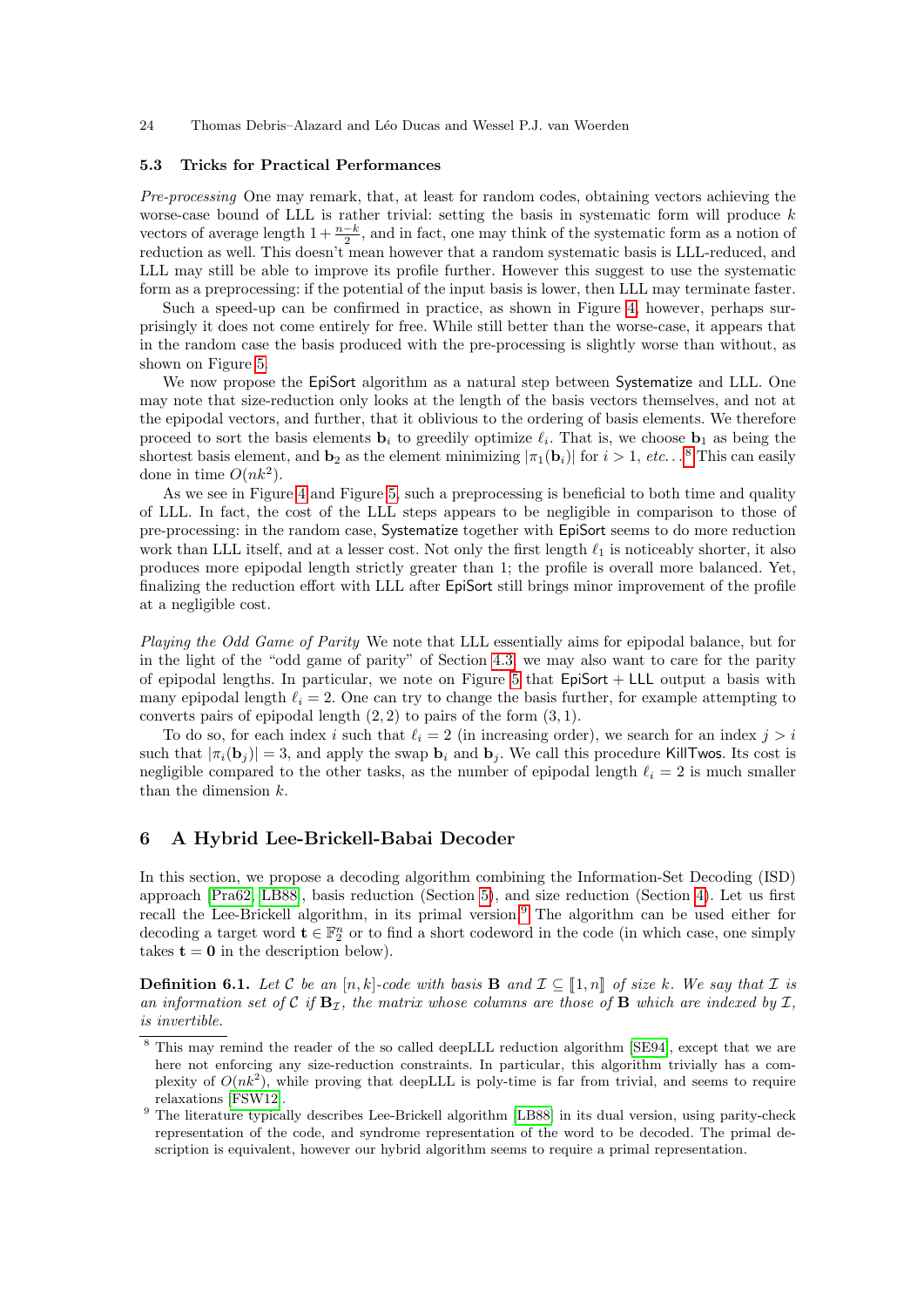

Fig. 4. Experimental running time of LLL with various preprocessing, for codes of increasing length and fixed rate  $R = k/n = 1/2$ . Averaged over 10 samples. Raw data embedded. Reproducible with script [experiment](https://github.com/lducas/CodeRed/blob/master/experiment_LLL_time.py) LLL time.py.)



Fig. 5. Experimental sorted profile  $\ell_{\sigma(i)}$  (clipped at  $i = 25$ ,  $\ell_{\sigma(i)} = 1$ , for all  $i \geq 25$ ) after various reduction algorithm, for a random code of length  $n = 1280$  and dimension  $k =$ 640. Leftmost plot uses a logarithmic vertical scale. Zoomed-in plots (center, right) use a linear vertical scales. Data averaged over 100 samples. Raw data embedded. Reproducible with script [experiment](https://github.com/lducas/CodeRed/blob/master/experiment_LLL_profile.py) LLL profile.py.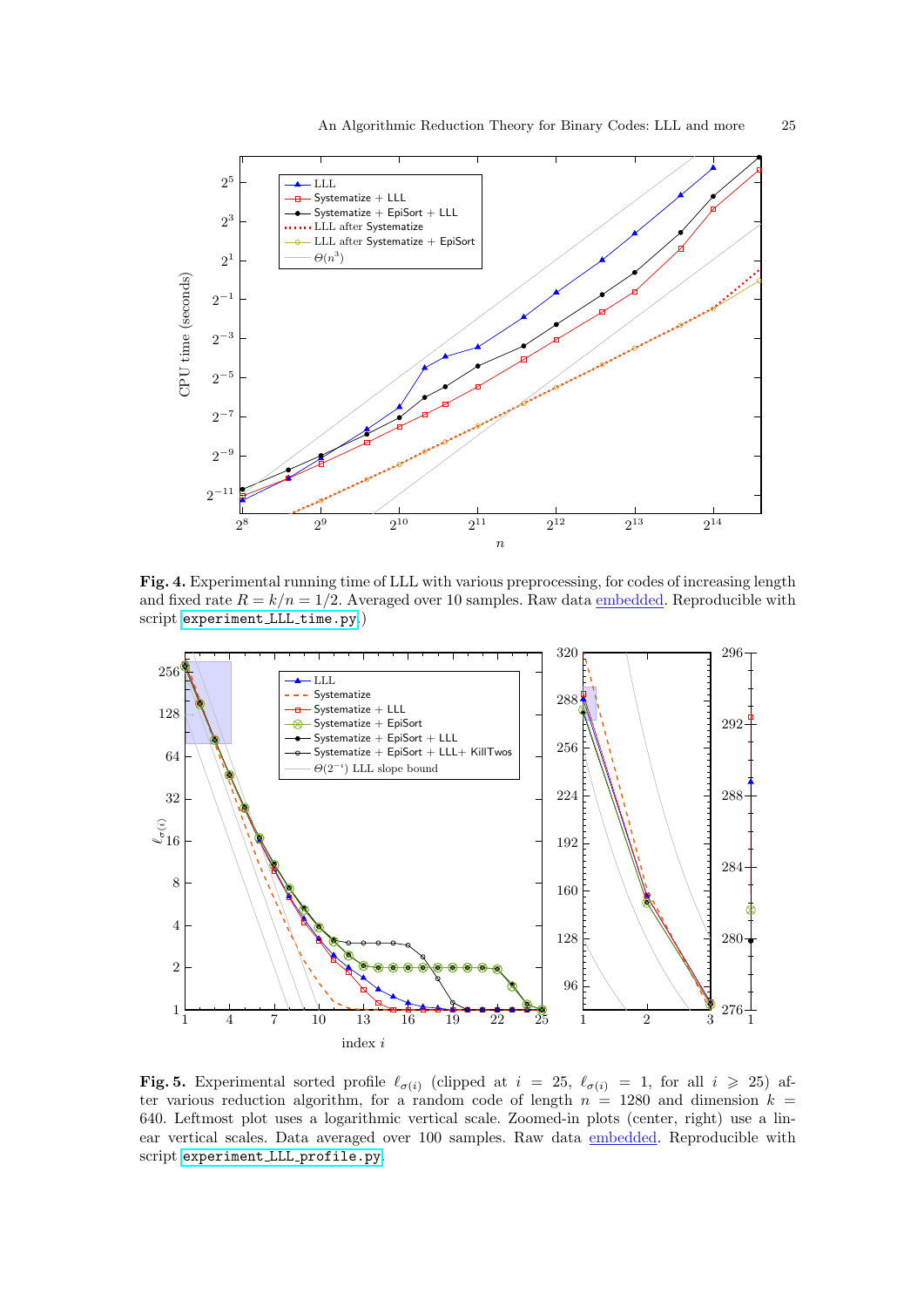In brief, Lee-Brickell decoder proceeds by choosing an information set  $\mathcal{I} \subseteq [1, n]$  of k coordinates at random, and permutes the coordinates of the input basis  $\mathbf{B} \in \mathbb{F}_2^{k \times n}$  and the target  $\mathbf{t} \in \mathbb{F}_2^n$ to put these k coordinates at the rightmost positions. This transformation is an isometry, so it does not affect the problem, and must simply be reverted once a solution is found.

Writing  $\mathbf{B} = (\mathbf{B}_1, \mathbf{B}_2)$  and  $\mathbf{t} = (\mathbf{t}_1, \mathbf{t}_2)$  (where  $\mathbf{B}_2 \in \mathbb{F}_2^{k \times k}$  is square) we have that  $\mathbf{B}_2$  is invertible over  $\mathbb{F}_2$  as  $\mathcal I$  is an information set. Then, one puts the system in systematic form:

$$
\mathbf{B}' \triangleq \mathbf{B}_2^{-1} \cdot \mathbf{B} = (\mathbf{B}'_1, \mathbf{I}_k), \quad \mathbf{t}' \triangleq \mathbf{t} \oplus \mathbf{t}_2 \cdot \mathbf{B}' = (\mathbf{t}'_1, \mathbf{0})
$$
(25)

Finally, for a goal weight of w and a chosen parameter  $w_2 \leq w$  the algorithm explores all the potential solutions  $\mathbf{s} = \mathbf{t}' \oplus \sum_{j \in \mathcal{J}} \mathbf{b}'_j$  for all subsets  $\mathcal{J} \subset [\![1, k]\!]$  of size at most  $w_2$ , with the hope to find a solution of weight at most w. Geometrically, this corresponds to exploring the int of a code coset  $\mathbf{t}' \oplus \mathcal{C}$  with the region  $\mathcal{R} = (\mathbb{F}_2^{n-k} \times \mathcal{B}_{w_2}^k) \cap \mathcal{B}_{w}^n$  where  $\mathcal{B}_{w_2}^k$  is a Hamming ball of dimension k and radius  $w_2$ . In the case  $w_2 = 0$  (as in the original algorithm of Prange [Pra62]), this ball is the singleton  $\{0\}$ .

The standard analysis  $(e.g. [OS09, §3.3])$  shows that, both for unique decoding and finding short codewords, smaller  $w_2$  give higher success probability per explored solution s. However, because the preparation of the basis  $B'$  into systematic form has a non-negligible cost, Lee and Brickell [LB88] instead chose  $w_2 = 3$ , which gives the best cost/success ratio overall.

This situation should remind the reader familiar with lattice algorithms of the pruning technique [SE94, GNR10] for finding short vectors: it is sometime worth not insisting to find the shortest vector using a single-preprocessed basis, with each trial having only a small success probability. The algorithm of Lee-Brickell appears to be very extreme in terms of pruning, spending only polynomial-time on each basis reduced in systematic form.

This set the stage for our hybrid algorithm, which exploits a stronger reduction property of the basis. The hybrid algorithm we propose is an analogue of the Random Sampling algorithm of Schnorr [Sch03] for lattices, which has recently been revisited [AN17]: it explores short vectors in a projected subcode, and lifts them to the full-code via Babai's size-reduction. But first, we need one more "massaging" step for the basis.

### 6.1 Semi-Systematic Form

For our hybrid algorithm, we need a relaxed notion of systematic form, and a way to produce bases in this desired form without affecting their epipodal profile.

Definition 6.2 (Semi-systematic Form). A basis B will be said to be in systematic form below row  $k_1$  if it has the following form up to permutation of its columns

$$
\mathbf{B} = \begin{pmatrix} \mathbf{U} & \mathbf{0} \\ \mathbf{L} & \mathbf{I}_{k-k_1} \end{pmatrix} \quad \text{where } \mathbf{U} \in \mathbb{F}_2^{k_1 \times (n-k+k_1)} \text{ and } \mathbf{L} \in \mathbb{F}_2^{(k-k_1)\times (n-k+k_1)}.\tag{26}
$$

This matches the usual definition of systematic form for  $k_1 = 0$ .

We note that, up to a permutation of the rows, an LLL-reduced basis is not so far from being in semi-systematic form, for  $k_1 \triangleq \log_2 \ell_1$ . Let's briefly assume that we have the worst-case profile from the LLL analysis, that is,  $\ell_i = \ell_1/2^{i-1}$  for  $i \leq k_1$ , and  $\ell_i = 1$  for  $i > k_1$ . Then, up to permutation of the columns, the basis has the form  $\mathbf{B} = (\begin{smallmatrix} \mathbf{U} & \mathbf{0} \\ \mathbf{L} & \mathbf{T} \end{smallmatrix})$  for some lower-triangular matrix  $\mathbf{T} \in \mathbb{F}_2^{(k-k_1)\times (k-k_1)}$ . A simple Gaussian elimination on the last rows brings **B** to a semi-systematic form without affecting the epipodal matrix  $\mathbf{B}^+$  nor the epipodal lengths  $(\ell_i)_i$ . In fact, if U is of full support (*i.e.* all its columns are non-zero), applying the SizeRedBasis( $\bf{B}$ ) algorithm also guarantees semi-systematic form, without affecting the epipodal matrix  $\mathbf{B}^{+}$ . Indeed, in that case, the epipodal matrix has the form  $\mathbf{B}^+ = \begin{pmatrix} \mathbf{U}^+ & \mathbf{0} \\ \mathbf{0} & \mathbf{I} \end{pmatrix}$ , and therefore, size-reduction will clear out all the sub-diagonal coefficients of T.

More generally, if the basis B is size-reduced, it is not hard to see that it is in semi-systematic form for  $k_1 = \max\{i|\ell_i \neq 1\}$ . However, this may leave epipodal vectors of length 1 in the first part  $U^+$  of the epipodal matrix  $B^+$ , which will not be desirable in our hybrid algorithm. Fortunately,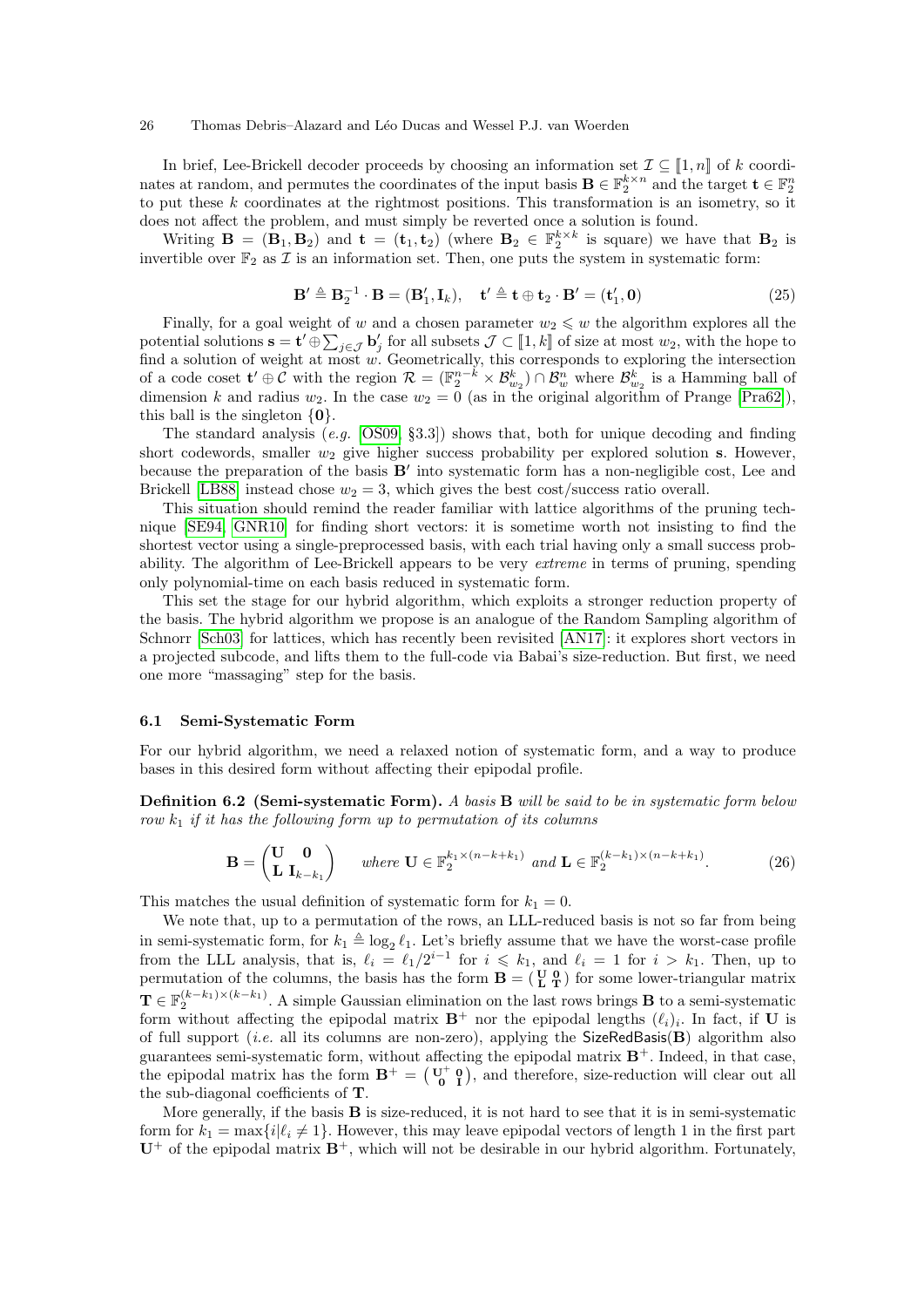if **B** is size-reduced and if  $\ell_i = 1$ , one can swap  $\mathbf{b}_i$  and  $\mathbf{b}_{i+1}$ , and this does not affect the set of epipodal vectors, but merely swaps  $\mathbf{b}_i^+$  and  $\mathbf{b}_{i+1}^+$ . Indeed, if w is size-reduced with respect to a vector **v** of length 1, it holds that  $\mathbf{w} \perp \mathbf{v}$ , hence  $\pi_{\mathbf{v}}^{\perp}(\mathbf{w}) = \mathbf{w}$  and  $\pi_{\mathbf{w}}^{\perp}(\mathbf{v}) = \mathbf{v}$ .

These remarks lead to the following basis preparation algorithm, that can be thought as a "bubble-sort", pushing the epipodal vector of length 1 toward the bottom of the basis. It produces another basis, which is in semi-systematic form below  $k_1$  where  $k_1 = \#\{i | \ell_i \neq 1\}$  is the number epipodal vectors of weight more than 1, and this without affecting the set of epipodal vectors  ${\bf \{b}}_i^+, i \leq k\}$ , but only their order in the epipodal matrix  ${\bf B}^+$ .

| Algorithm 4: SemiSystematize $(B)$                                                                                            | Bubble-down the $\ell_i = 1$                                                                                                                                                                              |
|-------------------------------------------------------------------------------------------------------------------------------|-----------------------------------------------------------------------------------------------------------------------------------------------------------------------------------------------------------|
| <b>Input</b> : A proper basis <b>B</b> of a code $\mathcal{C}$ .                                                              |                                                                                                                                                                                                           |
| <b>Output:</b> A proper basis <b>B</b> of C, in systematic form below row $k_1 = \#\{i \ell_i \neq 1\}$ , s.t. $\mathbf{B}^+$ |                                                                                                                                                                                                           |
| is only affected by a row-permutation.                                                                                        |                                                                                                                                                                                                           |
|                                                                                                                               |                                                                                                                                                                                                           |
| $\mathbf{B} \leftarrow$ SizeRedBasis( $\mathbf{B}$ );                                                                         | $\triangleright$ Epipodal matrix $\mathbf{B}^+$ unchanged.                                                                                                                                                |
| while $\exists i$ s.t. $ \mathbf{b}_i^+  = 1$ and $ \mathbf{b}_{i+1}^+  > 1$ do                                               |                                                                                                                                                                                                           |
| $\mathbf{b}_i \leftrightarrow \mathbf{b}_{i+1}$                                                                               | $\triangleright \text{ Affects } \mathbf{B}^+ \text{ only by } \mathbf{b}_i^+ \leftrightarrow \mathbf{b}_{i+1}^+$<br>$\triangleright \text{ because } \pi_i(\mathbf{b}_i) \perp \pi_i(\mathbf{b}_{i+1}).$ |
|                                                                                                                               |                                                                                                                                                                                                           |
| return B                                                                                                                      |                                                                                                                                                                                                           |

Fact 6.3 The algorithm SemiSystematize is correct and, on an input basis  $\mathbf{B} \in \mathbb{F}_2^{k \times n}$  with epipodal lengths  $(\ell_i)_i$ , terminates after at most  $k_1(k - k_1)$  swaps where  $k_1 = \#\{i | \ell_i \neq 1\}.$ 

The above algorithm can be optimised following smarter sorting strategies, which we omitted for simplicity.

### 6.2 The Hybrid Lee-Brickell-Babai Algorithm

Abstractly, our hybrid algorithm can be thought of as applying Lee-Brickell in the projected code  $\pi_{k_1}(\mathcal{C})$ , and then lifting the candidate vectors to the full code  $\mathcal{C}$  using the unique sizereduced lift. Geometrically, the algorithm explores the coset  $\mathbf{t} \oplus C$  for words in the region  $\mathcal{R} =$  $(\mathcal{F}(\mathbf{b}_1; \ldots; \mathbf{b}_{k_1})^+ \times \mathcal{B}_{w_2}^{k-k_1}) \cap \mathcal{B}_{w}^n$ . To increase the size of this region our hybrid algorithm will preprocess the basis with LLL and use SemiSystematize to give the basis a correct input shape.

| Algorithm 5: LeeBrickellBabai $(\mathbf{B}, \mathbf{t}, w, w_2)$                                                                                                                                                                                                              | Hybrid decoding |
|-------------------------------------------------------------------------------------------------------------------------------------------------------------------------------------------------------------------------------------------------------------------------------|-----------------|
| <b>Input</b> : A proper basis <b>B</b> in systematic form below row $k_1 = \#\{i \ell_i \neq 1\}$ , a target <b>t</b> and                                                                                                                                                     |                 |
| distance bounds $w, w_2$ .                                                                                                                                                                                                                                                    |                 |
| <b>Output:</b> A codeword $\mathbf{c} \in \mathcal{C}(\mathbf{B})$ such that $ \mathbf{c} \oplus \mathbf{t}  \leq w$ or <i>Fail.</i>                                                                                                                                          |                 |
| <b>for<br/>each</b> $\mathcal{J} \subset [k_1 + 1, k]$ of size at most $w_2$ do<br>$\mathbf{e} \leftarrow \mathsf{SizeRed}((\mathbf{b}_1; \ldots; \mathbf{b}_{k_1}), \mathbf{t} \oplus \sum_{j \in \mathcal{J}} \mathbf{b}_j)$<br>if $ e  \leq w$ then<br>return t $\oplus$ e |                 |

return Fail

The analysis of the success probability of our hybrid algorithm is similar to that of the standard Lee-Brickell algorithm. A target is successfully decoded if the coset intersects with the region  $\mathcal{R}$ mentioned earlier. For unique decoding and a random target at distance at most  $w$  the success probability is thus equal to  $\#\mathcal{R}/\mathcal{B}_{w}^{n}$ .

**Lemma 6.4 (Unique decoding).** Let **B** be a proper basis in systematic form below row  $k_1 =$  $\#\{i|\ell_i \neq 1\}$  of a  $[n, k]$  code. Given a random target  $\mathbf{t} \in \mathbb{F}_2^n$  at distance at most  $w < d_{\min}(\mathcal{C}(\mathbf{B}))/2$ ,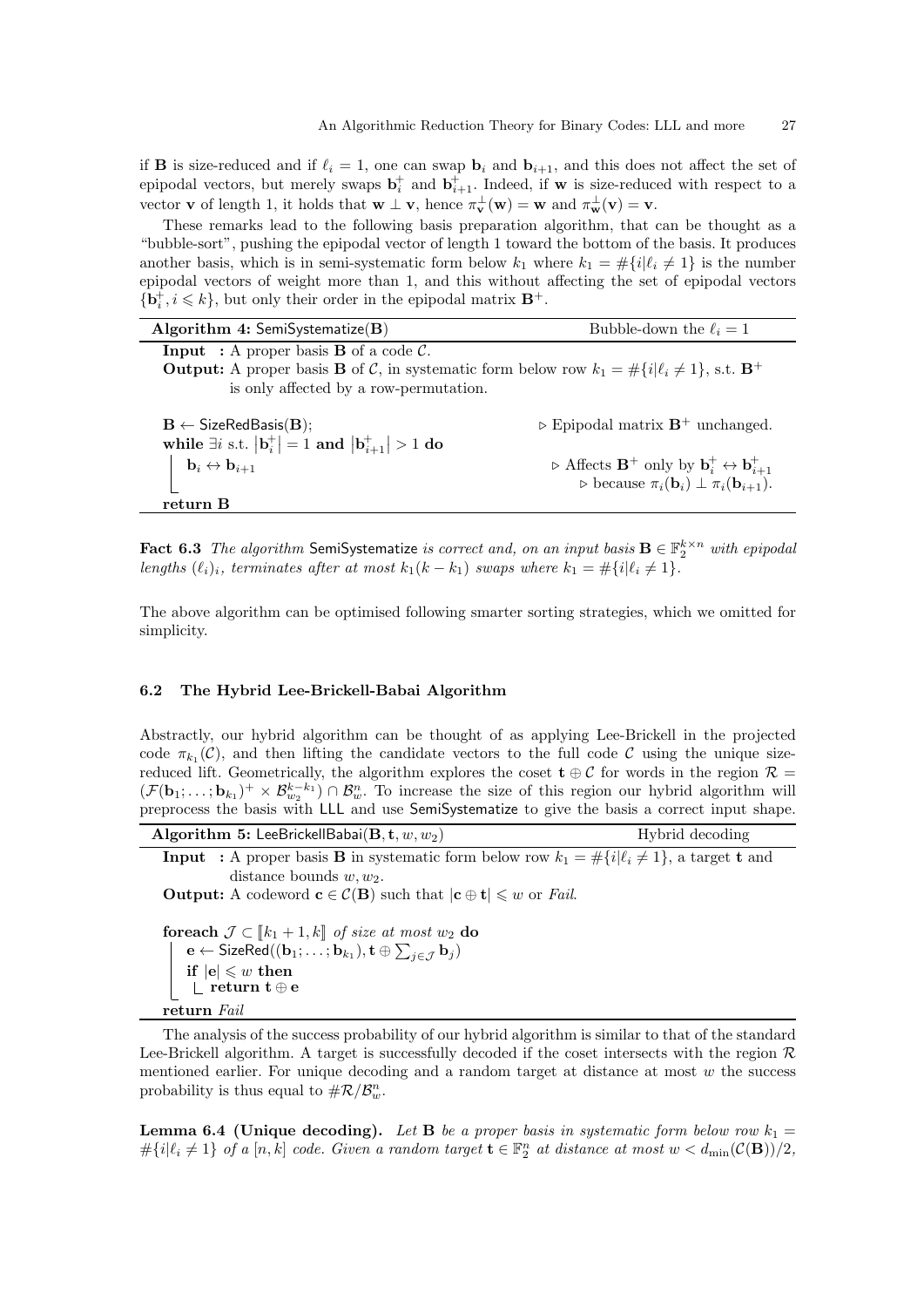LeeBrickellBabai( $B, t, w, w_2$ ) succeeds with probability

Xw2 w<sup>0</sup> <sup>2</sup>=0 k−k<sup>1</sup> w<sup>0</sup> 2 · P<sup>w</sup>−<sup>w</sup> 0 2 <sup>w</sup>1=0 <sup>n</sup>−k+k<sup>1</sup> w<sup>1</sup> P<sup>w</sup> <sup>w</sup>0=0 <sup>n</sup> w<sup>0</sup> | {z } Error Probability · 2 n−k · P [W((b1; . . . ; bk<sup>1</sup> )) 6 w − w 0 2 ] P<sup>w</sup>−w<sup>0</sup> 2 <sup>w</sup>1=0 <sup>n</sup>−k+k<sup>1</sup> w<sup>1</sup> | {z } Size Reduction .

*Proof.* For clarity we split the analysis of  $\#\mathcal{R} = \#(\mathcal{F}(\mathbf{b}_1; \dots; \mathbf{b}_{k_1})^+ \times \mathcal{B}_{w_2}^{k-k_1}) \cap \mathcal{B}_{w}^{n}$  in two steps. First we compute the *error probability* that the random error  $\bf{e}$  of weight at most w has weight  $w_2$  on the systematic part of our basis, i.e. on the last  $k - k_1$  coordinates. The resulting error probability follows from a simple counting argument that is exactly the same as in the standard analysis of Lee-Brickell (e.g. [OS09, §3.3]). What remains is the size reduction probability that a random error of weight at most  $w - w_2$  on the support of  $\mathcal{C}((\mathbf{b}_1; \dots; \mathbf{b}_{k_1}))$  is correctly decoded by the size reduction algorithm. We refer back to Section 4.3 how to express this in terms of the weight distribution  $W((\mathbf{b}_1; \ldots; \mathbf{b}_{k_1})).$ 

For random codes Lemma 6.4 can be applied for weights up to the Gilbert-Varshamov bound with a negligible error in the success probability.

**Lemma 6.5 (Random decoding).** Let **B** be a proper basis in systematic form below row  $k_1 =$  $\#\{i|\ell_i\neq 1\}$  of a  $[n,k]$  code. Given a random target  $\mathbf{t}\in \mathbb{F}_2^n$ , LeeBrickellBabai $(\mathbf{B},\mathbf{t},w,w_2)$  returns a codeword at distance at most w with probability

$$
\sum_{w_2'=0}^{w_2} \underbrace{\binom{k-k_1}{w_2'}}_{\#\text{Trials}} \cdot \underbrace{\mathbb{P}\left[W((\mathbf{b}_1; \dots; \mathbf{b}_{k_1})) \leq w - w_2'\right]}_{\text{Size Reduction}}.
$$

### 6.3 A Heuristic Polynomial Speed-Up

In this section we give an heuristic reasoning why the expected speed-up of our hybrid algorithm over the regular Lee-Brickell algorithm is polynomially large. For this we restrict ourself to unique distance decoding over random codes of rate  $R = \frac{k}{n} = 1/2$ . Furthermore for simplicity we look at the probability that an error of exact (instead of at most) weight  $w$  is decoded correctly, and we assume a fixed error ratio  $a \triangleq \frac{w}{n}$ . The analysis is split into three parts: the preprocessing and assumptions on the resulting basis, the error probability and the size reduction probability.

Preprocessing Where Lee-Brickell only applies Systematize to obtain a systematic form our hybrid algorithm does some more preprocessing by LLL, EpiSort and SemiSystematize. In the worst-case LLL is slower than Systematize. However we have seen in Figure 4 that LLL and EpiSort applied to a random basis that is already in systematic form costs negligible extra time compared to the Gaussian Elimination. Therefore we assume for this analysis that the preprocessing phase is at most a constant times slower. A trick to make this formal would be to apply LLL only on the subcode generated by the first  $O(\log n)$  basis vectors after the Gaussian Reduction and EpiSort.

After the preprocessing we obtain an LLL-reduced basis **B** with profile  $\ell_1, \ldots, \ell_k$  in systematic form below some row  $k_1 \triangleq \#\{\ell_i \neq 1\}$ . By the LLL property (Lemma 5.5) we have  $\ell_{i+1} \geq \lceil \ell_i/2 \rceil$ which for a rate  $R = 1/2$  code implies that  $k_1 \geqslant (\log_2 n) - 2$ . For random codes we see that  $k_1 = \Theta(\log n)$  in practice after LLL reduction. For our analysis we will assume that  $k_1 \approx c \log_2 n$ for some constant  $c \geq 1$ .

Error Probability The error probability is where the actual speed-up is obtained. For Lee-Brickell we hope that the error has weights  $w_1 \triangleq w - w_2$  and small  $w_2$  on the first  $n - k$  and last k coordinates respectively. In our hybrid algorithm these weights are the same, but now on the first  $n - k + k_1$  and last  $k - k_1$  coordinates respectively. Due to  $w - w_2 \gg w_2$  increasing the number of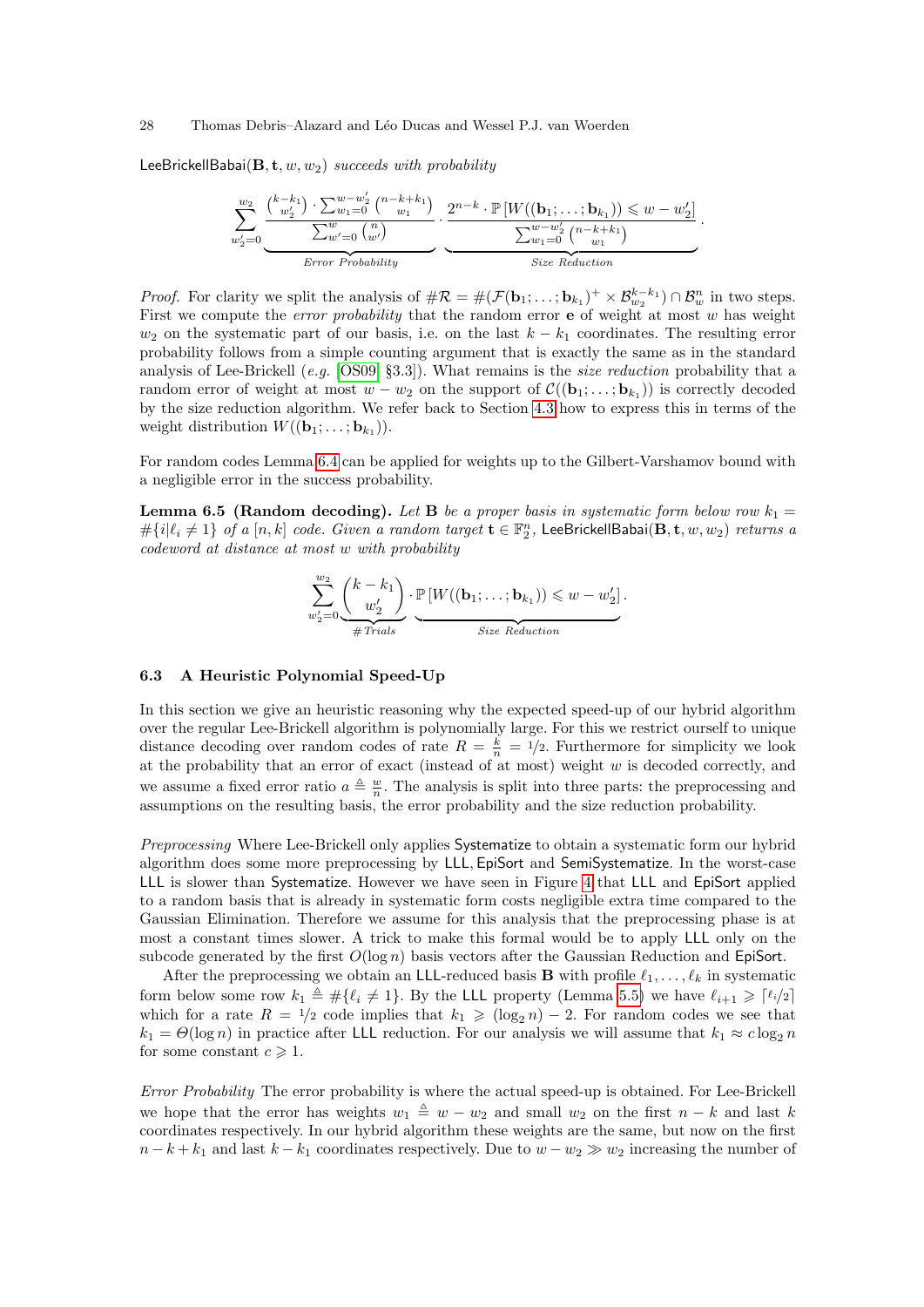coordinates on the first part greatly increases the number of possible error vectors of this shape. More concretely for a single random error of weight  $w$  the improved success probability is

$$
\frac{\binom{k-k_1}{w_2}}{\binom{k}{w_2}} \cdot \frac{\binom{n-k+k_1}{w_1}}{\binom{n-k}{w_1}}
$$

The left fraction indicates exactly the decrease in the number of tried solutions, which (ignoring preprocessing) is directly cancelled by a lower computational cost. In any case  $w_2$  is a small constant and thus the left fraction is of size  $1 - \Theta(\log n/n)$ , which we can ignore for our purpose of showing a polynomial speed-up. For the right fraction we have with  $k = n/2$  and  $w_1 \approx an$  that

$$
{n-k+k_1 \choose w_1} / {n-k \choose w_1} = \prod_{i=1}^{c \log_2 n} \frac{n/2+i}{(1/2-a)n+i} \approx \left(\frac{1/2}{1/2-a}\right)^{c \log_2 n},
$$

which is a polynomial improvement. For full distance decoding of random codes at the Gilbert-Varshamov bound we have  $a = 0.11$  and the above then gives an improved error probability of  $n^{0.358}$  and  $n^{0.717}$  for  $c=1$  and  $c=2$  respectively.

Size Reduction Note that SizeRed on the  $[n, k_1]$  subcode requires  $\Theta(k_1 n) = \Theta(n \log n)$  bit operations per target; compared to the cost of  $\Theta(n)$  per target for Lee-Brickell algorithm, this is a multiplicative overhead  $\Theta(\log n)$ .

We also need to account for the error probability of size-reduction, which is trickier. Our heuristic assumption is that this probability can be bounded by a constant. To substantiate this we show that the failure probability is bounded by a constant for the "worst LLL profile"10  $\ell = (2^{k_1}, 2^{k_1-1}, 2^{k_1-2}, \dots 2, 1, \dots, 1)$  (for which  $k_1 = \log_2 n - 2, c = 1$ ) in the unique decoding regime.

To lower bound the error probability let us look at the probability that a random error of weight  $w_1 = w - w_2 \leqslant 0.11n$  is not correctly decoded by the size reduction algorithm. For simplicity we consider the worst-case of full distance decoding where  $w_1 \approx 0.11n$ . Let E be such an event. By definition of the size reduction algorithm,  $E \subseteq \bigcup_{1 \leq i \leq k_1} E_i$  where  $E_i$  denotes the event, a number of errors  $\geq \ell_i/2$  occurs in the support of  $\mathbf{b}_i^+$ . Then by union-bound,

$$
\mathbb{P}(E) \leqslant \sum_{i} \mathbb{P}(E_i) = \sum_{1 \leqslant i \leqslant k_1} \sum_{j \geqslant \ell_i/2} {\ell_i \choose j} \cdot {\binom{n_1 - \ell_i}{w_1 - j}} / {\binom{n_1}{w_1}}
$$
(27)

where  $n_1 \triangleq \sum_{i=1}^{k_1} \ell_i = n - k + k_1$ . Here  $k_1 \approx \log_2 n$  and thus  $n_1 \approx n - k$ . Furthermore, we are interested in the case where  $k = n/2$  and thus  $n_1 \approx n/2$ .

Our aim is to show that  $\mathbb{P}(E) < \varepsilon$  for some constant  $\varepsilon \in (0,1)$  which will be enough for our purpose. Let us start with the following computation,

$$
\binom{n_1 - \ell_i}{w_1 - j} / \binom{n_1}{w_1} = \prod_{u=0}^{j-1} \left( \frac{w_1 - u}{n_1 - u} \right) \prod_{u=0}^{\ell_i - 1} \left( \frac{n_1 - w_1 - u}{n_1 - u} \right)
$$
  
\$\leqslant \left( 1 - \frac{n\_1 - w\_1}{n\_1} \right)^j \left( 1 - \frac{w\_1}{n\_1} \right)^{\ell\_i}\$  
\$\leqslant \left( 1 - \frac{n\_1 - w\_1}{n\_1} \right)^{\ell\_i/2} \left( 1 - \frac{w\_1}{n\_1} \right)^{\ell\_i}\$ (as  $j \geqslant \ell_i/2$ ).

<sup>10</sup> This is not formally a worst-case analysis. For example, LLL reduction does not forbid a profile of the form  $(1, 1, 1, \ldots, 1, n - k + 1)$ , but this is unlikely to occur for random codes (for example, it requires  $d_{\min}(\mathcal{C})=1$ .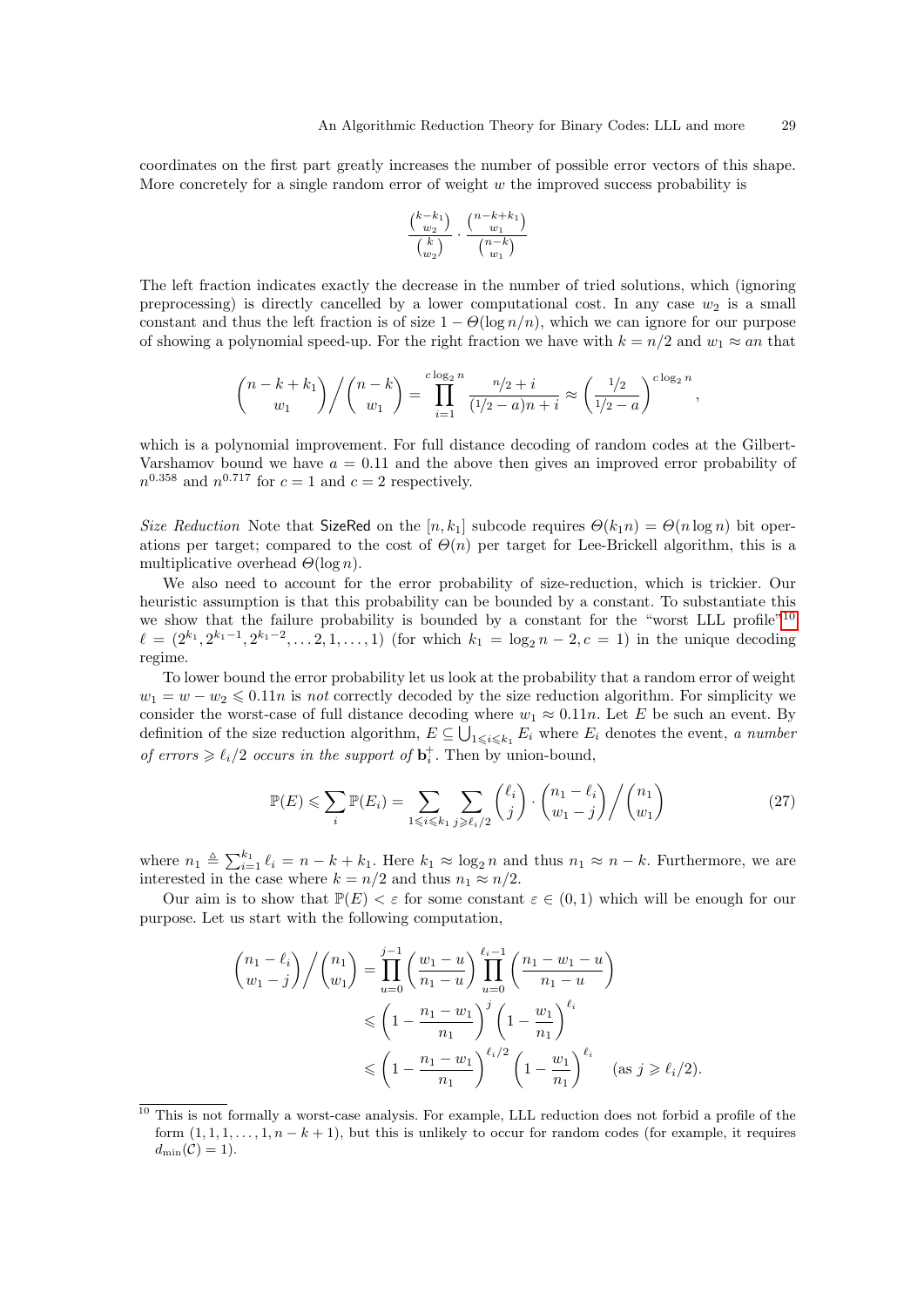Therefore,

$$
\sum_{j \geq \ell_i/2} {\ell_i \choose j} \cdot {n_1 - \ell_i \choose w_1 - j} / {n_1 \choose w_1} \leq 2^{\ell_i} \cdot \left(1 - \frac{n_1 - w_1}{n_1}\right)^{\ell_i/2} \left(1 - \frac{w_1}{n_1}\right)^{\ell_i} \approx 2^{\ell_i} \cdot \left(1 - \frac{0.39}{0.5}\right)^{\ell_i/2} \left(1 - \frac{0.11}{0.5}\right)^{\ell_i} < 2^{-.45 \cdot \ell_i}.
$$

Combining this with Equation (27) and  $\ell_i = 2^{k_1-i+1}$  we get:

$$
\mathbb{P}(E) \leqslant \sum_{1 \leqslant i \leqslant k_1} \mathbb{P}(E_i) < \sum_{1 \leqslant i \leqslant k_1} 2^{-.45 \cdot 2^{k_1 - i + 1}} \leqslant \sum_{i \geqslant 1} 2^{-.45 \cdot 2^i} \approx .912 < 1.
$$

Summary In total the speed-up over classical Lee-Brickell with a preprocessing such that  $k_1 =$  $c \log_2 n$  is at most proportional to

$$
\left(\frac{1/2}{1/2-a}\right)^{c\log_2 n} / c\log_2 n,
$$

For the "worst LLL profile"  $(c = 1)$ , the above quantity is also a lower bound up to a constant factor. Given that in practice (see next Section 6.4) our preprocessing using EpiSort seems to reach  $k_1 \approx 2 \log_2 n$ , we therefore conclude with an asymptotic speed-up between  $\Theta(n^{0.358}/\log n)$  and  $\Theta(n^{0.717}/\log n)$  over Lee-Brickell.

### 6.4 Experimental Performances

We start by reporting on the distribution of the weight of candidate vectors visited by LeeBrickell and LeeBrickellBabai in Figure 6 for a fixed parameter n and k. As discussed in Section 4.2, this distribution can be efficiently predicted, and these prediction are confirmed by experiments.

Then, in Figure 7, we propose a breakdown of the performance comparison between LeeBrickell and LeeBrickellBabai for codes of increasing dimension, and rate  $R = 1/2$ . The preprocessing was always ran in full, however, for large instances, the timings were obtained from exploring only a fraction of the subsets  $\mathcal J$  of size  $w_2 = 3$ .

First, in part a. of that figure, we see that  $k_1$  is indeed significantly larger than the  $\log_2 n$ worst-case prediction in practice, and seems closer to  $2 \log_2 n$ .

Secondly, in part b. we report on the effective time overhead of LeeBrickellBabai over LeeBrickell; this overhead was expected to be proportional to  $k_1$ , but in practice, we notice a much more erratic behaviour. Our tentative explanation lies in cache limits: LeeBrickellBabai and LeeBrickell have different memory access patterns, and LeeBrickellBabai in particular focus many accesses to the  $k_1$ first vectors. Hence, both algorithms hit cache limits (L1, L2, L3) at different dimensions, which can explains the early steps. In large dimension, LeeBrickell spends most of its time grabbing data from RAM, hence the loss of performances. To avoid letting those implementation issues affect our conclusion, we will propose a corrected gain, where this overhead is just replaced by  $k_1$ .

Thirdly, in part c., we look at the success probability gain, predicted from the profile obtained after preprocessing. This plot account both from the gain of error probability and loss in the sizereduction. This gain appears to be significantly larger than our heuristic lower bound of  $\Theta(n^{.358})$ , and just slightly small than the upper bound  $\Theta(n^{717})$  for  $c=2$ .

At last, in part d., we compile probability gain and time loss to conclude the cost gain of LeeBrickellBabai over LeeBrickell. Our LeeBrickellBabai algorithm seems to take over LeeBrickell around dimension 1024, and this, very slowly.

In conclusion, these experiments corroborate the above heuristic analysis.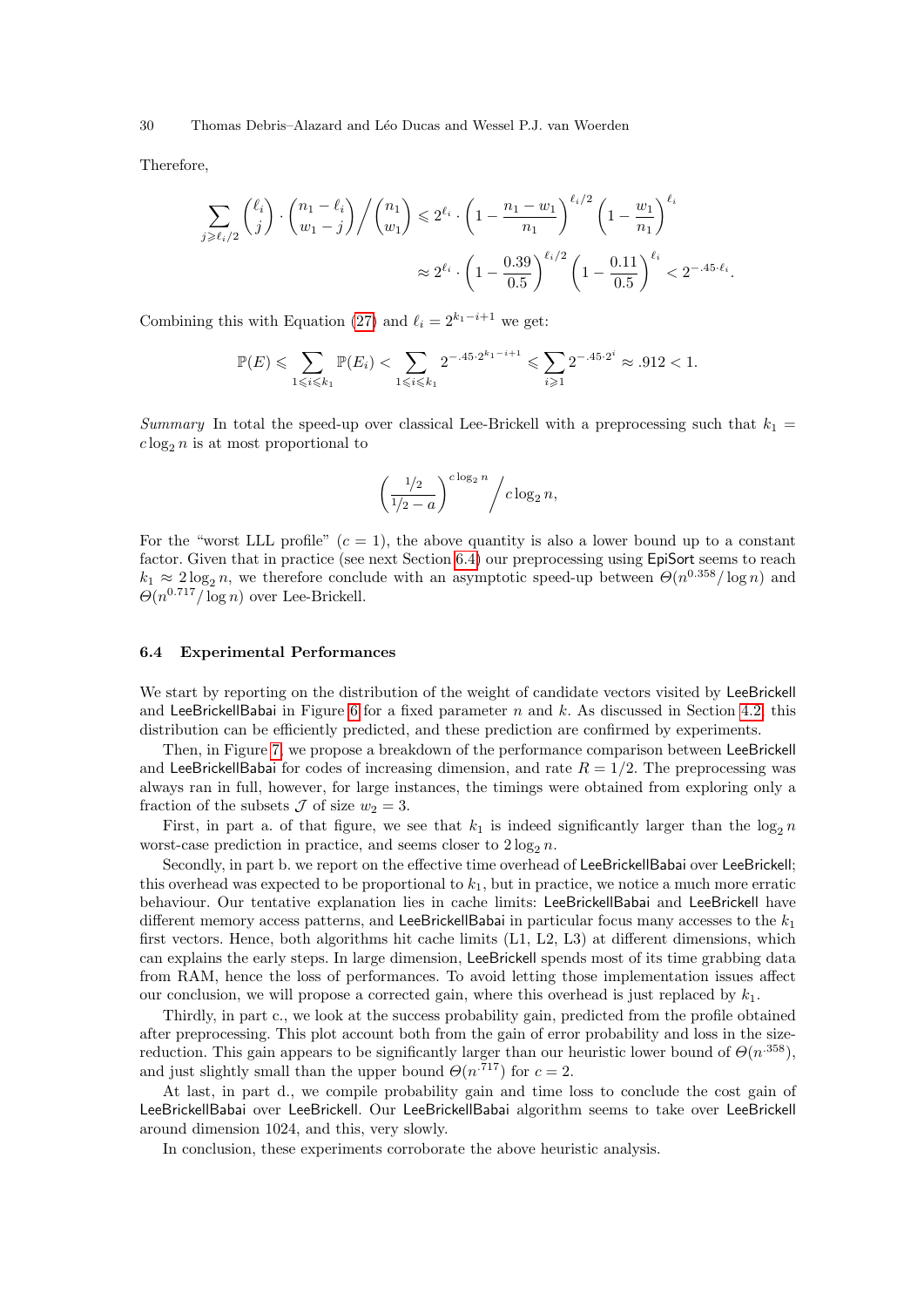

- LeeBrickell with  $w_2 = 3$  visited 43,691,200 codewords in 0.23s.
- LeeBrickellBabai with  $w_2 = 3$  and  $k_1 = 17$  visited 40,301,247 codewords in 3.2s using a basis with profile  $\ell = (283, 153, 81, 49, 26, 17, 11, 7, 5, 4, 3, 3, 3, 3, 3, 3, 3, 1, 1, \ldots).$

Fig. 6. Distribution of candidates short codewords, LeeBrickell vs. LeeBrickellBabai on a random [1280, 640]-code. Raw data **embedded.** Reproducible with script [experiment](https://github.com/lducas/CodeRed/blob/master/experiment_LBB_distrib.py) LBB distrib.py.



Fig. 7. LeeBrickell vs. LeeBrickellBabai for full-distance decoding over a random  $[n, n/2]$ -codes with  $w_2 = 3$ . Averaged over 10 samples (ran in parallel on 10 physical cores). Raw data embedded. Reproducible with script [experiment](https://github.com/lducas/CodeRed/blob/master/experiment_LBB_perf.py) LBB perf.py.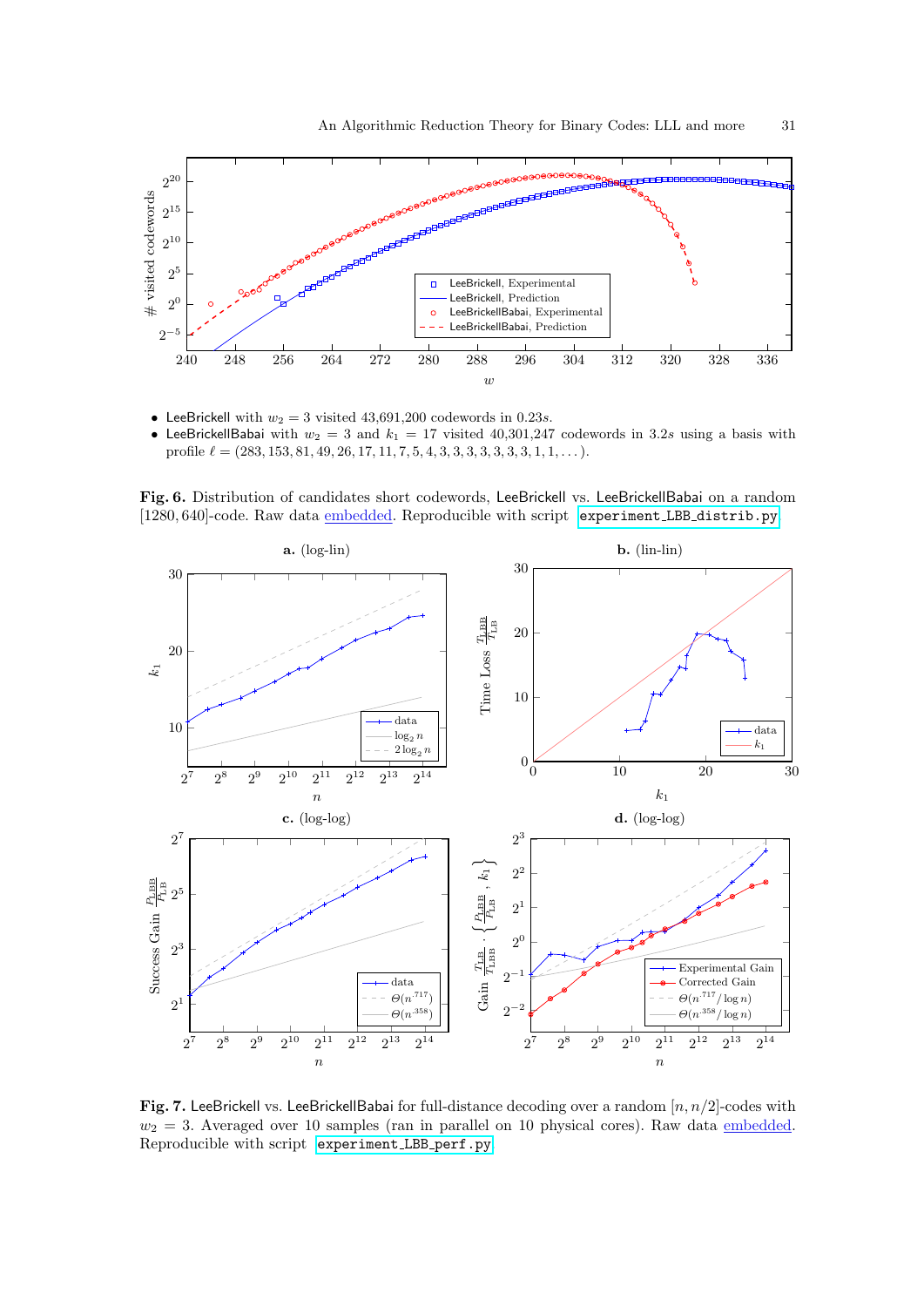32 Thomas Debris–Alazard and Léo Ducas and Wessel P.J. van Woerden

### References

- ACF<sup>+</sup>15. Martin R Albrecht, Carlos Cid, Jean-Charles Faugere, Robert Fitzpatrick, and Ludovic Perret. On the complexity of the bkw algorithm on lwe. Designs, Codes and Cryptography, 74(2):325–354, 2015.
- ALL19. Nicolas Aragon, Julien Lavauzelle, and Matthieu Lequesne. decodingchallenge.org, 2019. <http://decodingchallenge.org>.
- AN17. Yoshinori Aono and Phong Q Nguyen. Random sampling revisited: lattice enumeration with discrete pruning. In Annual International Conference on the Theory and Applications of Cryptographic Techniques, pages 65–102. Springer, 2017.
- Bab86. László Babai. On lovász' lattice reduction and the nearest lattice point problem. Combinatorica, 6(1):1–13, 1986.
- BJMM12. Anja Becker, Antoine Joux, Alexander May, and Alexander Meurer. Decoding random binary linear codes in  $2^{n/20}$ : How  $1+1=0$  improves information set decoding. In Advances in Cryptology - EUROCRYPT 2012, LNCS. Springer, 2012.
- BKW03. Avrim Blum, Adam Kalai, and Hal Wasserman. Noise-tolerant learning, the parity problem, and the statistical query model. Journal of the  $ACM$  (JACM),  $50(4):506-519$ , 2003.
- BM18. Leif Both and Alexander May. Decoding linear codes with high error rate and its impact for LPN security. In Tanja Lange and Rainer Steinwandt, editors, Post-Quantum Cryptography  $2018$ , volume 10786 of *LNCS*, pages  $25-46$ , Fort Lauderdale, FL, USA, April 2018. Springer.
- Bog01. Michael I Boguslavsky. Radon transforms and packings. Discrete applied mathematics, 111(1- 2):3–22, 2001.
- CN11. Yuanmi Chen and Phong Q Nguyen. Bkz 2.0: Better lattice security estimates. In International Conference on the Theory and Application of Cryptology and Information Security, pages 1–20. Springer, 2011.
- COT14. Alain Couvreur, Ayoub Otmani, and Jean-Pierre Tillich. Polynomial time attack on wild McEliece over quadratic extensions. In Phong Q. Nguyen and Elisabeth Oswald, editors, Advances in Cryptology - EUROCRYPT 2014, volume 8441 of LNCS, pages 17–39. Springer Berlin Heidelberg, 2014.
- DH76. Whitfield Diffie and Martin Hellman. New directions in cryptography. IEEE transactions on Information Theory, 22(6):644–654, 1976.
- DLdW19. Emmanouil Doulgerakis, Thijs Laarhoven, and Benne de Weger. Finding closest lattice vectors using approximate voronoi cells. In International Conference on Post-Quantum Cryptography, pages 3–22. Springer, 2019.
- DM13. Daniel Dadush and Daniele Micciancio. Algorithms for the densest sub-lattice problem. In Proceedings of the twenty-fourth annual ACM-SIAM symposium on Discrete algorithms, pages 1103–1122. SIAM, 2013.
- DST19. Thomas Debris-Alazard, Nicolas Sendrier, and Jean-Pierre Tillich. Wave: A new family of trapdoor one-way preimage sampleable functions based on codes. In Advances in Cryptology - ASIACRYPT 2019, LNCS, Kobe, Japan, December 2019.
- Duc18. Léo Ducas. Shortest vector from lattice sieving: a few dimensions for free. In Annual International Conference on the Theory and Applications of Cryptographic Techniques, pages 125–145. Springer, 2018.
- Dum91. Ilya Dumer. On minimum distance decoding of linear codes. In Proc. 5th Joint Soviet-Swedish Int. Workshop Inform. Theory, pages 50–52, Moscow, 1991.
- FP85. Ulrich Fincke and Michael Pohst. Improved methods for calculating vectors of short length in a lattice, including a complexity analysis. Mathematics of computation, 44(170):463–471, 1985.
- FSW12. Felix Fontein, Michael Schneider, and Urs Wagner. A polynomial time version of LLL with deep insertions. CoRR, abs/1212.5100, 2012.
- Gab85. Ernest Mukhamedovich Gabidulin. Theory of codes with maximum rank distance. Problemy Peredachi Informatsii, 21(1):3–16, 1985.
- Gab93. Ernst M. Gabidulin. Public-key cryptosystems based on linear codes over large alphabets : efficiency and weakness. In P. G. Farrell, editor,  $4^{th}$  IMA conference on cryptography and coding, the Institute of Mathematics and its Applications, pages 17–31, 1993.
- GHGKN06. Nicolas Gama, Nick Howgrave-Graham, Henrik Koy, and Phong Q Nguyen. Rankin's constant and blockwise lattice reduction. In Annual International Cryptology Conference, pages 112– 130. Springer, 2006.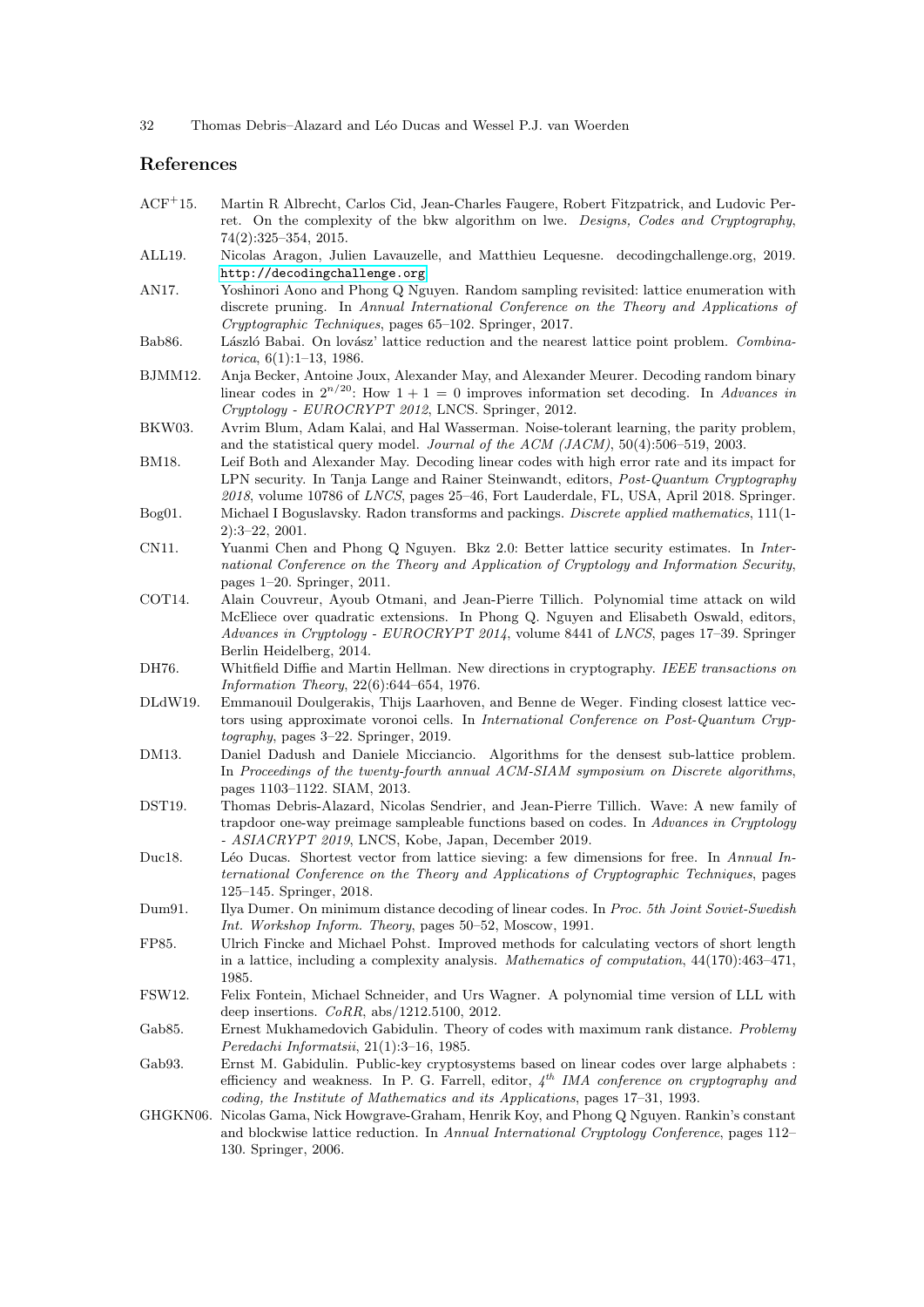- GN08. Nicolas Gama and Phong Q Nguyen. Finding short lattice vectors within mordell's inequality. In Proceedings of the fortieth annual ACM symposium on Theory of computing, pages 207– 216, 2008.
- GNR10. Nicolas Gama, Phong Q Nguyen, and Oded Regev. Lattice enumeration using extreme pruning. In Annual International Conference on the Theory and Applications of Cryptographic Techniques, pages 257–278. Springer, 2010.
- GPV08. Craig Gentry, Chris Peikert, and Vinod Vaikuntanathan. Trapdoors for hard lattices and new cryptographic constructions. In Proceedings of the fortieth annual ACM symposium on Theory of computing, pages 197–206. ACM, 2008.
- Gri60. James H. Griesmer. A bound for error-correcting codes. IBM J. Res. Dev., 4(5):532-542, 1960.
- HP03. W. Cary Huffman and Vera Pless. Fundamentals of error-correcting codes. Cambridge University Press, Cambridge, 2003.
- Laa15. Thijs Laarhoven. Sieving for shortest vectors in lattices using angular locality-sensitive hashing. In Advances in Cryptology - CRYPTO 2015, volume 9215 of LNCS, pages 3–22, Santa Barbara, CA, USA, August 2015. Springer.
- LB88. Pil J. Lee and Ernest F. Brickell. An observation on the security of McEliece's public-key cryptosystem. In Advances in Cryptology -  $EUROCRYPT'88$ , volume 330 of LNCS, pages 275–280. Springer, 1988.
- LLL82. A.K. Lenstra, H.W. Lenstra Jr, and L. Lová'sz. Factoring polynomials with rational coefficients. Math. Ann, 261:515–534, 1982.
- LN14. Jianwei Li and Phong Q Nguyen. Approximating the densest sublattice from rankin's inequality. LMS Journal of Computation and Mathematics, 17(A):92–111, 2014.
- MMT11. Alexander May, Alexander Meurer, and Enrico Thomae. Decoding random linear codes in  $O(2^{0.054n})$ . In Dong Hoon Lee and Xiaoyun Wang, editors, Advances in Cryptology -ASIACRYPT 2011, volume 7073 of LNCS, pages 107–124. Springer, 2011.
- MO15. Alexander May and Ilya Ozerov. On computing nearest neighbors with applications to decoding of binary linear codes. In E. Oswald and M. Fischlin, editors, Advances in Cryptology  $-$  *EUROCRYPT 2015*, volume 9056 of *LNCS*, pages 203–228. Springer, 2015.
- MS86. Florence J. MacWilliams and Neil J. A. Sloane. The Theory of Error-Correcting Codes. North–Holland, Amsterdam, fifth edition, 1986.
- Mul54. David E. Muller. Application of boolean algebra to switching circuit design and to error detection. Trans. I R E Prof. Group Electron. Comput., 3(3):6–12, 1954.
- MV13. Daniele Micciancio and Panagiotis Voulgaris. A deterministic single exponential time algorithm for most lattice problems based on voronoi cell computations. SIAM Journal on Computing, 42(3):1364–1391, 2013.
- Nat17. National Institute of Standards and Technology. Post-quantum cryptography standardization, 2017. [https://csrc.nist.gov/Projects/Post-Quantum-Cryptography/](https://csrc.nist.gov/Projects/Post-Quantum-Cryptography/Post-Quantum-Cryptography-Standardization) [Post-Quantum-Cryptography-Standardization](https://csrc.nist.gov/Projects/Post-Quantum-Cryptography/Post-Quantum-Cryptography-Standardization).
- OS09. Raphael Overbeck and Nicolas Sendrier. Code-based cryptography. In Daniel J. Bernstein, Johannes Buchmann, and Erik Dahmen, editors, Post-quantum cryptography, pages 95–145. Springer, 2009.
- Pei10. Chris Peikert. An efficient and parallel gaussian sampler for lattices. In Annual Cryptology Conference, pages 80–97. Springer, 2010.
- Pra62. Eugene Prange. The use of information sets in decoding cyclic codes. IRE Transactions on Information Theory, 8(5):5–9, 1962.
- Ree54. Irving S. Reed. A class of multiple-error-correcting codes and the decoding scheme. Trans. of the IRE Professional Group on Information Theory (TIT), 4:38–49, 1954.
- RSA78. Ronald L Rivest, Adi Shamir, and Leonard Adleman. A method for obtaining digital signatures and public-key cryptosystems. Communications of the ACM, 21(2):120–126, 1978.
- Sch87. Claus-Peter Schnorr. A hierarchy of polynomial time lattice basis reduction algorithms. Theoretical computer science, 53(2-3):201–224, 1987.
- Sch03. Claus Peter Schnorr. Lattice reduction by random sampling and birthday methods. In Annual Symposium on Theoretical Aspects of Computer Science, pages 145–156. Springer, 2003.
- SE94. Claus-Peter Schnorr and Martin Euchner. Lattice basis reduction: Improved practical algorithms and solving subset sum problems. Mathematical programming, 66(1-3):181–199, 1994.
- Sin64. R. Singleton. Maximum distanceq-nary codes. IEEE Transactions on Information Theory, 10(2):116–118, 1964.